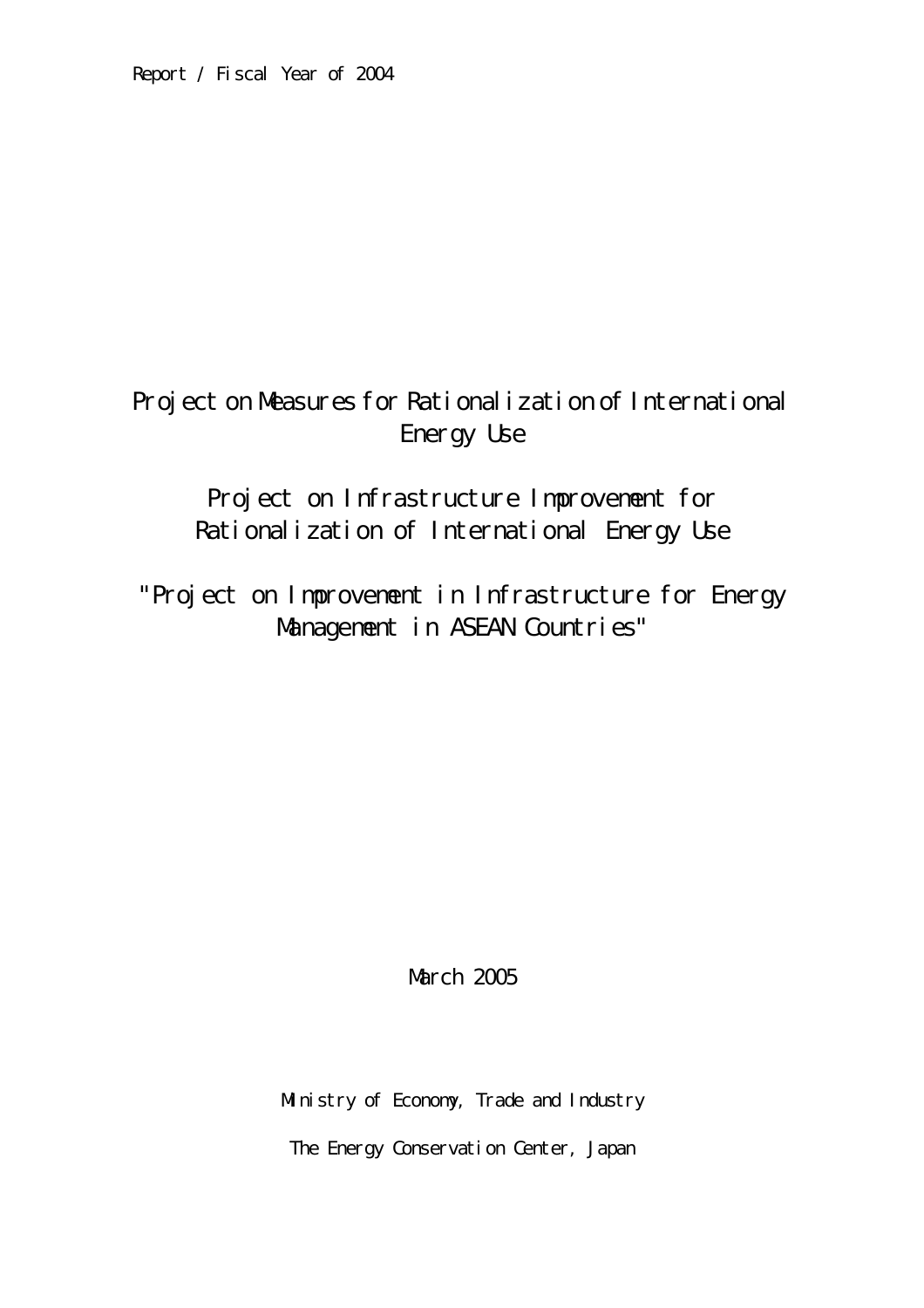#### **Preface**

Recently we have been required to overcome the completely conflicting condition where efforts to prevent the global warming has become a common challenging issue for people in the world while sustainable economic development is desired.

In order to overcome such a severe condition, technological innovation is required, including both R&D of technologies to efficiently use energy with a minimum impact on the environment and development of clean energy with no load on the environment.

So as to contribute to the harmonized development of economy protecting environment in developing countries, it is necessary to render support for the concerned countries that is acceptable and appropriate for these countries based on the understanding of the actual condition of energy use and environmental measures as well as the results of in-depth surveys on the progress in development of infrastructure, life styles, etc in these countries.

Under the circumstances mentioned above, in these four years, we have implemented activities for focusing the transfer of technology for energy through conducting energy audit for energy conservation in the major industries (ten sub-industries) and building sectors of the ten member countries of ASEAN. Based on the actual results of the implementation of these projects, it has been found that the improvement in energy management is an important key factor common to the both sectors. In this fiscal year, the projects for the major industry sector and the building sector have moved forward to a new stage to aim at actually implementing recommended improvements including the energy audit and at reinforcing the infrastructure for dissemination. We have set up, on this occasion, "Project on Improvement in Infrastructure for Energy Management" to build the infrastructure for promoting energy conservation more effectively in conjunction with the projects for these sectors.

This project has an ultimate goal of building the "ASEAN Energy Management System" which can be shared among the ASEAN member countries. Activities should be developed in the medium to long run in order to achieve this goal. During this fiscal year, as the first year of the project, we implemented surveys on the actual situations of energy management infrastructure in the ten ASEAN member countries and carried out the activities to develop the basic concept of "ASEAN Energy Management System" and a preliminary guideline for the activities.

The project could be started without any problem toward newly building the infrastructure for activities to promote energy conservation, which resulted in achieving the goal targeted this year, directing future activities.

We hope that this project will contribute to energy conservation and environmental preservation in the industry and building sectors in the ASEAN countries and the countries concerned will build firm infrastructure for sustainable economic development harmonizing with the environmental preservation. In addition, we expect that this project could work to bridge technology exchange and friendship between Japan and the countries concerned.

> March 2005 The Energy Conservation Center, Japan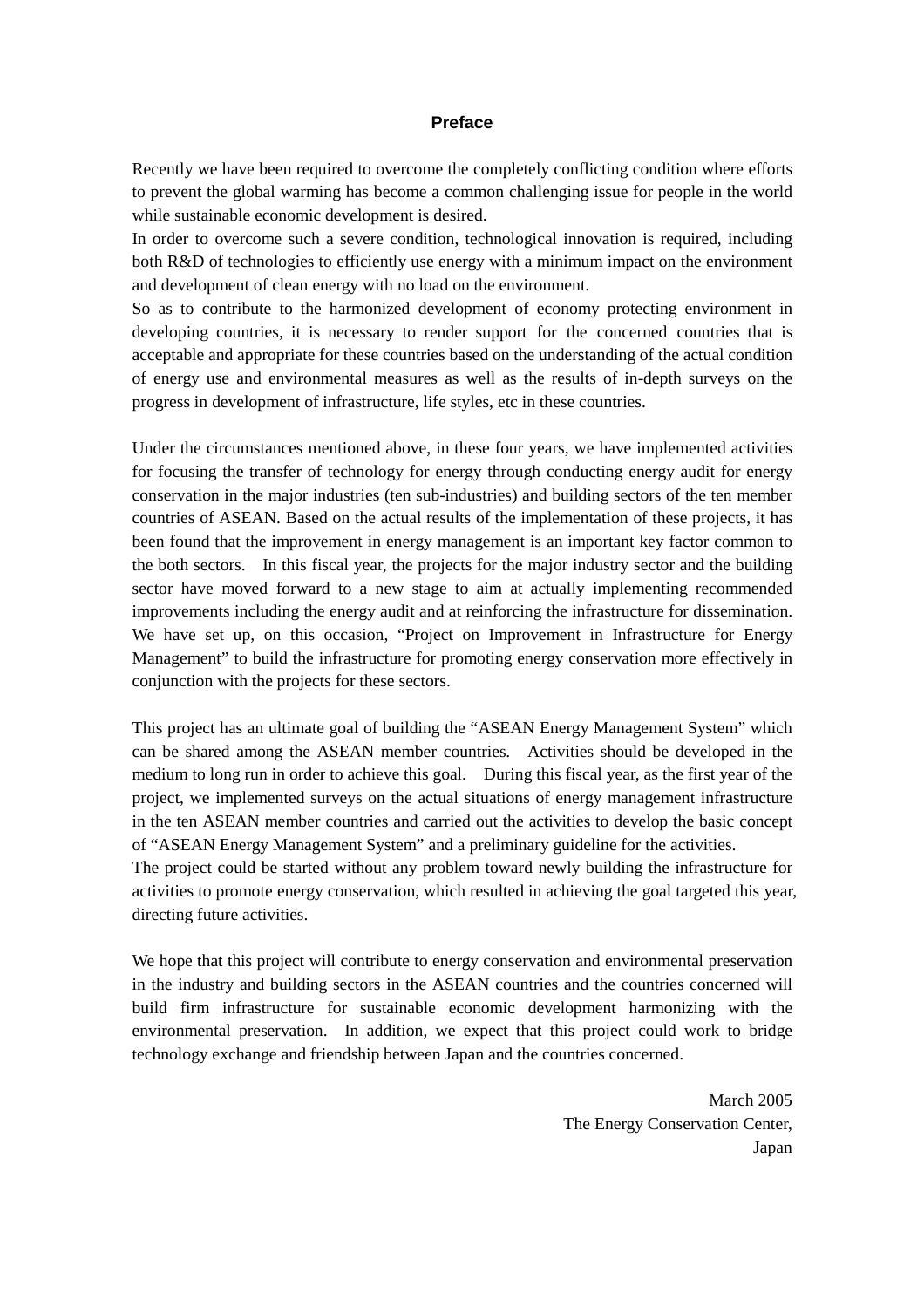#### **Contents**

| <b>Introduction</b>                                                                                                                                                                                                                 |  |
|-------------------------------------------------------------------------------------------------------------------------------------------------------------------------------------------------------------------------------------|--|
| <b>Contents</b>                                                                                                                                                                                                                     |  |
| Summary                                                                                                                                                                                                                             |  |
|                                                                                                                                                                                                                                     |  |
|                                                                                                                                                                                                                                     |  |
| 1. Summary of Activities The Communication and Manuscriptus II-1                                                                                                                                                                    |  |
|                                                                                                                                                                                                                                     |  |
| 2.1 Current Situations of Infrastructure for Policy and Law<br>1-2                                                                                                                                                                  |  |
| 2.2 Establishment and Operation of Implementation Organizations to Implement Energy                                                                                                                                                 |  |
|                                                                                                                                                                                                                                     |  |
| 2.3 Activities to Promote Energy Conservation in Private Sector [11] [12] MI-3                                                                                                                                                      |  |
| 3. Suggested and Discussed Immediate Objectives Based on Results of Survey                                                                                                                                                          |  |
|                                                                                                                                                                                                                                     |  |
| 4.1 Summary 11-4                                                                                                                                                                                                                    |  |
|                                                                                                                                                                                                                                     |  |
|                                                                                                                                                                                                                                     |  |
|                                                                                                                                                                                                                                     |  |
|                                                                                                                                                                                                                                     |  |
|                                                                                                                                                                                                                                     |  |
| 2.2 Establishment and Operation of Implementation Organizations to Implement Energy                                                                                                                                                 |  |
|                                                                                                                                                                                                                                     |  |
| 2.3 Activities to Promote Energy Conservation in Private Sector [111] [114] MIL-3                                                                                                                                                   |  |
|                                                                                                                                                                                                                                     |  |
|                                                                                                                                                                                                                                     |  |
| 4.1 Summary 11-3                                                                                                                                                                                                                    |  |
| 4.2 Results of Discussion <u>Communication</u> Construction Construction Construction Construction Construction Construction Construction Construction Construction Construction Construction Construction Construction Constructio |  |
| <b>IV. Lao PDR</b> [174] [V-1] [V-1] [200 PDR                                                                                                                                                                                       |  |
|                                                                                                                                                                                                                                     |  |
|                                                                                                                                                                                                                                     |  |
| 2.1 Current Situations of Infrastructure for Policy and Law                                                                                                                                                                         |  |
| 2.2 Establishment and Operation of Implementation Organizations to Implement Energy                                                                                                                                                 |  |
|                                                                                                                                                                                                                                     |  |
|                                                                                                                                                                                                                                     |  |
| 3. Suggested and Discussed Immediate Objectives Based on Results of Survey manufold IV-3                                                                                                                                            |  |
|                                                                                                                                                                                                                                     |  |
| 4.1 Summary V-3                                                                                                                                                                                                                     |  |
| 4.2 Results of Discussion Manuscritt and TV-3                                                                                                                                                                                       |  |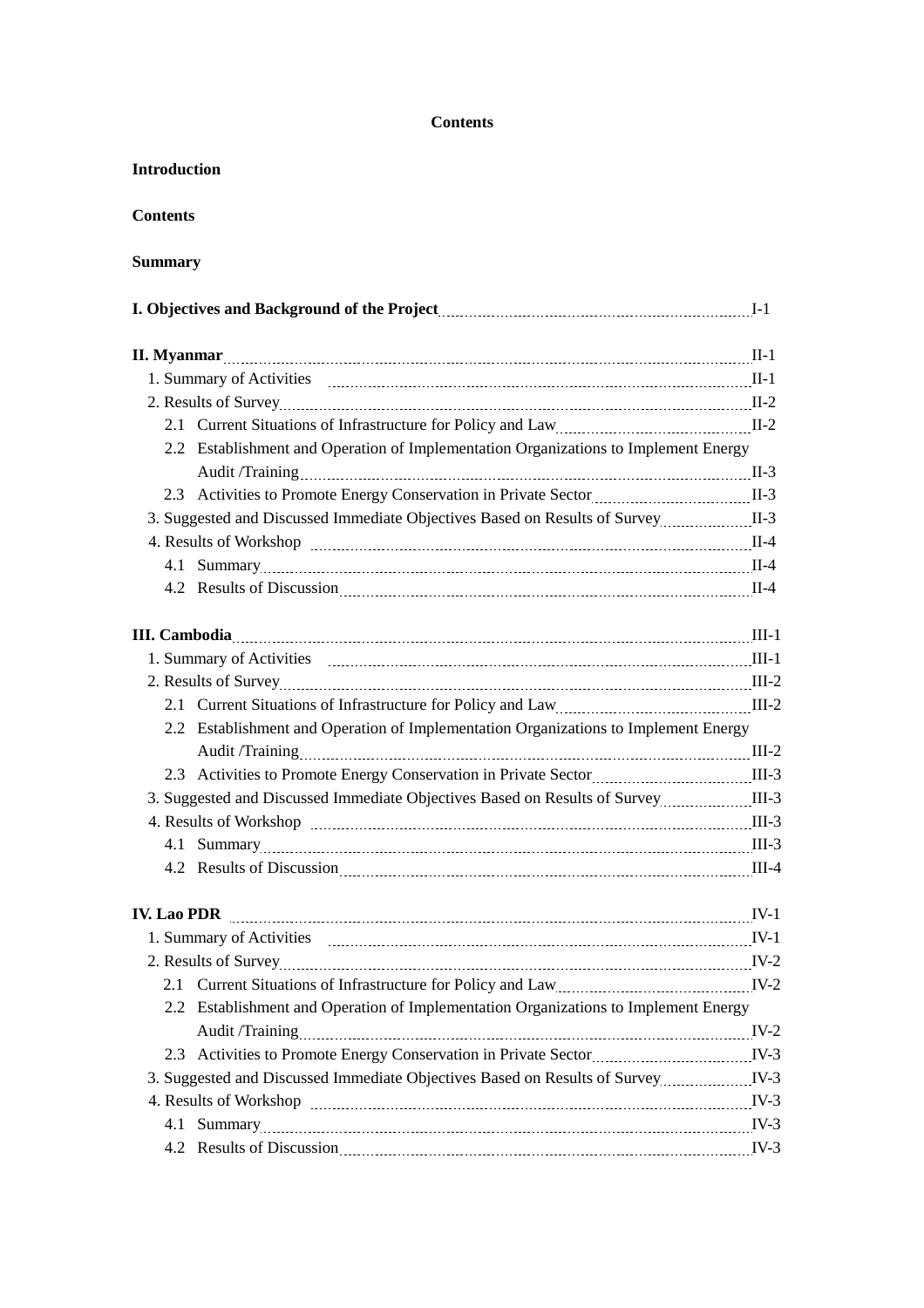| 2.1 Current Situations of Infrastructure for Policy and Law<br>1.1 Current Situations of Infrastructure for Policy and Law                                                                                                     |  |
|--------------------------------------------------------------------------------------------------------------------------------------------------------------------------------------------------------------------------------|--|
| 2.2 Establishment and Operation of Implementation Organizations to Implement Energy                                                                                                                                            |  |
|                                                                                                                                                                                                                                |  |
|                                                                                                                                                                                                                                |  |
| 3. Suggested and Discussed Immediate Objectives Based on Results of Survey                                                                                                                                                     |  |
|                                                                                                                                                                                                                                |  |
|                                                                                                                                                                                                                                |  |
|                                                                                                                                                                                                                                |  |
|                                                                                                                                                                                                                                |  |
|                                                                                                                                                                                                                                |  |
|                                                                                                                                                                                                                                |  |
| 2.1 Current Situations of Infrastructure for Policy and Law Martin Muslem Correspondent Muslem Correspondent Ave                                                                                                               |  |
| 2.2 Establishment and Operation of Implementation Organizations to Implement Energy                                                                                                                                            |  |
|                                                                                                                                                                                                                                |  |
| 2.3 Activities to Promote Energy Conservation in Private Sector Material MI-3                                                                                                                                                  |  |
|                                                                                                                                                                                                                                |  |
| 4. Results of Workshop manual contract and the UI-4                                                                                                                                                                            |  |
| 4.1 Summary VI-4                                                                                                                                                                                                               |  |
|                                                                                                                                                                                                                                |  |
|                                                                                                                                                                                                                                |  |
| VII. Singapore WII. 2000 VII. 2000 VII. 2000 VII. 2000 VII. 2000 VII. 2000 VII. 2000 VII. 2000 VII. 2000 VII. 2000 VII. 2000 VII. 2000 VII. 2000 VII. 2000 VII. 2000 VII. 2000 VII. 2000 VII. 2000 VII. 2000 VII. 2000 VII. 20 |  |
|                                                                                                                                                                                                                                |  |
|                                                                                                                                                                                                                                |  |
| 2.1 Current Situations of Infrastructure for Policy and Law                                                                                                                                                                    |  |
| 2.2 Establishment and Operation of Implementation Organizations to Implement Energy                                                                                                                                            |  |
| Audit /Training<br>VII-3                                                                                                                                                                                                       |  |
|                                                                                                                                                                                                                                |  |
| 3. Suggested and Discussed Immediate Objectives Based on Results of Survey VII-4                                                                                                                                               |  |
| 4. Results of Workshop manufactured and all the UII-4                                                                                                                                                                          |  |
| 4.1 Summary VII-4                                                                                                                                                                                                              |  |
|                                                                                                                                                                                                                                |  |
| VIII. Brunei Martin Martin Martin Martin Martin March 1914. 1914.                                                                                                                                                              |  |
|                                                                                                                                                                                                                                |  |
|                                                                                                                                                                                                                                |  |
| 2.1 Current Situations of Infrastructure for Policy and Law                                                                                                                                                                    |  |
| 2.2 Establishment and Operation of Implementation Organizations to Implement Energy                                                                                                                                            |  |
|                                                                                                                                                                                                                                |  |
|                                                                                                                                                                                                                                |  |
| 3. Suggested and Discussed Improvement Based on Results of Survey VIII-3                                                                                                                                                       |  |
| 4. Results of Workshop manual contract and the VIII-3                                                                                                                                                                          |  |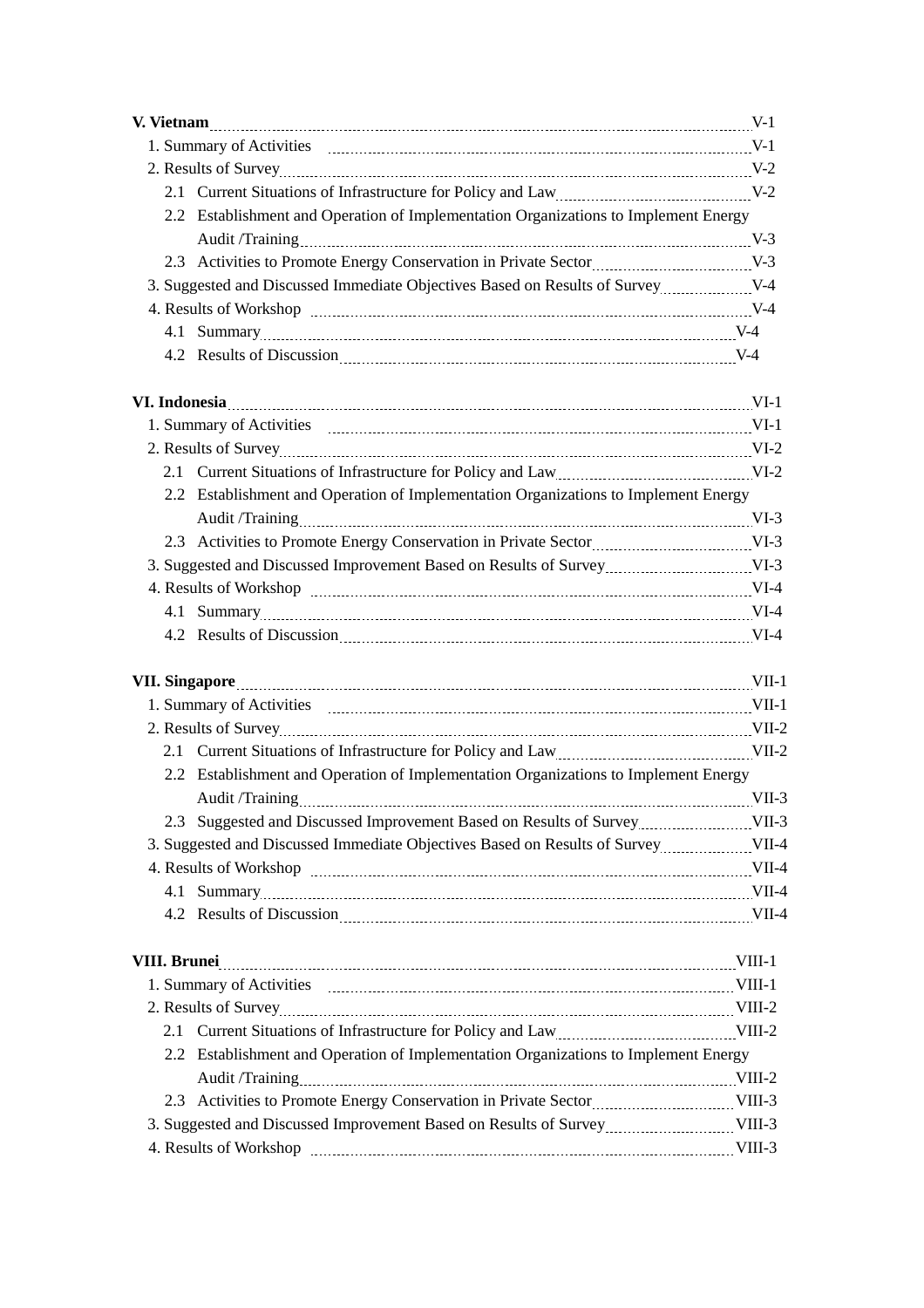| 4.2 Results of Discussion Mullette and Mullette and Mullette and Mullette and Mullette and Mullette and Mullette and Mullette and Mullette and Mullette and Mullette and Mullette and Mullette and Mullette and Mullette and M |        |
|--------------------------------------------------------------------------------------------------------------------------------------------------------------------------------------------------------------------------------|--------|
|                                                                                                                                                                                                                                |        |
|                                                                                                                                                                                                                                |        |
|                                                                                                                                                                                                                                |        |
|                                                                                                                                                                                                                                |        |
| 2.1 Current Situations of Infrastructure for Policy and Law Martin Microsoft R-2                                                                                                                                               |        |
| 2.2 Establishment and Operation of Implementation Organizations to Implement Energy                                                                                                                                            |        |
|                                                                                                                                                                                                                                |        |
| 2.3 Activities to Promote Energy Conservation in Private Sector Material MS-3                                                                                                                                                  |        |
|                                                                                                                                                                                                                                |        |
| 4. Results of Workshop manual measurements and the UK-4                                                                                                                                                                        |        |
| 4.1 Summary K-4                                                                                                                                                                                                                |        |
| 4.2 Results of Discussion Manuscritti and Manuscritti and Manuscritti and Manuscritti and Manuscritti and Manuscritti and Manuscritti and Manuscritti and Manuscritti and Manuscritti and Manuscritti and Manuscritti and Manu |        |
| X. The Philippines Martin Communication and Martin Communication and Martin Communication and Martin Communication and Martin Communication and Martin Communication and Martin Communication and Martin Communication and Mar |        |
|                                                                                                                                                                                                                                |        |
|                                                                                                                                                                                                                                |        |
| 2.1 Current Situations of Infrastructure for Policy and Law Martin Martin M. X-2                                                                                                                                               |        |
| 2.2 Establishment and Operation of Implementation Organizations to Implement Energy                                                                                                                                            |        |
|                                                                                                                                                                                                                                |        |
| 2.3 Activities to Promote Energy Conservation in Private Sector Material Management X-3                                                                                                                                        |        |
|                                                                                                                                                                                                                                |        |
|                                                                                                                                                                                                                                |        |
| 4.1 Summary X-4                                                                                                                                                                                                                |        |
|                                                                                                                                                                                                                                |        |
|                                                                                                                                                                                                                                |        |
|                                                                                                                                                                                                                                |        |
|                                                                                                                                                                                                                                |        |
| 2. Results of Survey                                                                                                                                                                                                           | $XI-2$ |
| 2.1 Current Situations of Infrastructure for Policy and Law<br>1992                                                                                                                                                            |        |
| 2.2 Establishment and Operation of Implementation Organizations to Implement Energy                                                                                                                                            |        |
|                                                                                                                                                                                                                                |        |
|                                                                                                                                                                                                                                |        |
|                                                                                                                                                                                                                                |        |
|                                                                                                                                                                                                                                |        |
| 4.1 Summary XI-4                                                                                                                                                                                                               |        |
|                                                                                                                                                                                                                                |        |
|                                                                                                                                                                                                                                |        |
| XII. Activities by ASEAN Manual Manual Manual Manual Manual Manual Manual Manual Manual Manual Manual Manual Ma                                                                                                                |        |
| 1. Summary of Summary Workshop Manual Museum Museum Museum Museum Museum Museum Museum Museum Museum Museum Mu                                                                                                                 |        |
| 2. Results of Discussion on Basic Concept of "ASEAN Energy Management System"XII-2                                                                                                                                             |        |
| 3. Results of Discussion on Future Direction of Activities to Develop "ASEAN Energy                                                                                                                                            |        |
|                                                                                                                                                                                                                                |        |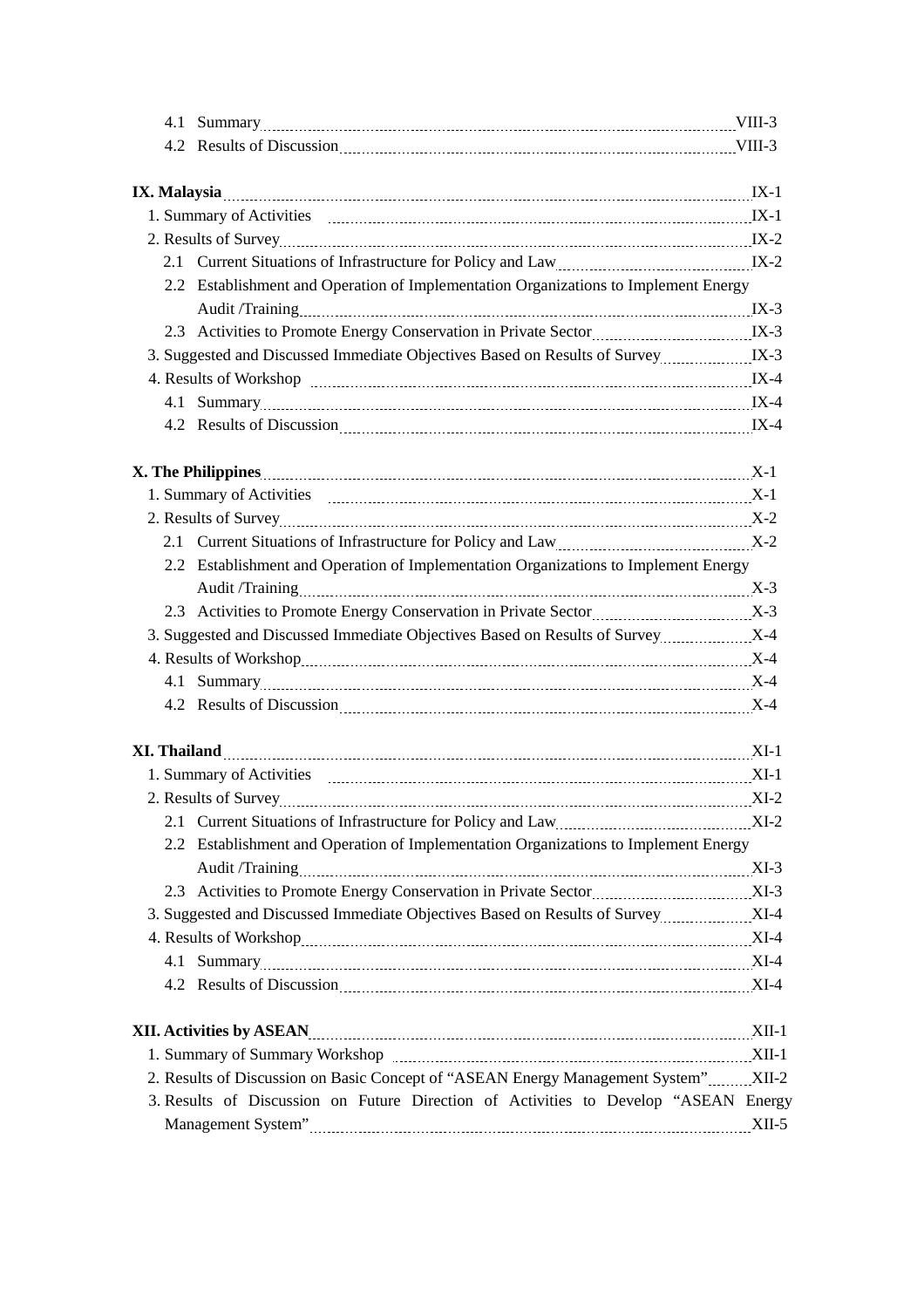### **XIV. Materials for Reference**

- 1. Questionnaire for Survey
- 2. Materials Used in Local Workshops
	- Results of Survey for Each Country (Preliminary)
	- Principle of Energy Management
- 3. Materials Used in Summary Workshop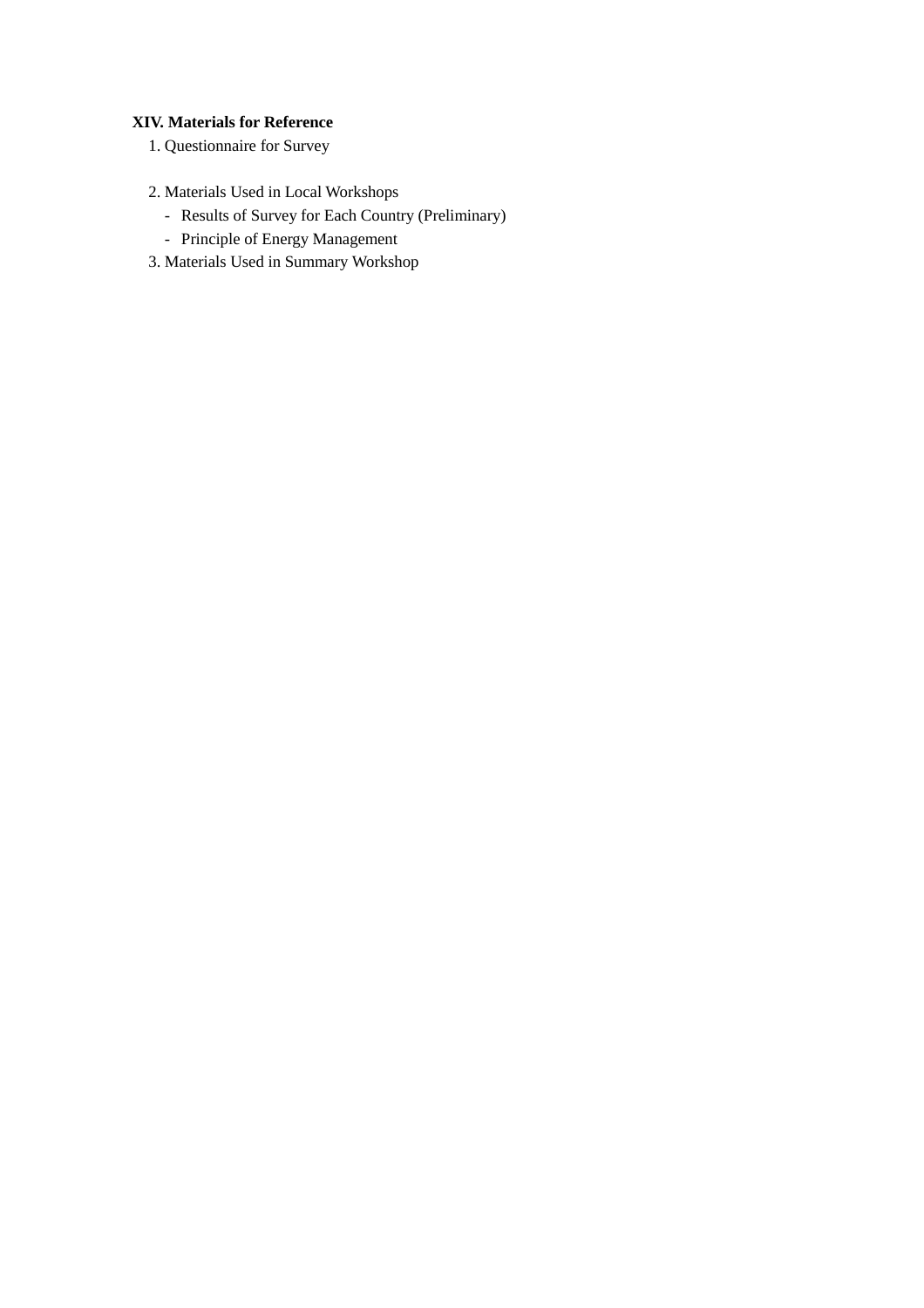#### **Summary**

The economy in ASEAN countries has been rapidly growing. As a result, it is expected that energy consumption will rapidly increase. Accordingly, it will be more required to efficiently use energy and to consider about countermeasures against the prevention of the global warming.

This year is the  $5<sup>th</sup>$  year of the projects for Promotion of Energy Efficiency and Conservation (hereinafter referred to as "PROMEEC") for major industries and buildings.

Activities of the persons concerned from ASEAN countries, including the ASEAN Center for Energy (ACE) which is our counterpart, are increasingly being expanded and established. Moreover, the awareness arising to reduce energy consumption among the countries concerned is spread among them because of the recent increase in energy prices linked with the recent run-up in crude oil prices and the effectuation of the Kyoto Protocol on Feb 16, 2005.

This fiscal year has been placed as the first year for the PROMEEC projects to move forward the  $2<sup>nd</sup>$  phase that aims at the enhanced actual implementation and dissemination of the improvements previously recommended with further self-help efforts by integrating achievements of the project activities for the past four years. In other words, in the  $2<sup>nd</sup>$ phase, it is targeted to establish the infrastructure for the implementation and dissemination of the actual improvements including the recommendations proposed / discussed in the past. For the purpose of effectively achieving the target mentioned above, in addition to the activities developed under the PROMEEC projects for major industries and buildings, this project was setup to develop and enhance the infrastructure for energy management in the ASEAN countries as a basis for promoting energy conservation, based on the agreement made by the representatives from the ASEAN countries.

An ideal goal of this project is to build the "ASEAN Energy Management System" possible to share by the ten ASEAN countries in four to five years.

In this fiscal year, thus, the project activities have been commenced with conducting surveys on the actual situations of the infrastructures in the ten countries and developing the basic concepts of "ASEAN Energy Management System".

Specifically, the following activities were implemented in all the ten ASEAN countries.

♦ Survey on the actual situation of energy management infrastructure

Surveys focused on the three categories;

- Policy and legal framework for energy conservation
- Presence of implementation organizations and their roles and activities
- Activities by the private sectors for promoting energy conservation
- ♦ Implementation of Workshops

The seminar-workshops were held to give a further understanding of energy management and to discuss the preliminary results of the above survey conducted in each ASEAN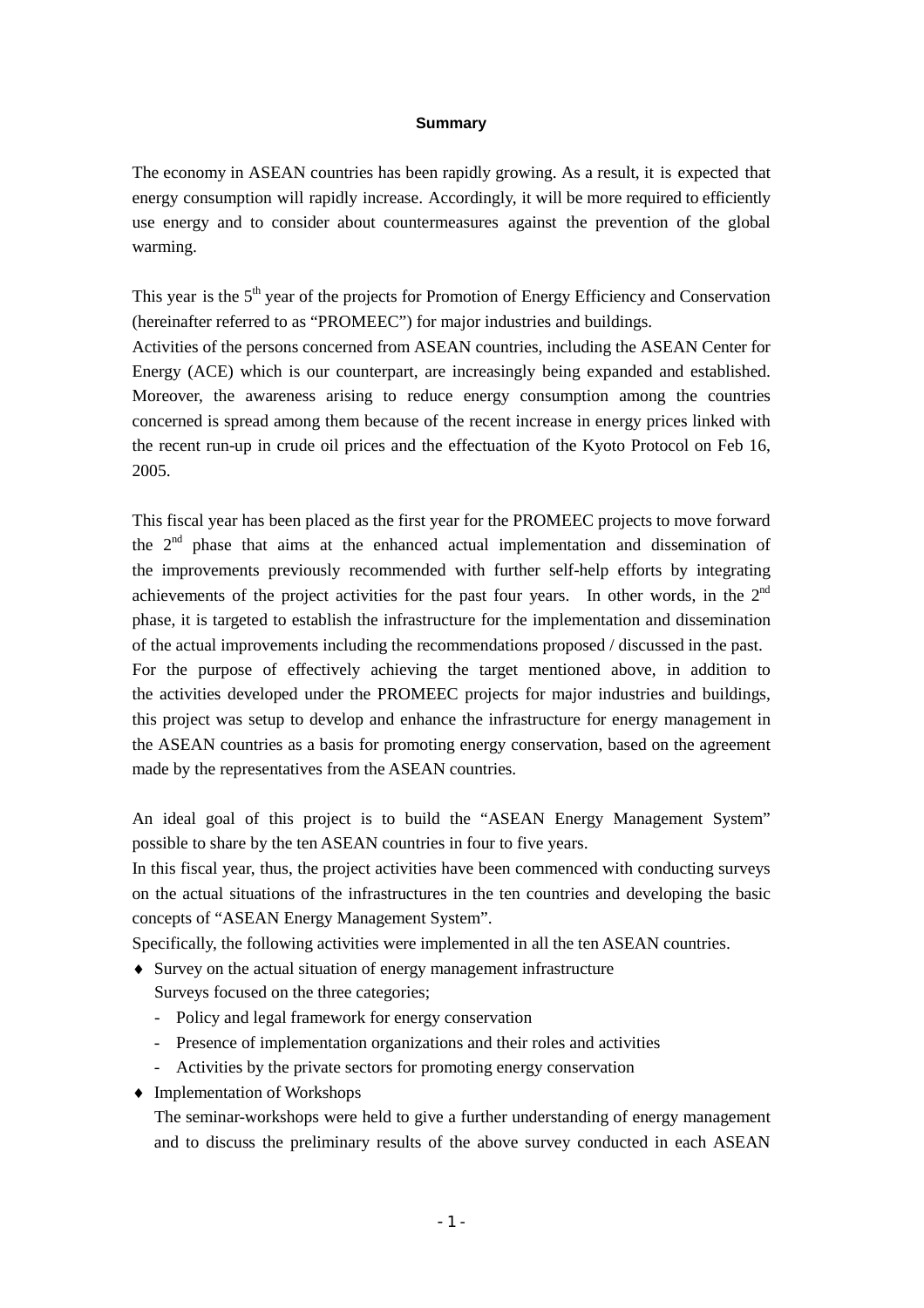country.

- ♦ Development of basic concepts of "ASEAN Energy Management System"
	- On the basis of results of the surveys and discussions mentioned above, a draft of the basic concepts of the "ASEAN Energy Management System" was proposed and discussed with the delegates from the ten ASEAN member countries at the Summary Workshop/Post Workshop.

It is of great significance that these activities led to better understanding of the importance as well as the principle and practice of energy management by the persons concerned, and that this project provided the persons concerned not only from the government but also from the private sector with an opportunity possible to share the recognition of the reality of energy management infrastructure through discussions in each country. These enabled us to depict an overview of the "ASEAN Energy Management System" to develop its concept.

Site activities in the project during this fiscal year started with the Inception Workshop held in late August 2004 (common to both projects for major industries and building), and ended with the Summary/Post Workshops (common to both projects for major industries and building) held in early February 2005. In the Inception Workshop, for smooth start of the project, the implementation plan was explained and finalized and the required preparation for fieldwork in each country was confirmed. Subsequently, the surveys and local workshops in the ten countries were smoothly conducted by December 2004. Finally, in the Summary Workshop/ Post Workshop, the actual results and achievements of the project activities in the ten countries were presented and shared by the delegates from the ASEAN countries (focal points). After sharing the actual results, the proposed future direction of the project including the basic implementation plan for 2005-2006 was discussed.

Specific activities of the project during this fiscal year were as follows.

25 August to 26 August 2004 (Business Trip: from 24 to 27 August)

Participation in "the Inception Workshop of on Promotion of Energy Efficiency and Conservation (PROMEEC) (Major Industries, Building and Energy Management), SOME-METI Work Program 2004 to 2005" (held in Denpasar, Indonesia, common to the projects for major industries and buildings).

The following events were taken place, though the focal points from Lao PDR and Brunei were absent, with around 20 participants including the persons concerned from other ASEAN countries and ASEAN Center for Energy (ACE) as well as delegates from the Energy Conservation Center, Japan (ECCJ).

Opening Remarks (Each representative from the organizations concerned including the host country)

- Session 1: Explanation and discussion on the guidelines of the activities toward the Phase-2 (including evaluation of Phase-1) (by ECCJ)
- Session 2: Presentation of "Japan's International Cooperation for Energy Management" (by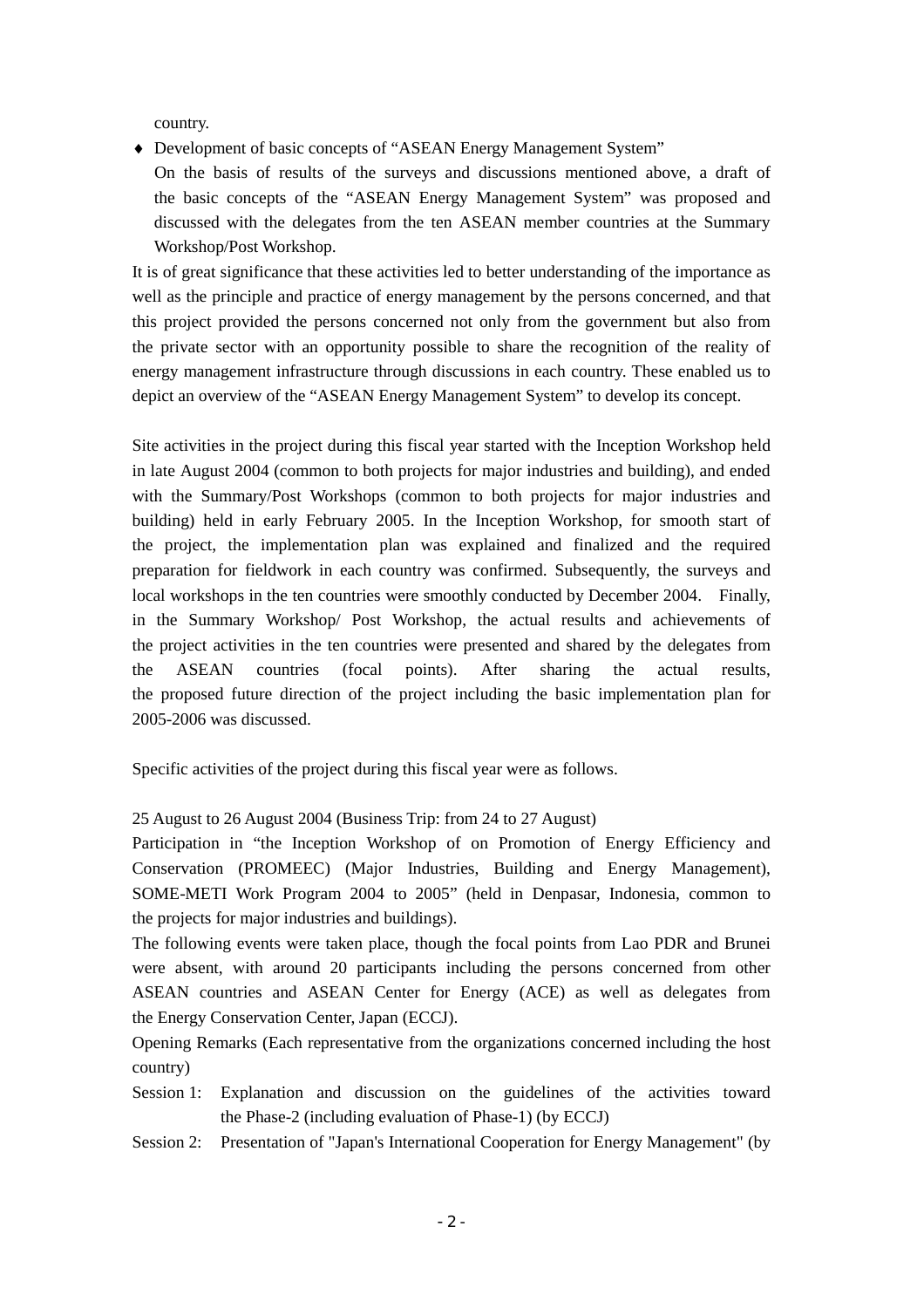ECCJ)

- Session 3: Learnings from Phase-1 and expectations for Phase-2 (by Delegates from ASEAN countries)
- Session 4: Programs for Energy Management (by Delegates from ASEAN countries)
- Session 5: Finalization of the implementation plan for 2004 2005 through explanation and discussion (by ECCJ)

October 5 to October 15, 2004: Site Activity  $(1<sup>st</sup>)$ 

Countries ; Myanmar, Cambodia, Laos and Vietnam

1. Survey on the actual situation of energy management infrastructure

The team visited the governmental organization(s) in charge of energy conservation, implementation organizations and private sectors in each country to interview the concerned persons, and collect information in accordance with the questionnaire forms, which had been prepared and distributed in advance.

2. Workshops in each country

With ten to thirty participants in each county, the following presentations and enthusiastic discussion were made. It is also of great significance that these workshops provided an opportunity of exchanging opinions between government officials and people from private sectors through discussion.

- (1) "Principle of energy management" and "Energy management system in Japan" (by ECCJ)
- (2) "Policies and measures related to energy management for each country" (by each country)
- (3) "Report (preliminary) and discussion on results of surveys on current situations of development of energy management infrastructure (by ECCJ)

November 28 to December 14, 2004: Site Activity  $(2<sup>nd</sup>)$ 

Countries; Indonesia, Singapore, Brunei, Malaysia, the Philippines and Thailand

1. Survey on the actual situation of infrastructure for energy management

The team visited the governmental organization(s) in charge of energy conservation, implementation organizations and private sectors in each country to interview the concerned persons, and collect information in accordance with the questionnaire forms, which had been prepared and distributed in advance.

2. Workshops in each country

With ten to thirty participants in each county, the following presentations and enthusiastic discussion were made. It is also of great significance that these workshops provided an opportunity of exchanging opinions between government officials and people from private sectors through discussion.

- (1) "Principle of energy management" and "Energy management system in Japan" (by ECCJ)
- (2) "Policies and measures related to energy management for each country" (by each country)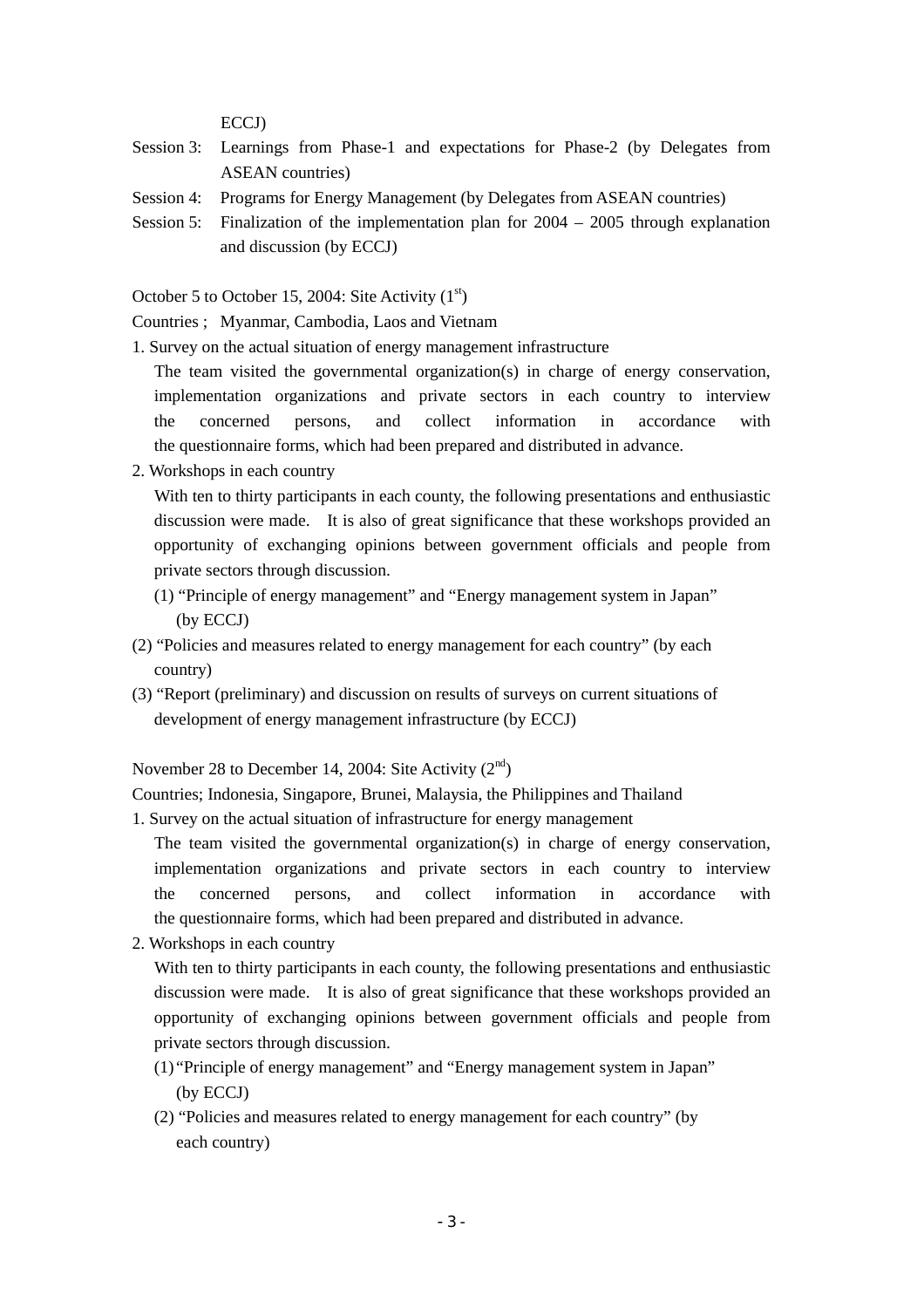(3) "Report (preliminary) and discussion on results of surveys on current situations of development of energy management infrastructure (by ECCJ)

### February 7 to February9, 2005; Summary Workshop/Post Workshop

(Business Trip: from February 6 to February 10)

Participation in "the Summary Workshop and Post Workshop on Promotion of Energy Efficiency and Conservation (PROMEEC) (Major Industries, Building and Energy Management), SOME-METI Work Program 2004 to 2005" (held in Singapore, common to the projects for major industries and buildings).

The following summary and discussion were made, though the focal points from Brunei and Vietnam were absent, with around 21 participants including the persons concerned from other ASEAN countries and ASEAN Center for Energy (ACE) as well as delegates from the Energy Conservation Center, Japan (ECCJ).

Presentation and discussion on the results of surveys conducted in the ten countries were held and the proposed basic concept of "ASEAN Management System" was explained and discussed. In the presentation of the survey results, it was tried to compare the actual results among the countries in the presence of all the delegates from each country. However, it was in fact difficult to reach an agreement. It will be necessary to improve the comparison including improvement in expression when the comparison is required to use in discussion. In addition, with regard to basic concept of "ASEAN Management System", it was possible for the participants to basically understand it by clarifying the overview of the factors for energy management, specific activities and steps for realization of these factors.

Finally, the proposed direction and plan after 2005 was explained, discussed and agreed. The basic policy is to start with feasible and/or prioritized activities from the next fiscal year based on the basic concept. However, this project has just started last year and is in process of establishing the more specific plan. Therefore, levels of understanding of participants significantly vary and more effort will be required to equalize the level of understanding among the countries through implementing further activities.

Opening Remarks (Each representative from the organizations concerned including the host country)

Summary Workshop

Session 1: Major Industries

Session 2: Building

Session 3: Energy Management

- Report on results of surveys conducted in the ten countries by ECCJ
- Explanation and discussion on the proposed basic concept of the "ASEAN Energy Management System" by ECCJ
- Ideas or requests for the "ASEAN Energy Management System" by each ASEAN country
- Basic direction of activities after 2005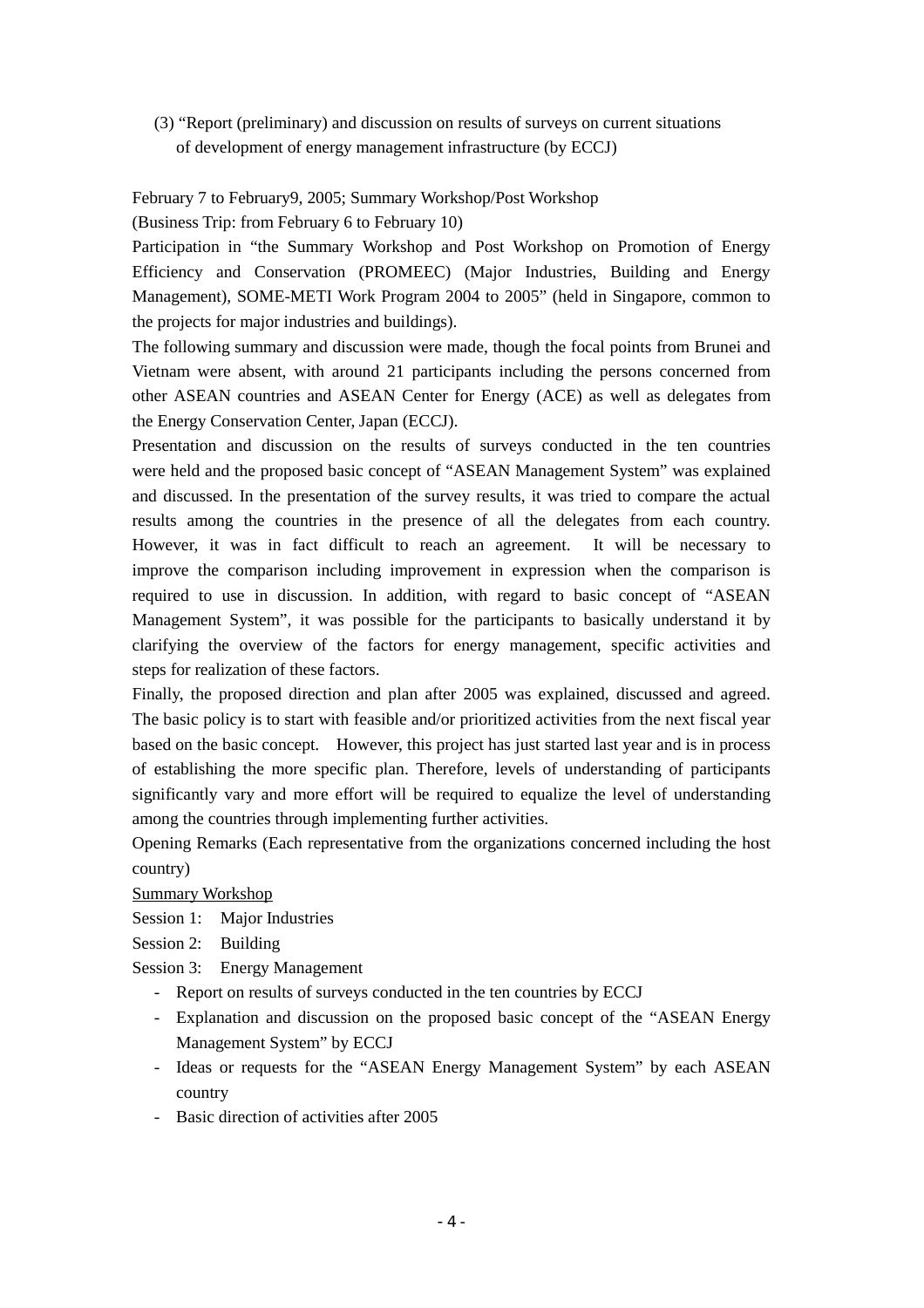#### Post Workshop

.

- Session 1: Summarization of the results of discussion made in the Summary Workshop for the project
- Session 2: Basic implementation plan after FY 2005

Aiming at providing support to establish the infrastructure for energy management in each country, a raised level of activities were challenged based on further self – efforts. In this context, this project is expected to be very important for building the infrastructure for energy management.

In this fiscal year, thanks to the intensified cooperation for implementing activities in all the countries, it can be evaluated that we were able to obtain a great achievement for taking a step toward future expanded development.

On the other hand, the Japan side understands that ASEAN has also started the other project related to energy management under cooperation from EU, such as ASEAN Energy Manager Accreditation System (AEMAS). In the future, it will be required to develop specific activities of this PROMEEC project for energy management, taking the activities of the AEMAS project into consideration. ACE should play an important role to coordinate these two projects.

Finally, it is again emphasized that we have received full cooperation from the persons in charge of the related organizations in the ASEAN countries including ACE in implementing this project. Here we would like to express our sincere gratitude to all the people concerned.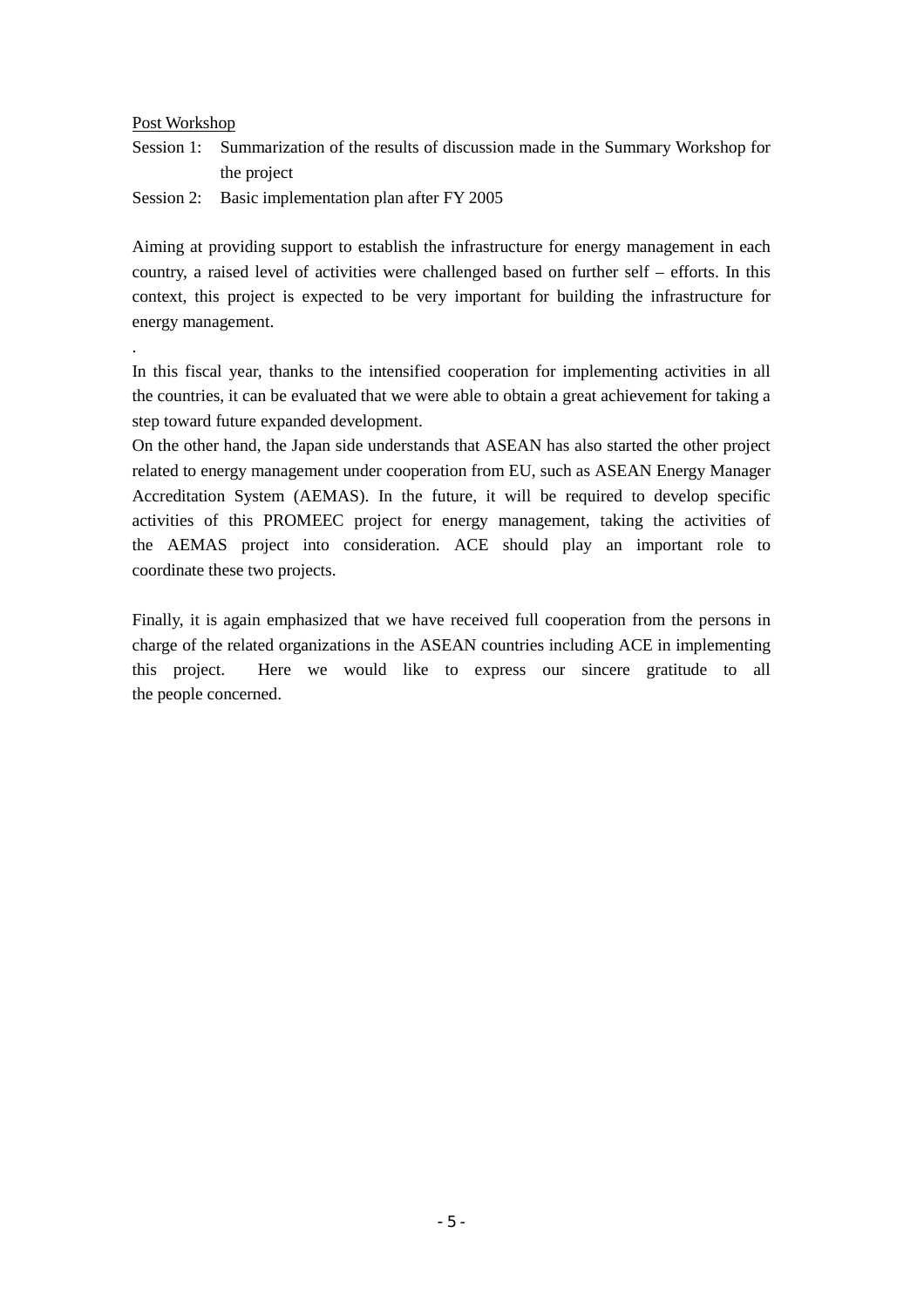#### I. Objectives and Background of the Project

For the purpose of promoting energy conservation in ASEAN countries, especially in major industries and building sectors, this project aims at assisting the ASEAN countries in developing / improving energy management infrastructure. Thus, it is expected that the project will contribute to the promotion of energy conservation and environmental conservation in Southeast Asian countries by promoting the realization of energy conservative measures in each of the countries concerned.

This project was newly set up in 2004 by mainly ASEAN Center for Energy with the aim of reducing energy consumption for the industry and building sectors continuously increasing in the ASEAN region. ASEAN calls this project as "PROMEEC for Energy Management". PROMEEC, which is the abbreviation of "Promotion of Energy Efficiency and Conservation", is a cooperation project accredited by ASEAN Ministers of Energy Meeting (AMEM) for the ASEAN 10 countries under the support by the Ministry of Economy, Trade and Industry of Japan (METI). Japan cooperates to support the improvement of energy management in terms of technology and practice through this activity in order to promote energy conservation for the industry and building sectors in ASEAN countries. The objectives of this project are as follows:

- 1. To strengthen cooperative relationship between ASEAN countries and Japan in terms of energy field.
- 2. To build and operate the energy management infrastructure which can be shared among ASEAN countries (hereinafter referred to as "ASEAN Energy Management System") to serve as a sustainable infrastructure for the promotion of energy conservation in the industry and building sectors.
- 3. To accelerate building / improving the infrastructure in ASEAN countries through the transfer of Japan's technologies and experience related to energy management including the introduction of excellent cases of energy management to the ASEAN countries.
- 4. To discover excellent cases of energy management realized in factories and buildings in ASEAN countries and to disseminate the information of these excellent cases among the ASEAN countries.

Based on the experience and achievement of the projects for the major industries and buildings which have been implemented since 2000, this project was set up as a new project of PROMEEC in fiscal 2004 to promote the improvement of energy management which is common technique and practice to the projects for major industries and buildings and is the most effective means for energy conservation. This project was newly set up to serve as a more effective activity specialized in the improvement of energy management and associated with the projects for main industries and buildings, on the occasion that the projects for the two sectors moved forward to the advanced phase for developing the infrastructure for implementation and dissemination in the fiscal year of 2004. This is the first fiscal year to implement this project.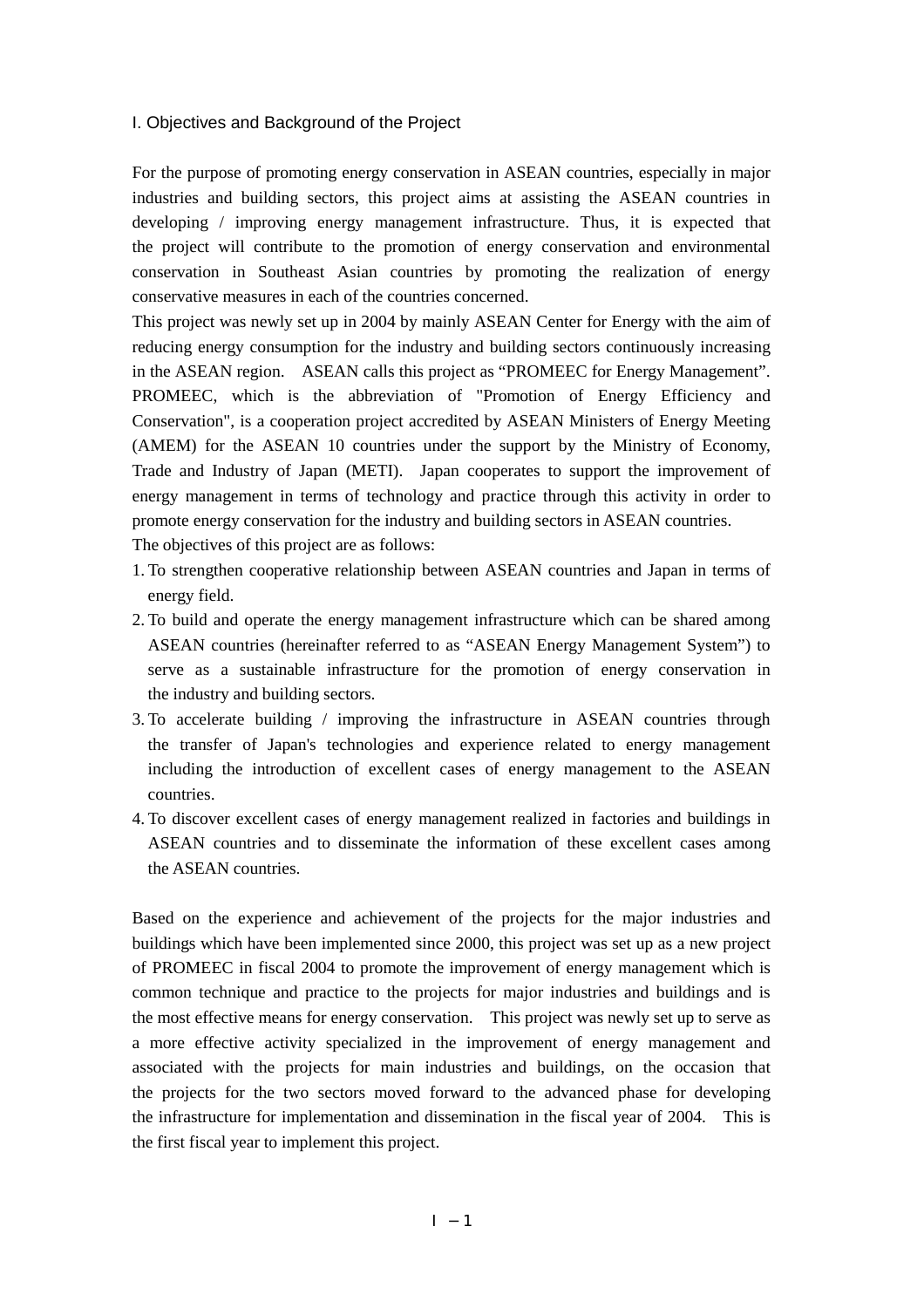It will be necessary to implement this project according to the following steps, since the project should be proceeded based on the long run activities for about 5 years.

| First Phase:  | Development of specific plans for the ASEAN Energy Management          |
|---------------|------------------------------------------------------------------------|
|               | System based on surveys on the energy management infrastructure in     |
|               | the ASEAN countries and the transfer of technology and experience from |
|               | Japan to the ASEAN countries                                           |
| Second Phase: | Building the ASEAN Energy Management System and development of         |
|               | procedure / rule to operate the system                                 |

Third Phase: Actual working including improvement of the ASEAN Energy Management System by ASEAN countries

Activities for this fiscal year in the  $1<sup>st</sup>$  Phase were implemented for the purpose of obtaining the following.

 Accurate recognition of the actual situation and conditions of the infrastructure for energy management through the surveys in the respective ASEAN countries

 Deepened understanding of energy management by the concerned persons through local seminar – workshops

 Identification of components required for the "ASEAN Energy Management System"by discussing the results of the surveys

Finally, gathering the focal points from each country, the summary workshop was held to discuss the proposed basic concept of ASEAN Energy Management System and basic plan of the future activities while sharing the results of surveys and discussions in the respective countries.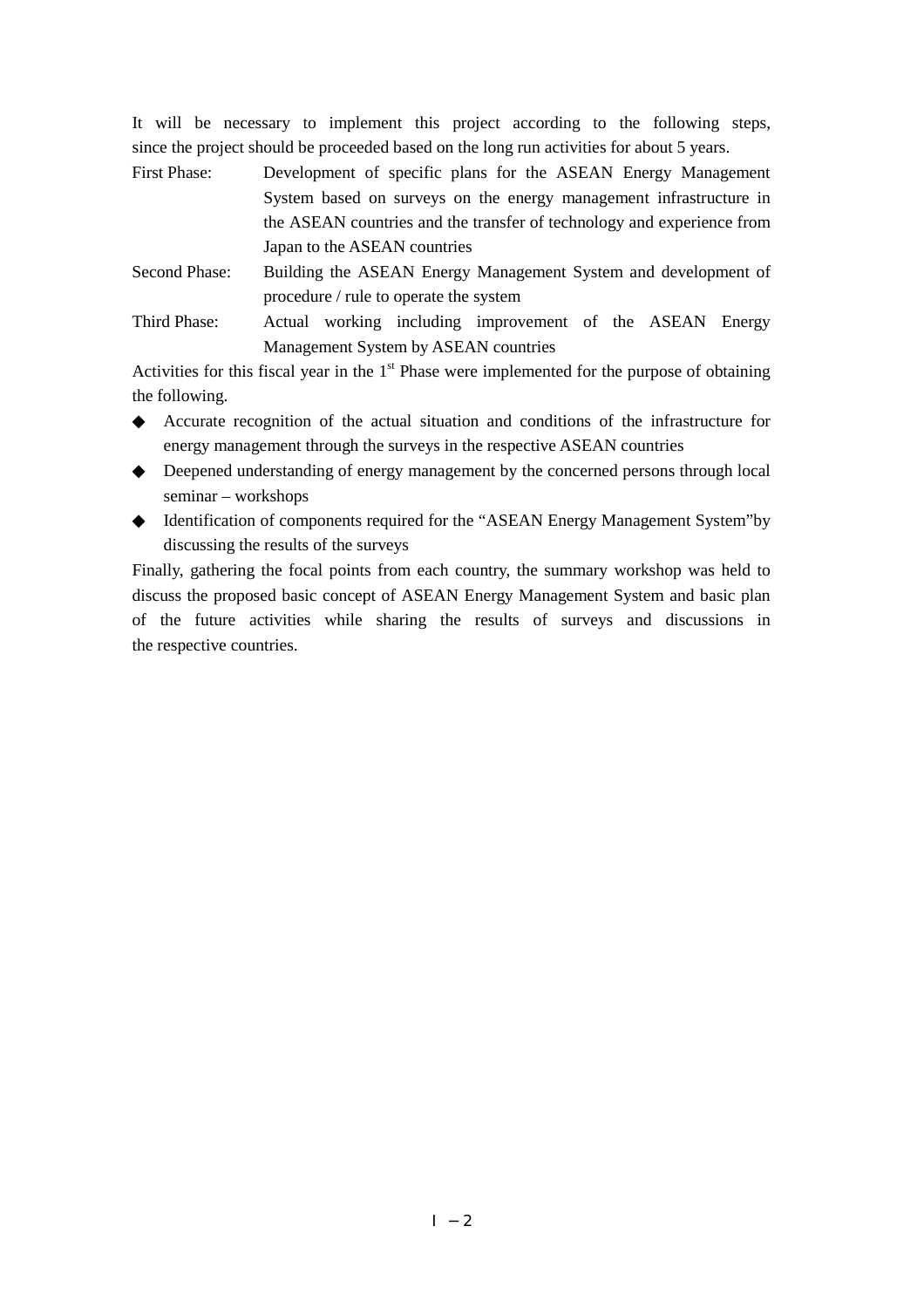# II Myanmar

# 1. Summary of Activities

# 1.1 Mission members

The following two experts from The Energy Conservation Center, Japan (hereinafter referred to as "ECCJ) conducted a survey and participated in the local seminar – workshop. In addition to the experts, one staff was dispatched from the ASEAN Center for Energy (hereinafter referred to as "ACE") to jointly carry out survey.

| Kazuhiko YOSHIDA (Mr.)      | General Manager                            |
|-----------------------------|--------------------------------------------|
|                             | International Engineering Department, ECCJ |
| Takashi SATO (Mr.)          | <b>Technical Expert</b>                    |
|                             | International Engineering Department, ECCJ |
| Christopher G. ZAMORA (Mr.) | Program Manager, ACE                       |

### 1. 2 Survey schedule and main interviewees

#### Survey Schedule

| Date      | Place for a meeting or a visit | Interviewees             |
|-----------|--------------------------------|--------------------------|
| October 5 | Arrived at Yangon              |                          |
| October 6 | Ministry of Energy             | Mr. Soe Myint and others |
|           | <b>KBZ</b> Bank                | Mr. NYO Myint and others |
| October 7 | Seminar – Workshop             | Mr. Aye Kyaw and others  |
|           | Left Yangon                    |                          |

Names and Positions of Main Interviewees

| Mr. Soe Myint                                                                          | Director General, Energy Planning Department, Ministry of Energy        |  |
|----------------------------------------------------------------------------------------|-------------------------------------------------------------------------|--|
| Mr. Thein Lwin                                                                         | Deputy Director General, Energy Planning Department, Ministry of Energy |  |
| Mr. Aye Kyaw                                                                           | Director, Energy Planning Department, Ministry of Energy                |  |
| Mr. Aung Kyi                                                                           | Director, Myanmar Industrial Construction Services                      |  |
| Mr. Khin KhinAye Assistant Director, Energy Planning Department, Ministry of Energy    |                                                                         |  |
| Mr. Kyaw TinDirector, Power Generation, Distribution Planning and New Project Planning |                                                                         |  |
| Mr. San Aung                                                                           | Director, Myanmar Petroleum Products Enterprise                         |  |
| Mr. Myo Myint                                                                          | Deputy Director, Material Planning Myanmar Oil Gas Enterprise           |  |
| Mr. Nyo Myint                                                                          | Consultant, KBZ Group Co., Ltd.                                         |  |

### 1.3 Activities

The experts made efforts to collect information as much as possible and held a Mini-Workshop in one and a half days of short-term work. Good preparation and arrangements were made by the Myanmar side led by Mr. Aung Kyi (Director, Myanmar Industrial Construction Services), a focal point of EE&C-SSN (Energy Efficiency and Conservation – Sub-sector Network).

The survey was conducted by interviewing with them according to the questionnaire that had been sent in advance. The director level officials from each department including Mr. Soe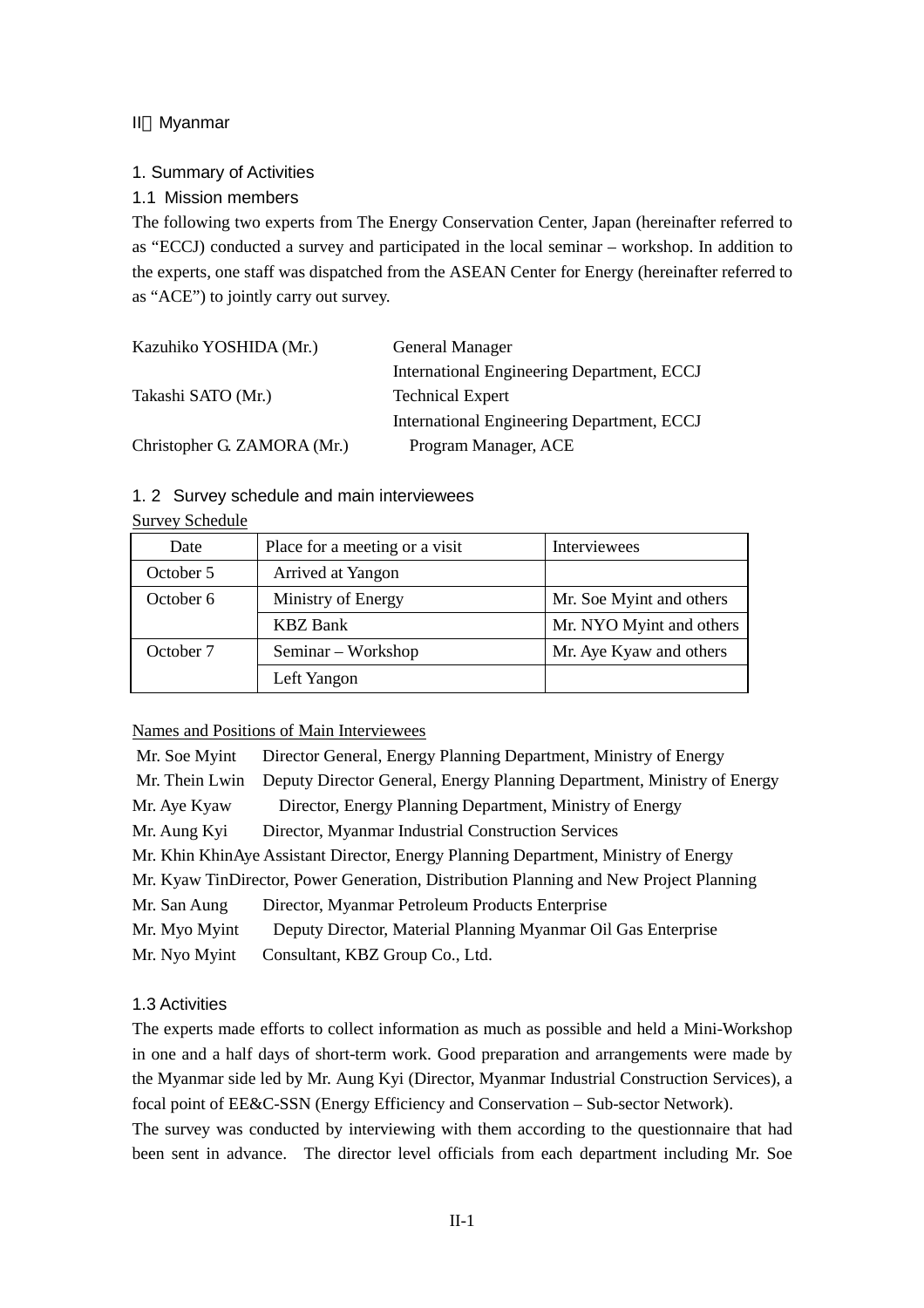Myint, Director General of Ministry of Energy and a member of SOME (Senior Officials Meeting on Energy), Mr. Thein Lwin, Deputy Director General gathered together and cooperated our survey. Most of their answers to the questionnaire were "No". However, they provided us not only the answers to the questionnaire but also detailed explanation and confirmation in response to our questions, and it was possible to frankly exchange opinions.

After the above-mentioned survey, we visited KBZ Bank in Yangon, which is reputed for the energy efficient building with maximized utilization of natural light in Myanmar and was awarded for the best practice building from ACE.

On the second day, the half-day workshop was held at the main conference room of the Ministry of Energy inviting more than twenty participants from the Ministry of Industry, the Ministry of Electric Power, oil/gas companies in addition to those from the Ministry of Energy, all of whom were in position of "Deputy Director" or a higher position. We had active discussion including question-and-answer on the lecture and the preliminary results of survey.

### 2. Results of Survey

### 2.1 Current Situations of Infrastructure for Policy and Law

The macroscopic status of developing the framework of policy including legislation of law for energy conservation is in process of study and preparation.

The government officials including staff members of the Ministry of Energy, of course, understand that energy conservation is very important from the viewpoint of limited resources and energy security. They have started activities to make a public announcement on the actual use of electricity and fuel including costs via mass media.

However, the framework and infrastructure for policies and legislations have not sufficiently developed yet though high-level officials of the Ministries concerned have policy ideas but not specified plans. Although the country has established the five-year development plan, it includes a target only for GDP without any specific energy plan. At present, the National Committee of Environmental Affair is organized in the government, where a draft Environmental Assessment Law is now being prepared; the inclusion of energy matter into the Law is under consideration. However, there are such problems as less available reference information from other countries and a lack of own database. Moreover, the government subsidizes costs for electricity and fuel, resulting in the costs as inexpensive as 2.5 cents per kWh for electricity and 18 cents per liter for petrol, and therefore low incentive for energy conservation among companies. Furthermore, the subsidy accounts for a large proportion of the national budget. Although government officials understand that the subsidy program adversely affects not only companies' investment but also public awareness on energy conservation, they have no other choice but to maintain this fee level, considering the current typical income level of the nation (US\$20 to US\$40 per month).

Despite the existence of the Ministry of Energy, several Ministries play different roles in energy-related matters in the government. However, conflictions between the Ministries will occur due to the absence of coordinating function in the government, which can be a barrier against smooth implementation of activities for energy conservation projects.

On the other hand, they start preparation for cooperation on the CDM Project with other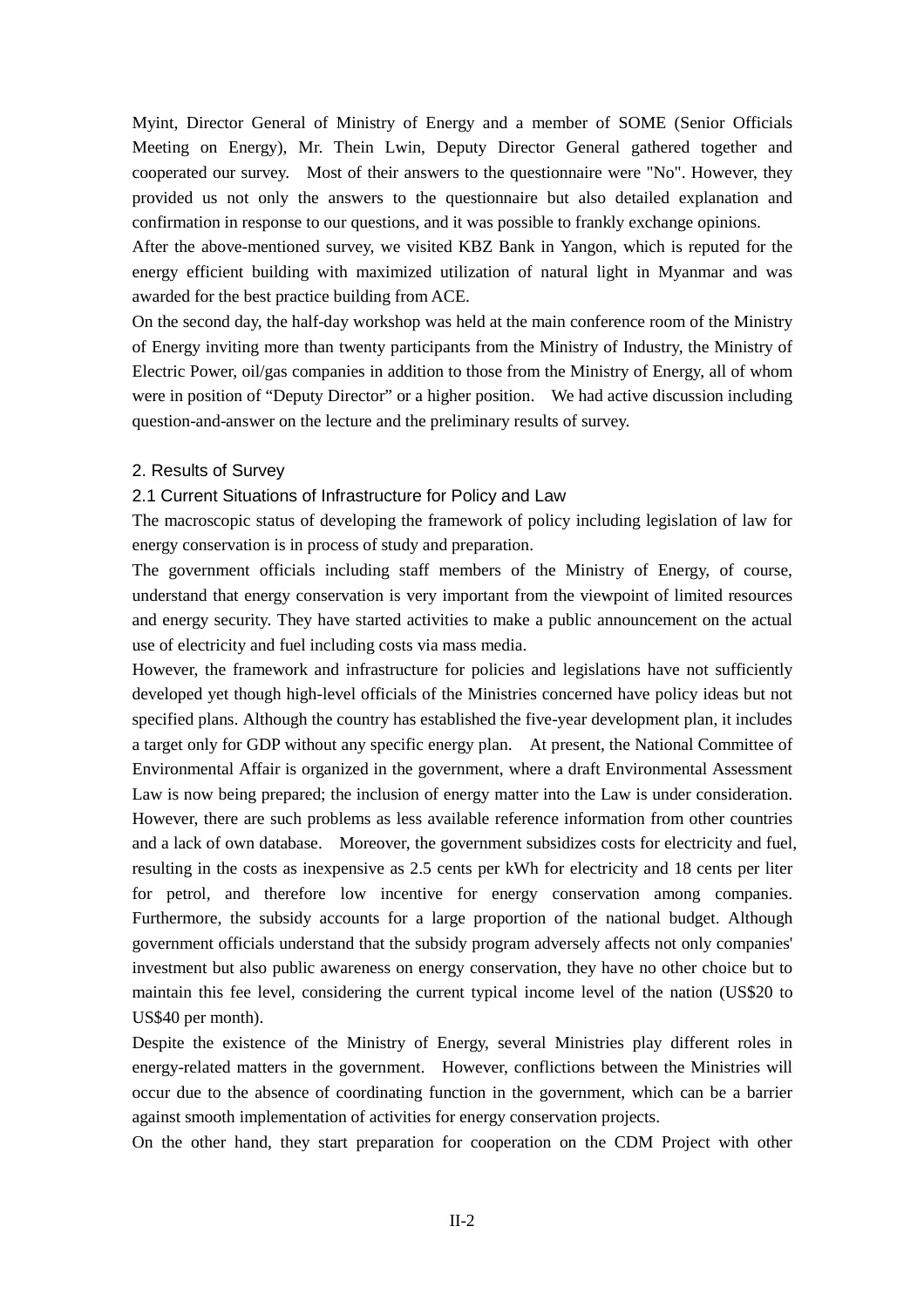countries in the future. However, Myanmar has a complicated foreign currency exchange system for the import and export of petroleum products, which represents an obstacle to financial infrastructure to invite foreign companies for enhancing business.

# 2.2 Establishment and Operation of Implementation Organizations to Implement Energy Audit /Training

Currently, there exists no organization for implementation.

A plan to construct the energy conservation center has been warmed for ten years, but there has been no progress at all probably because of a lack of the policy and legislative framework to establish the center. They are now making an effort to enhance capacities of government officials. Specifically, they depend on the participation in the PROMEEC (Promotion of Energy Efficiency and Conservation) projects, which are implemented by ASEAN with cooperation of Japan, and on the cooperation programs with international organizations such as UNDP. In terms of continuity and consistency, the latter programs are not sufficient judging from the fact that a program included only the training for one week in 1999.

The Ministry of Energy carries out energy audits on request. The recommendation / suggestion focused on improvement with little cost. However, it was reported that their main measuring instruments are measuring instruments for checking combustion and infrared thermometers at best and insufficient to meet requested energy audits. In addition, according to the report, there are difficulties in procuring parts and service for maintenance of sensors from specialized manufacturers hence problems with calibration of sensors. Moreover, a shortage of skilled experts and experienced persons as well as an absence of a department or study subject related to energy at universities in Myanmar lead to the difficulty in obtaining staff. These represent major obstacles. As for renewable energy, a non-governmental organization locally implemented a hybrid type of wind power generator (60 kW) combined with diesel power generator under the technical and financial support from NEDO.

### 2.3 Activities to Promote Energy Conservation in Private Sector

Only a few companies are eager to make an effort for energy conservation at this moment.

Although there are organizations which should facilitate communication between the government and private companies, such as an industrial societies and associations, they do not fully function for energy conservation. For example, under the Chamber of Commerce there is the industrial association which consists of forty-nine industrial sub-sectors but does not work to coordinate these.

On the other hand, there is one building of which persons including the owner are very eager to pomote energy conservation and applied to the award system for an the ASEAN best practice in energy efficiency in the past. We would like to expect such a building owner to continue their activity in the future.

Concerning the business environment, companies' motivation to their activities for energy conservation is persistently low due to inexpensive energy costs with the subsidy system for energy prices. Moreover, the delay in development of legislations and policies to promote energy conservation causes ambiguous guidelines for activities of energy conservation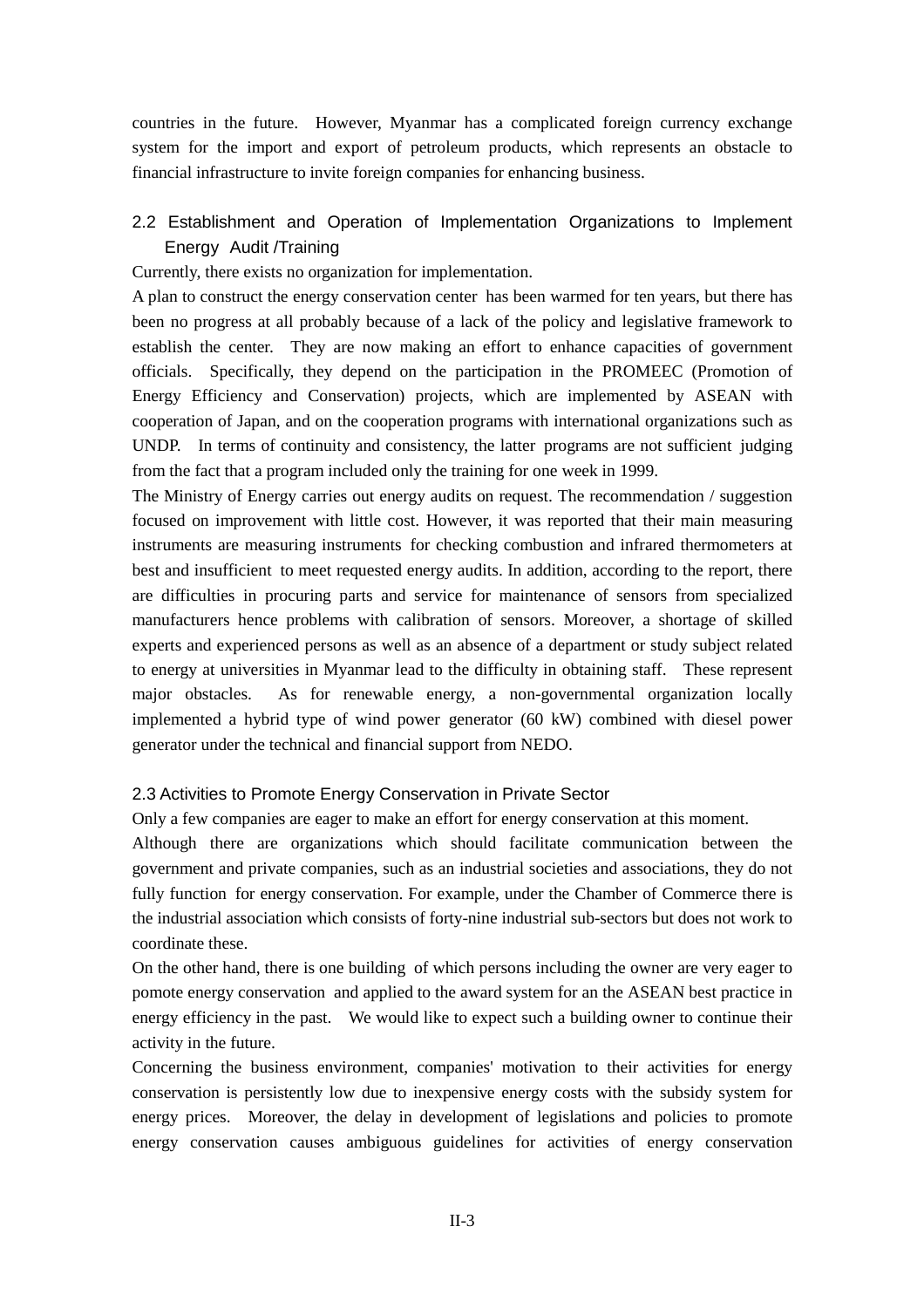promotion among companies. As a result, the persons concerned, including CEOs and top management of companies, have low awareness on energy conservation and their activities become sluggish.

Based on the survey results mentioned above, the current situation in Myanmar is summarized as shown in Figure-II-1 from the viewpoint of the programmed approach.

# 3. Suggested and Discussed Improvement Based on Results of Survey

For Myanmar, the formulation of policies related to energy conservation should be assigned the highest priority. In order to pursue this goal, it is important to implement the followings at this time.

- (1) The government should determine which Ministry is in charge of energy conservation.
- (2) A taskforce should be organized to analyze the current situations and draft the policy and strategies for implementation.

A taskforce, consisting of the persons in charge from the relevant Ministries, should be set up to transfer policies that government officials have in their mind into concrete documents, based on which formulation of policies should be immediately commenced after discussions among the persons concerned.

(3) Capacity building for the persons concerned, including leaders of the government, should be continuously implemented.

It is also recommended for Myanmar to continue the development of human resources for EE&C, activities to increase the number of model factories and buildings for energy conservation, and public education about energy conservation.

### 4. Results of Workshop

### 4.1 Summary

We had about thirty participants mainly consisted of the persons concerned from the Ministry of Energy and the Ministry of Industry. At first, Mr. Sato, a technical expert from ECCJ, presented the energy management principles. Next, Mr. Yoshida, a leader of ECCJ, presented the energy management situation in Japan and the preliminary results of survey. And discussion was open for all the participants.

Among opinions from participants, the following are noted.

(1) The concept of life cycle cost should be included into energy management.

(2) It is problematic to simply bring Japanese emission control standard into developing countries.

# 4.2 Results of Discussion

The initial start of this project was smooth with active questions and discussions. One high level official gave a compliment to us, saying that frank discussions at our seminar workshop made the persons concerned take off their coat.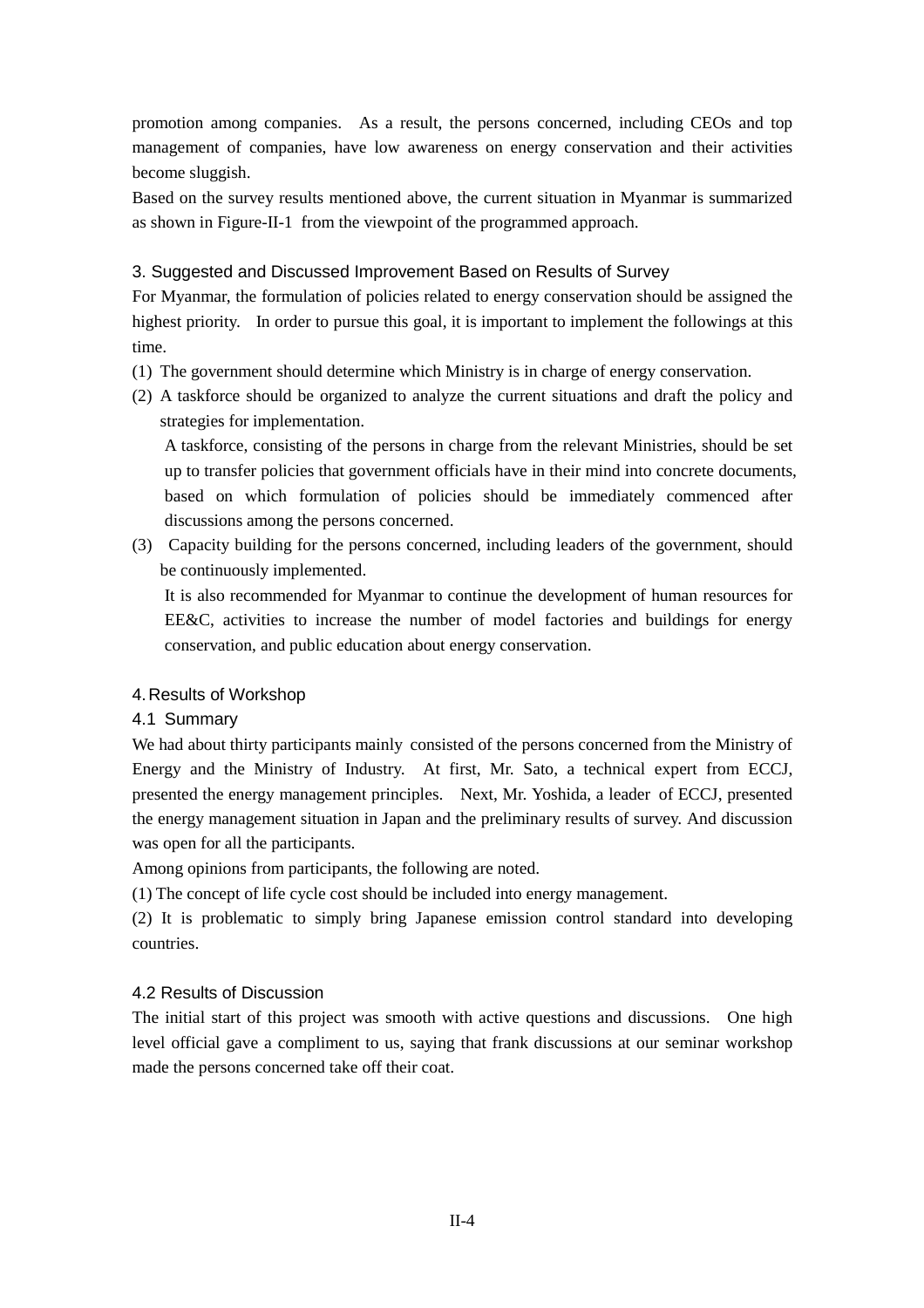Figure-II-1: Present Status of Progress in Energy Conservation Promotion in Myanmar (This is a diagram based on the viewpoint of programmed approach. The current status is indicated in red. The relation with the scope of the PROMEEC project is also shown.)

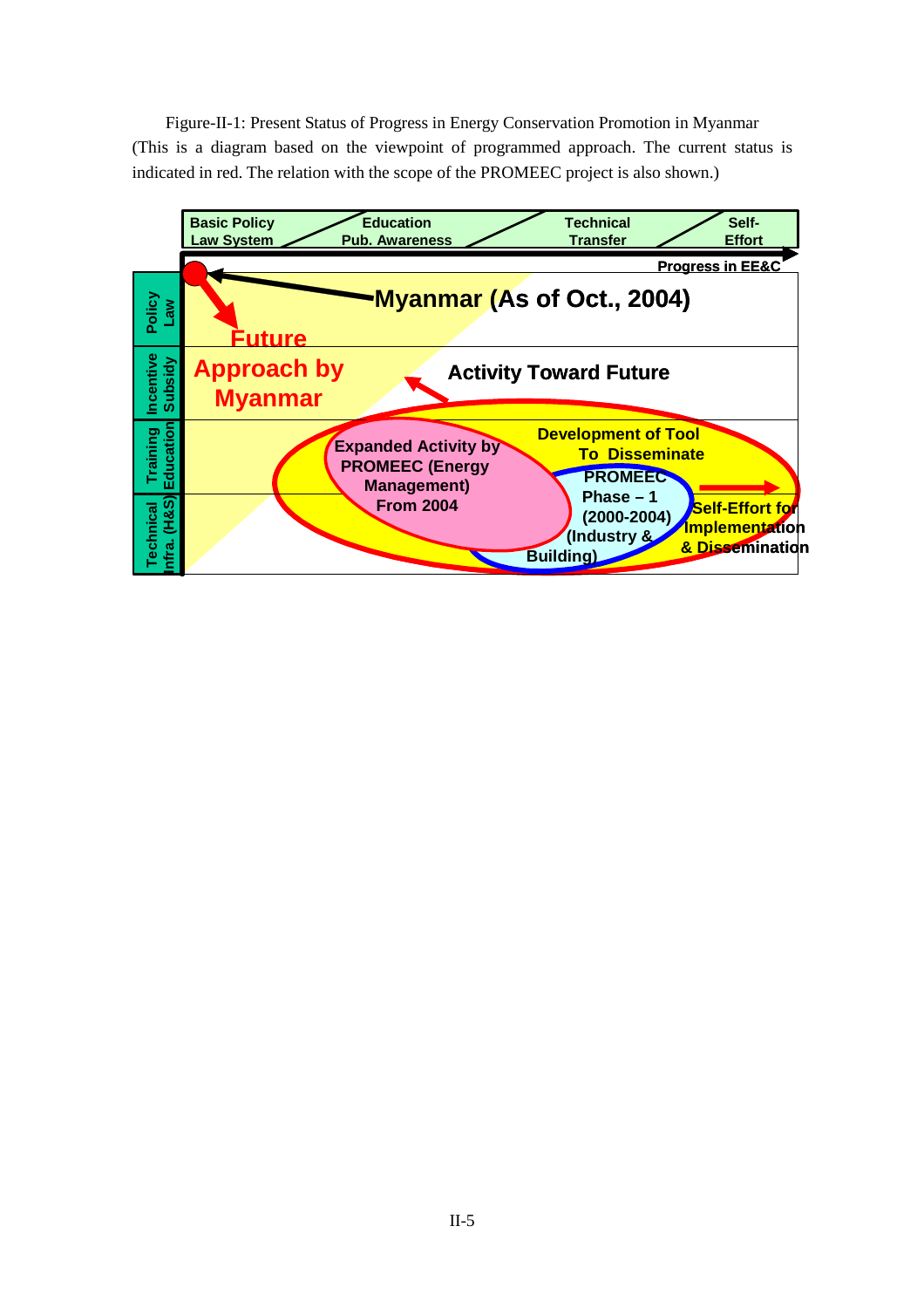# III. Cambodia

# 1. Summary of Activities

# 1.1 Mission members

The following two experts from The Energy Conservation Center, Japan (hereinafter referred to as "ECCJ) conducted a survey and participated in the local seminar – workshop. In addition to the experts, one staff was dispatched from the ASEAN Center for Energy (hereinafter referred to as "ACE") to jointly carry out survey.

| Kazuhiko YOSHIDA (Mr.)      | General Manager                            |
|-----------------------------|--------------------------------------------|
|                             | International Engineering Department, ECCJ |
| Takashi SATO (Mr.)          | <b>Technical Expert</b>                    |
|                             | International Engineering Department, ECCJ |
| Christopher G. ZAMORA (Mr.) | Program Manager, ACE                       |

# 1. 2 Survey schedule and main interviewees

#### Survey Schedule

| Date           | Place for a meeting or a visit                   | <b>Interviewees</b>     |
|----------------|--------------------------------------------------|-------------------------|
| 7 October      | Arrived at Phnom Penh                            |                         |
| 8 October      | Electricite Du Cambodge                          | Mr. Chan Sodavath       |
|                | Ministry of Industry, Mines and Energy<br>(MIME) | Mr. Sat Samy and others |
|                | Seminar-Workshop                                 |                         |
| <b>October</b> | Left Phnom Penh                                  |                         |

# Names and Positions of Main Interviewees

| Dr. Sat Samy      | Under Secretary of State, Ministry of Industry, Mines and Energy        |  |
|-------------------|-------------------------------------------------------------------------|--|
| Mr. Lieng Vuthy   | Deputy Chief of Energy, Efficiency and Standard Office Department of    |  |
|                   | Energy Technique, Ministry of Industry, Mines and Energy                |  |
| Mr.Chan Socheat   | Manager of Electric Standard & Energy Efficiency, Ministry of Industry, |  |
|                   | Mines and Energy (MIME)                                                 |  |
| Mr. Chan Sodavath | M. Engineering Director, Corporate Planning and Projects, Electricite   |  |
|                   | Du Cambodge (EDC)                                                       |  |
| Mr. Hing Kunthap  | Consultant, Energy and Environment, Ministry of Industry, Mines and     |  |
|                   | Energy                                                                  |  |

# **Others**

# 1. 3 Activities

The experts made efforts to collect information as much as possible and held a Mini-Workshop in one and a half days of short-term work.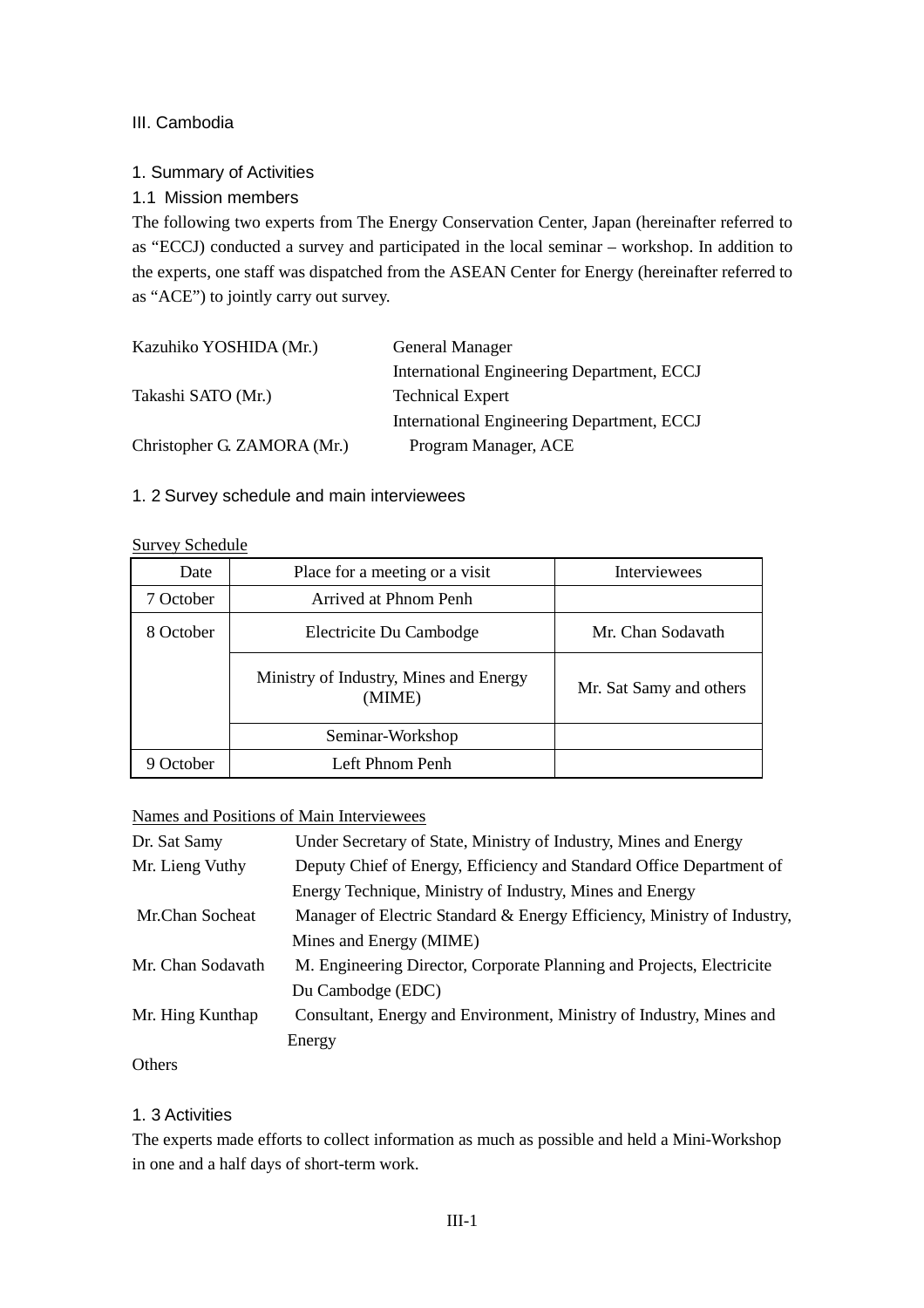Although our task was conducting a survey and a workshop only on 8 October due to the restricted schedule, we completed the task as scheduled with cooperation of Cambodian government officials, including Mr. Vuthy of the focal point. Due to this tight schedule, unfortunately it was not possible for us to present detailed results of the survey since we had little time for explanation.

The survey was conducted by interviewing the appropriate personnel in EDC and MIME in accordance with the questionnaire that had been sent in advance. A half-day workshop was held at the main conference room of MIME with thirty participants from EDC in addition to those from MIME. We had an active question-and-answer session and discussion on our lecture and survey.

#### 2. Results of Survey

#### 2.1 Current Situations of Infrastructure for Policy and Law

Development of framework and infrastructure for policies and regulative programs for energy conservation is still in process of starting preparation.

On the other hand, in comparison, the formulation of policies related to renewable energy is more advanced to some extent with the cooperation of NEDO and JICA etc. With regard to energy conservation, they say that the government is proceeding with the process to request support for policy formulation from foreign organizations including Japanese ones such as ECCJ. Moreover, projects to construct electric power grids and power generating plants are underway as remedies for non-electrified areas, and the plan for up to about 2015 has already being developed. This is the plan of development especially related to the ongoing power trade agreement with Thailand, Vietnam and others. The plan consists of not only the plan to enhance power supply through the power grids of which coverage is currently 15% but also the plan of power sales to the neighbor countries such as Thailand and Vietnam by developing hydropower generation of the Mekong River water system in the Northeast region. In particular, the government has a plan for improving rural electrification, including the development of natural renewable energy, in collaboration with the World Bank and others. In promoting electrification, the government employs the private power policy which encourages the private sector to take part in the government's projects to develop power plants.

In addition, electricity and fuel prices are very high due to the absence of subsidy from the government. This is a right market system for energy pricing. Cost for electricity, varying among customer sectors, is 11 to 18 cents per kWh on average, and petrol costs as expensive as 75 cents per liter. These put an enormous load on the national citizens and companies. Combined with the shortage of power supply capacity mentioned above, this situation contributes to the market environment in favor of energy conservation promotion.

In Cambodia, there is generally a lack of awareness on energy conservation and the government does not have any well-defined policies for energy conservation. Therefore, these causes various problems including the following ;

(1) There is no energy standard for buildings in spite of existence of the building codes.

(2) There is little government budget for energy conservation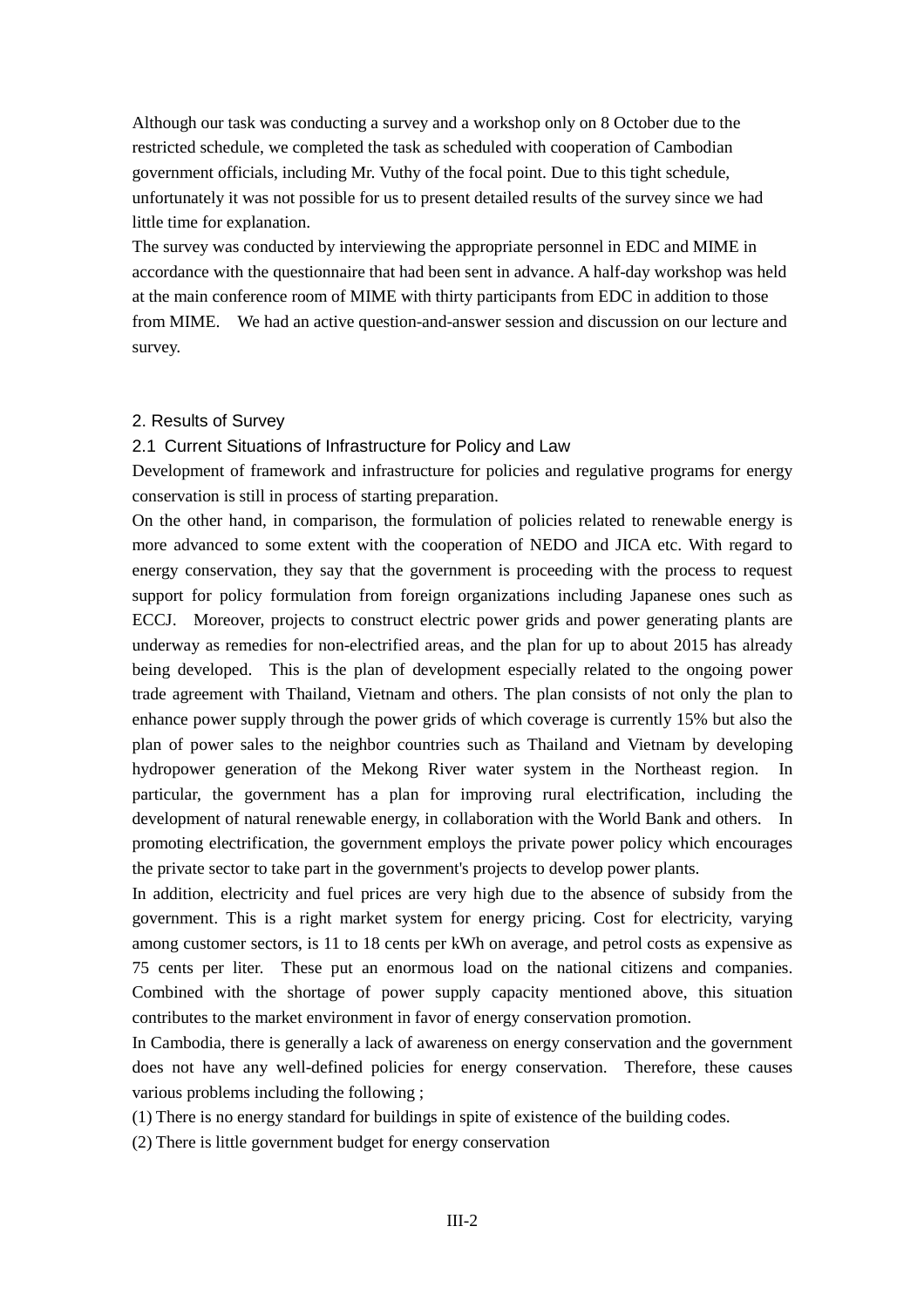(3) The energy conservation program of their own cannot be implemented.

From the viewpoints mentioned above, thus, it is strongly recognized that the energy conservation is the prioritized issue, and they also have big expectations for the PROMEEC project continued since 2000.

# 2.2 Establishment and Operation of Implementation Organizations to Implement Energy Audit /Training

Currently, there exists no organization for implementation.

Energy infrastructure has not been sufficiently developed yet in this country affected by the war just ended. Due to the impact of the past war, there is still a shortage of engineers and technicians hence it is currently difficult to study and prepare their policies for energy conservation or establish an organization to implement energy audit.

EDC has a training center for employeses as its internal training facility. However, its objective is limited mainly to practice related to power business, such as wiring and metering, and the program does not include any specifics of energy conservation technology. In the past, ACE and the other organizations from EU, Japan and the United Nations such as UN ESCAP provided training based on the job training and measuring instruments for industry and building sectors. However, because of the small number of measuring instruments, MIME cannot implement sufficient energy audit.

### 2.3 Activities to Promote Energy Conservation in Private Sector

The hotel industry is eager to promote energy conservation because of expensive electricity and diesel, while many industries do not use a huge amount of energy.

However, groups or associations to provide information about energy conservation to companies and the general public have not yet developed except the textile industry.

Based on the survey results mentioned above, the current situation in Cambodia is summarized as shown in Figure-III-1 the viewpoint of the programmed approach.

# 3. Suggested and Discussed Immediate Objectives Based on Results of Survey

For Cambodia, the survey results are summarized as follows.

First of all, the highest priority should be given to the formulation of policies for energy conservation. In order to achieve this goal, it is important to implement the followings at this time.

Namely, they should hurry in formulating policies. Next, they should develop a master plan, and legislative development should be urgently carried out, including study on technical / financial support for energy conservation promotion. Furthermore, it is important to associate successfully the power supply development currently being realized with the demand side management (DSM) to be further developed. In other words, they should proceed with this, effectuating the relationship with the PROMEEC project and the Action Plan of MIME that is included in a program conducted under the cooperation of UNDP/the World Bank.

In addition, regarding the technical infrastructure, it is required to develop facilities for capacity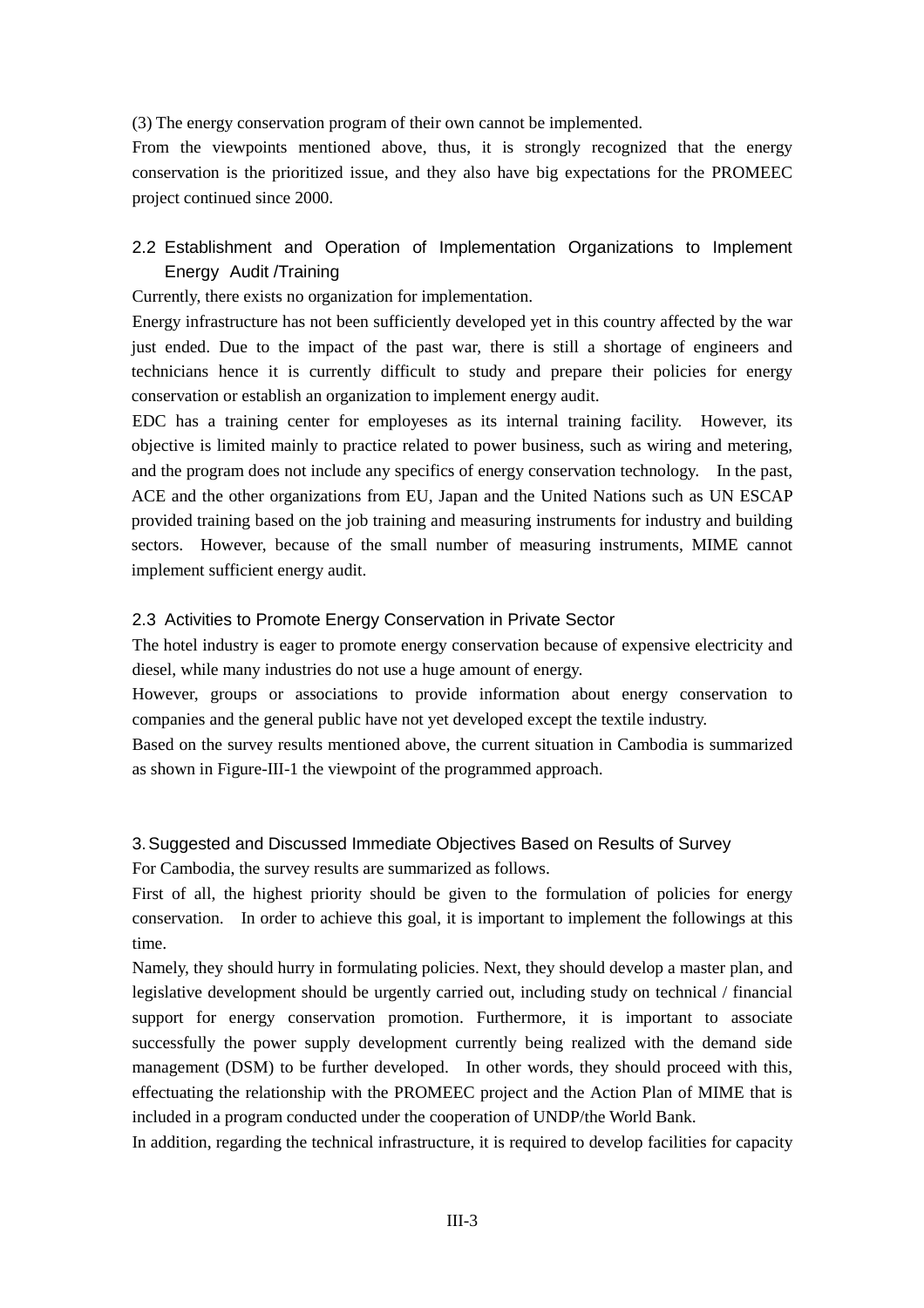building of the persons in charge of energy audit and the training for EE&C conducted by the team of MIME.

# 4. Results of Workshop

# 4.1 Summary

A seminar-workshop was held at the main conference room of MIME on 8 October, with nearly thirty participants mainly from MIME. The presentations by ECCJ consisted of the following two topics. We left out the preliminary survey results from our presentations since we did not have time to summarize them and our time was also limited.

1) Principle of Energy Management (Mr. Sato, Technical Expert, ECCJ)

2) Energy Management System in Japan (Mr. Yoshida, General Manager, ECCJ)

Participants in Cambodia were quiet and gave us modest questions and comments. However, they were very eager to listen to our presentations taking notes seriously, without making any noise. We received comments from participants that our presentations provided them with much information and were very useful for them.

### 4.2 Results of Discussion

As mentioned above, we were not able to conduct discussions on results of the survey. However, they are eager to learn as much as possible from the Japan's presentation.

Figure-III-1: Present Status of Progress in Energy Conservation Promotion in Cambodia (This is a diagram based on the viewpoint of programmed approach. The current status is indicated in red. The relation with the scope of the PROMEEC project is also shown.)

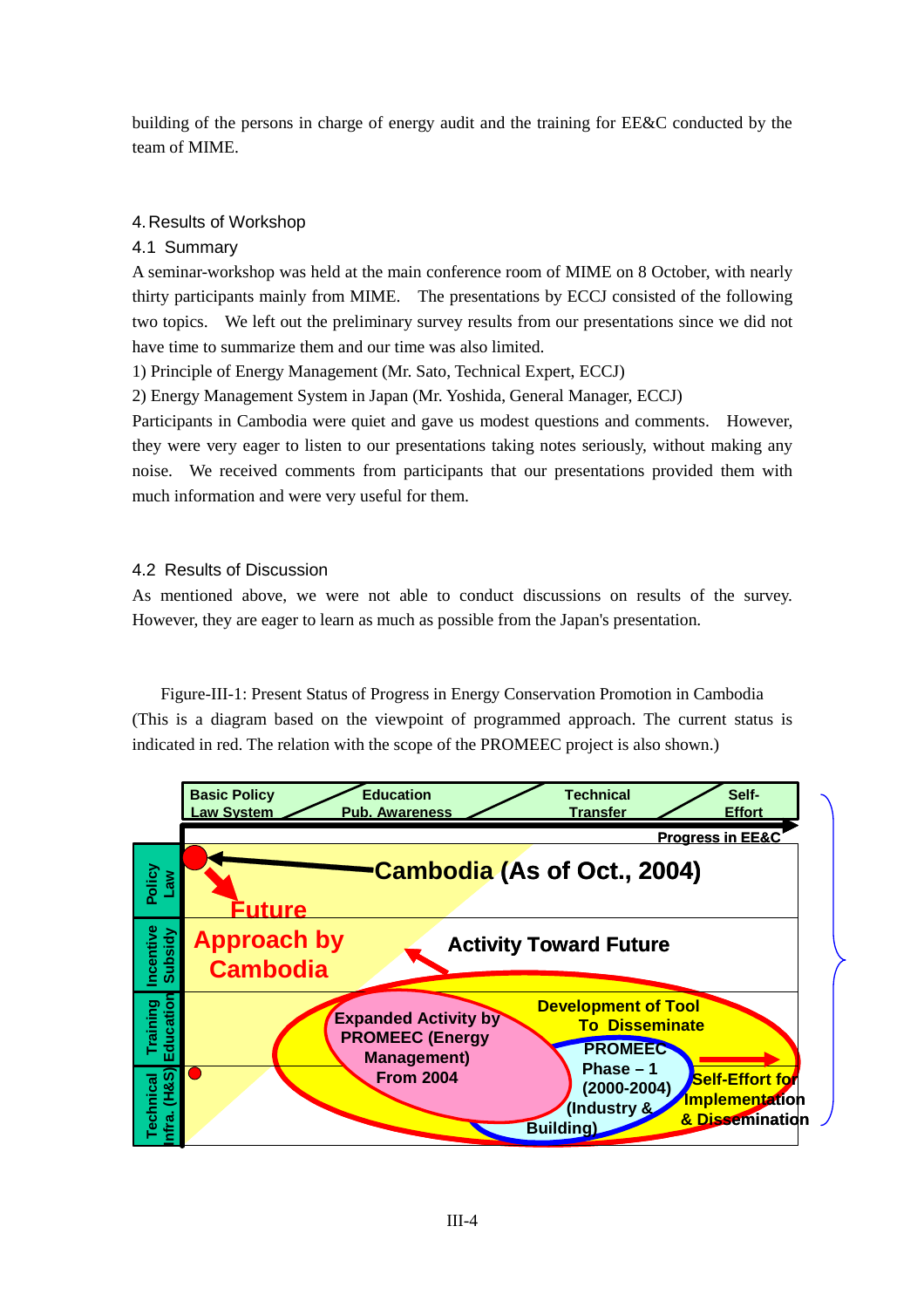# IV. Lao PDR

# 1. Summary of Activities

# 1.1 Mission members

The following two experts from The Energy Conservation Center, Japan (hereinafter referred to as "ECCJ) conducted a survey and participated in the local seminar – workshop. In addition to the experts, one staff was dispatched from the ASEAN Center for Energy (hereinafter referred to as "ACE") to jointly carry out survey.

| Kazuhiko YOSHIDA (Mr.)      | <b>General Manager</b>                     |
|-----------------------------|--------------------------------------------|
|                             | International Engineering Department, ECCJ |
| Takashi SATO (Mr.)          | <b>Technical Expert</b>                    |
|                             | International Engineering Department, ECCJ |
| Christopher G. ZAMORA (Mr.) | Program Manager, ACE                       |

### 1.2 Survey schedule and main interviewees

# Survey Schedule

| Date       | Place for a meeting or a visit                                                | Interviewees                      |
|------------|-------------------------------------------------------------------------------|-----------------------------------|
| October 9  | Arrived at Vientiane                                                          |                                   |
| October 11 | Electricite Du Laos (EDL)                                                     | Mr. Maypheth Phonphila and others |
|            | Ministry of Industry and Handicrafts                                          | Mr. Houmphone Bulyaphol and       |
|            | (MIH)                                                                         | others                            |
|            | Seminar - Workshop                                                            |                                   |
| October 12 | Confirmation of the responses to the<br>questionnaire to the persons from MIH | Mr. Khamso Kouphokha              |
|            | Left Vientiane                                                                |                                   |

# Names and Positions of Main Interviewees

| Mr. Houmphone Bulyaphol | Director General, Department of Electricity (EMD), Ministry |  |
|-------------------------|-------------------------------------------------------------|--|
|                         | of Industry and Handicrafts, Lao PDR                        |  |
| Mr. Khamso Kouphokham   | Deputy Chief of EMD, Ministry of Industry and Handicrafts,  |  |
|                         | Lao PDR                                                     |  |
| Mr. Maypheth Phonphila  | Head of Loss Reduction Unit Technical Service Department,   |  |
|                         | Electricite Du Laos (EDL)                                   |  |

**Others** 

### 1.3 Activities

As well as the surveys in other countries, the survey was implemented by interviewing the persons concerned in accordance with the questionnaire that had been sent in advance. Mainly, Mr. Khamso of the focal point and persons from the Ministry of Industry and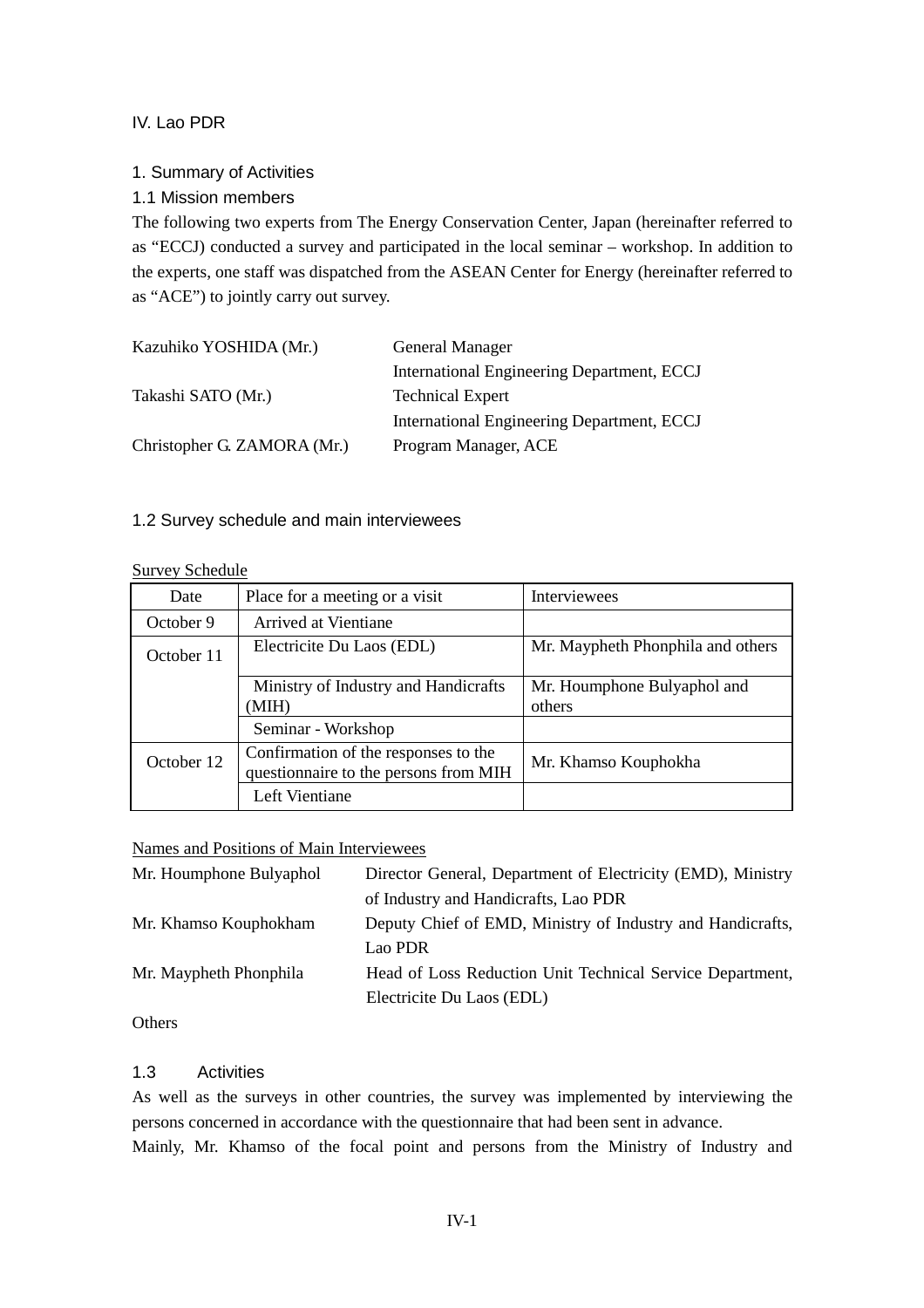Handicraft (MIH) including Mr. Houmphone, Director General, Department of Electricity, MIH, were the interviewees.

Due to the availabilities of the persons concerned, the workshop was held on October  $11<sup>th</sup>$  after collecting the replies to the questionnaire prepared by Mr. Khamso, before interviewing them on October  $12<sup>th</sup>$ . Namely, in the morning of October  $11<sup>th</sup>$ , Mr. Khamso gave us the fulfilled questionnaire and then we checked the responses. At the interview on October  $12<sup>th</sup>$ , we met Mr. Maypheth, Head of Technical Service Department, Eletricite du Laos (EDL), MIH, to ask about mainly the current power-related projects and electricity pricing system in Lao PDR.

### 2. Results of Survey

#### 2.1 Current Situations of Infrastructure for Policy and Law

Development of framework and infrastructure for policies and regulative programs for energy conservation is still in process of starting preparation.

Lao PDR has not developed well-defined policies and laws for energy conservation. In the past, request for preparation of a master plan was submitted to the Ministry of Finance, but it was not realized. While MIH is in charge of developing policy including legislation, those are in the stage of warming ideas. However, MIH is only responsible for energy conservation of electricity, whereas the Ministry of Commerce is in charge of petrol, gas, and other energies. There is no special cooperation or partnership between the two ministries for the time being.

Considering the fact that 99% of electric power depends on hydropower generation, energy price is relatively high in Lao PDR. That is, the price of electric power ranges from 3 to 4 cents per kWh, the average prices of petrol and diesel oil are respectively 60 cents per liter (petrol) and 43 cents per liter (diesel oil). However, these costs are less expensive, in comparison with those in Cambodia which has a similar economic environment. Among these energies, the government provides a subsidy of about 3 cents per kWh for electric power for residential use. Moreover, the price of electric power shall be approved by the government, MIH are implementing the policy to increase electricity price by 2 to 3% every month under the system. However, the increase in the price has been suspended for these several months since consumers complain about the policy. The price by April 2005 has already been fixed.

Japan has been assisting the country through JICA and NEDO by providng technical support to develop the Industrial Standard, making a comprehensive program of small hydropower generation, and planning hybrid power (solar and hydro) generation. The World Bank also cooperates with the country, for example, through the Energy Loss Reduction Program and the DSM project. There is a study on establishing a labeling system common to Thailand and Lao PDR, but any concrete plans have not been established.

Much remains to be done in terms of policy making. An impressive comment from a person concerned was that the absence of policy represented the major obstacle to energy conservation.

# 2.2 Establishment and Operation of Implementation Organizations to Implement Energy Audit /Training

Currently, there exists no organization for implementation.

In the past, DANIDA from Denmark conducted training for energy audit, lighting,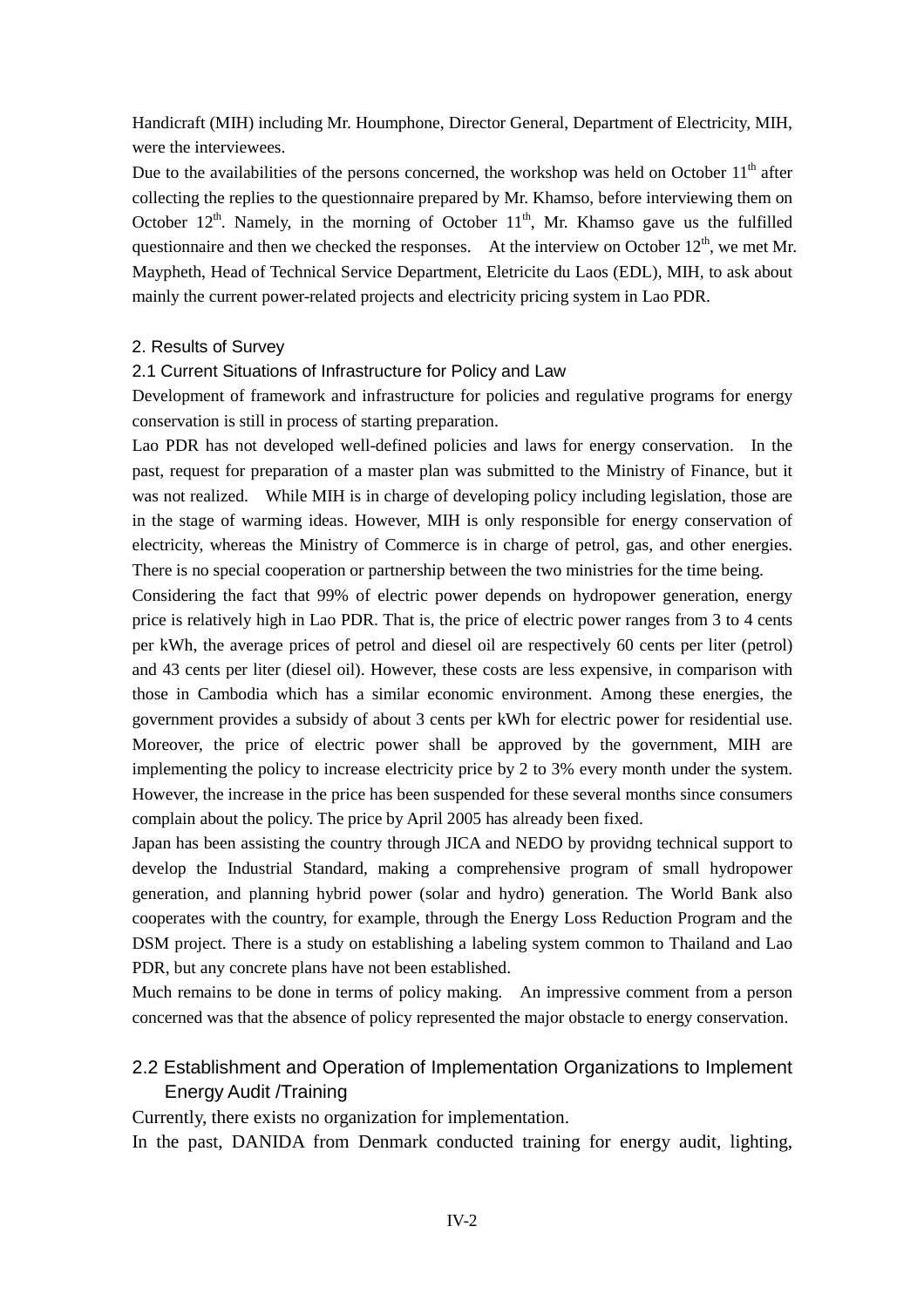instrumentation, etc. targeting to officials of MIH. Korea has also invited trainees to provide training in the country. The trainees performed energy audit by themselves after the training, but they could not understand the methods of analysis and calculation due to their lack of experience. In addition, MIH held a local seminar-workshop with a small budget of US\$900. EDL has a training center, where the company provides their employees with education only about wiring and metering. Meanwhile, that does not include any consistent, systematic lectures on energy conservation.

#### 2.3 Activities to Promote Energy Conservation in Private Sector

In general, activities are slow.

However, we obtained a report that Beer Lao, a representative company in this country, was considering a CDM proposal in collaboration with Japan. The company also carries out brisk activities including their study on purchasing energy efficient air compressors.

On the other hand, according to a participant in the workshop from a Pepsi factory, the company is promoting energy conservation and the problem for them is that the information about technology for energy conservation is limited in Lao PDR. Although large companies including some hotels are carrying out energy conservation activities, it appears to be difficult to require the private sector to make an effort to conserve energy voluntarily without the policy well-directed by the government.

In addition, Lao PDR has not yet had any association or group in the industry or building sectors. We felt that the establishment of an organization to provide the private sector with information about energy conservation including the government's policy throughout the whole country would be an issue considered in the distant future.

Based on the survey results mentioned above, the current situation in Lao PDR is summarized as shown in Figure-IV-1 from the viewpoint of the programmed approach.

#### 3. Suggested and Discussed Immediate Objectives Based on Results of Survey

For Lao PDR as well, the formulation of policies for energy conservation should be highly prioritized. In order to achieve this goal, it is important to implement the followings at this time. Any specific activities to address abovementioned matters were not unfortunately found. Therefore, some concrete suggestions were made, emphasizing that this country should, first of all, organize a team to develop, integrate the policy ideas that bureaucrats have in their mind, and draft policies including the strategies and guidelines to realize the policy. After then, it would be better to discusss based on the drafts.

#### 4. Results of Workshop

#### 4.1 Summary

The seminar- workshop was held on October  $11<sup>th</sup>$  at a MIH's building with about twenty participants from the private sector including buildings such as factories (e.g. Pepsi) and Lao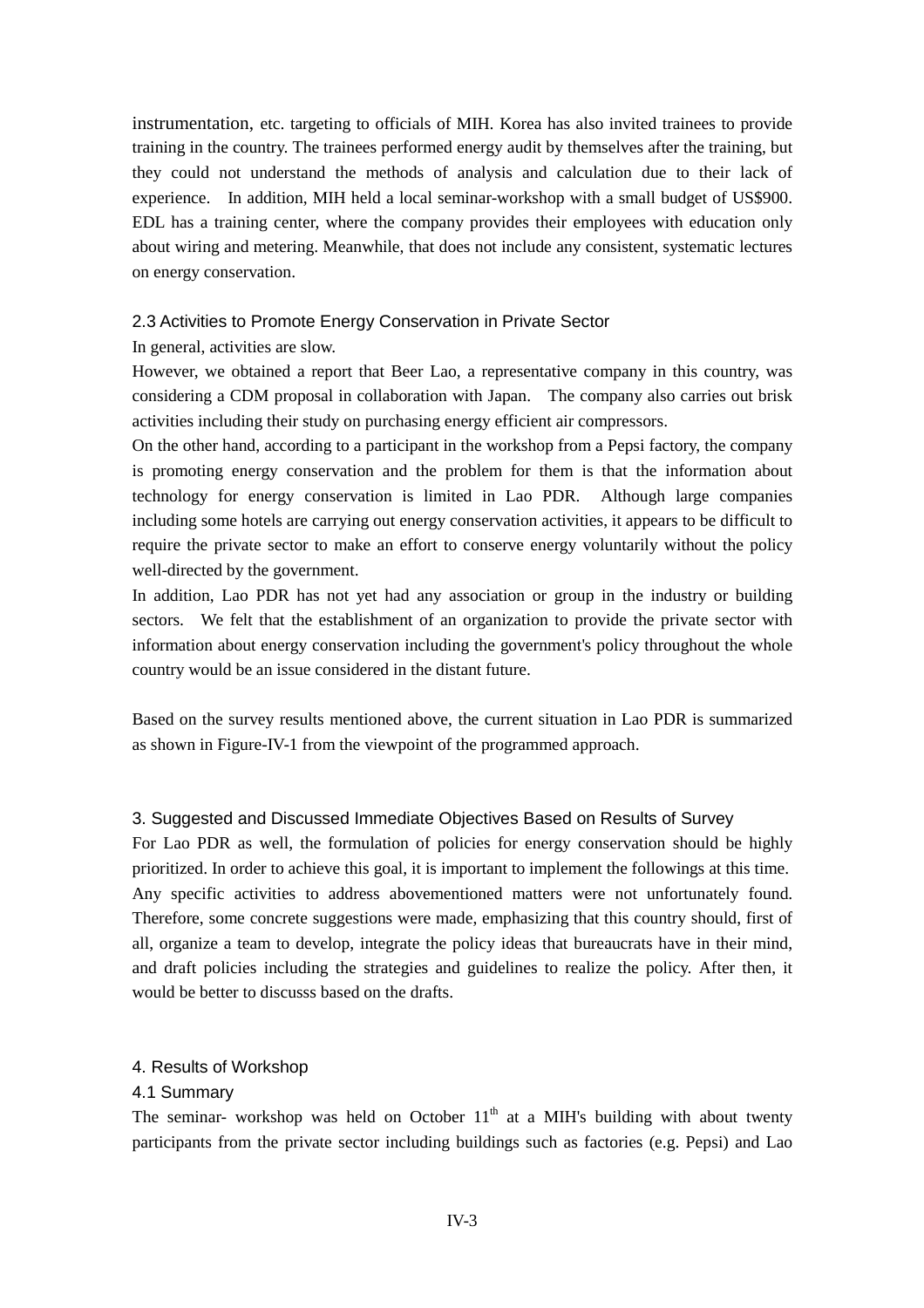Plaza Hotel energy audited in 2003. Mr. Houmphone, Director General, Department of electricity took part in the workshop.

The presentations by ECCJ were as follows:

1) Principle of Energy Management (Mr. Sato, Technical Expert)

2) Energy Management System in Japan and Summary of Survey Results (Mr. Yoshida, General Manager)

Participants understood these presentation well and the question-and-answer and discussion were very active.

# 4.2 Results of Discussion

The Lao government successfully arranged the workshop. Besides, the workshop provided an opportunity of exchanging opinions between government officials and participants from the private sector. This was a good and fruitful result for this country to just develop policies for energy conservation from now on.

In the seminar-workshop, there were many questions about Japanese Industrial Standards and roles of the government in promoting energy conservation. There were also a request for provision of measuring instruments from Japan.

In the session to exchange opinions among the participants, a person in charge of energy from one factory told that their company addressed energy conservation and it is important to collect technical information for this activity. This comment triggered a heated discussion. Finally, all the participants requested that this kind of workshop and training course should be further implemented in the future by Japanese organization, especially ECCJ, under the financial support by the Japanese government.

Figure-IV-1: Present Status of Progress in Energy Conservation Promotion in Lao PDR (This is a diagram based on the viewpoint of programmed approach. The current status is indicated in red. The relation with the scope of the PROMEEC project is also shown.)

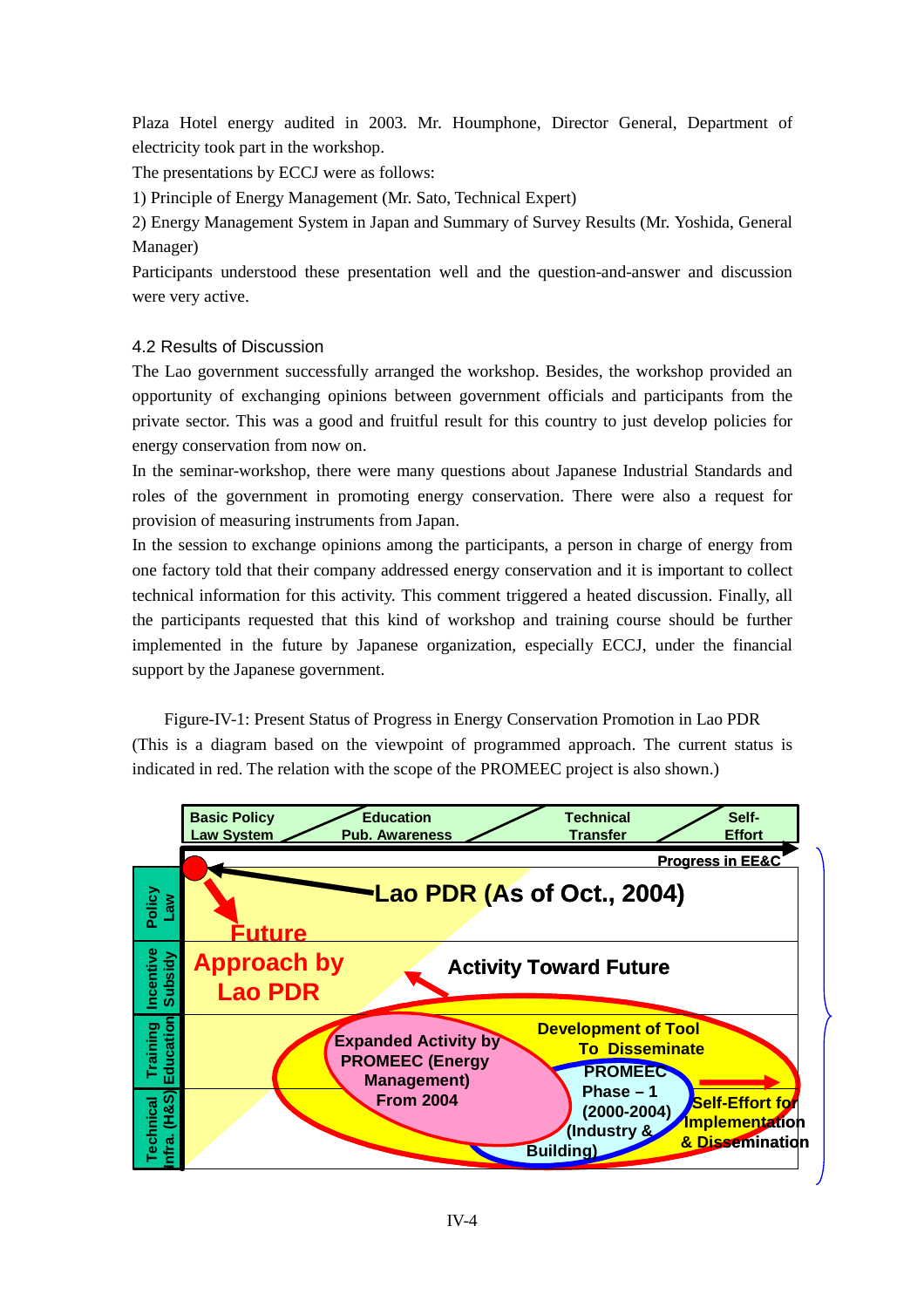# V. Vietnam

# 1. Summary of Activities

# 1.1 Mission members

The following two experts from The Energy Conservation Center, Japan (hereinafter referred to as "ECCJ) conducted a survey and participated in the local seminar – workshop. In addition to the experts, one staff was dispatched from the ASEAN Center for Energy (hereinafter referred to as "ACE") to jointly carry out survey.

| Kazuhiko YOSHIDA (Mr.)      | General Manager                            |  |
|-----------------------------|--------------------------------------------|--|
|                             | International Engineering Department, ECCJ |  |
| Takashi SATO (Mr.)          | <b>Technical Expert</b>                    |  |
|                             | International Engineering Department, ECCJ |  |
| Christopher G. ZAMORA (Mr.) | Program Manager, ACE                       |  |

# 1.2 Survey schedule and main interviewees

#### Survey Schedule

| Date       | Place for a meeting or a visit | Interviewees                 |
|------------|--------------------------------|------------------------------|
| October 12 | Arrived at Hanoi               |                              |
| October 13 | Electricity of Viet Nam        | Mr. Le Van Chuyen and others |
|            | Ministry of Industry           | Mr. Vu Van Thai and others   |
| October 14 | Seminar - Workshop             |                              |
| October 15 | Left Hanoi                     |                              |

### Names and Positions of Main Interviewees

| Mr. Vu Van Thai    | Deputy Director General, Department of International Cooperation,<br>Ministry of Industry (MOI) |
|--------------------|-------------------------------------------------------------------------------------------------|
| Mr.Ngo Huy Toan    | Energy expert, Department of International Cooperation, Ministry of                             |
|                    | Industry                                                                                        |
|                    | Mr. Nguyen Dinh Hie Deputy Director, Department of Science and Technology, Ministry of          |
|                    | Industry                                                                                        |
| Mr. Nguyen Ba Vinh | Senior Energy Expert, Department for Science and Technology in                                  |
|                    | Industry                                                                                        |
| Mr. Le Van Chuyen  | Vice Director, Business & Rural Electrification Department, Electricity                         |
|                    | of Viet Nam (EVN)                                                                               |
|                    | Mr. Phan Minh Tuan Director International Cooperation Dept. Electricity of Viet Nam             |

Mr. Phan Minh Tuan Director, International Cooperation Dept. Electricity of Viet Nam **Others** 

# 1.3 Activities

The survey team visited Electricity of Vietnam (EVN, a state-owned company under the management of Ministry of Industry), Ministry of Industry (MOI) and Ministry of Science and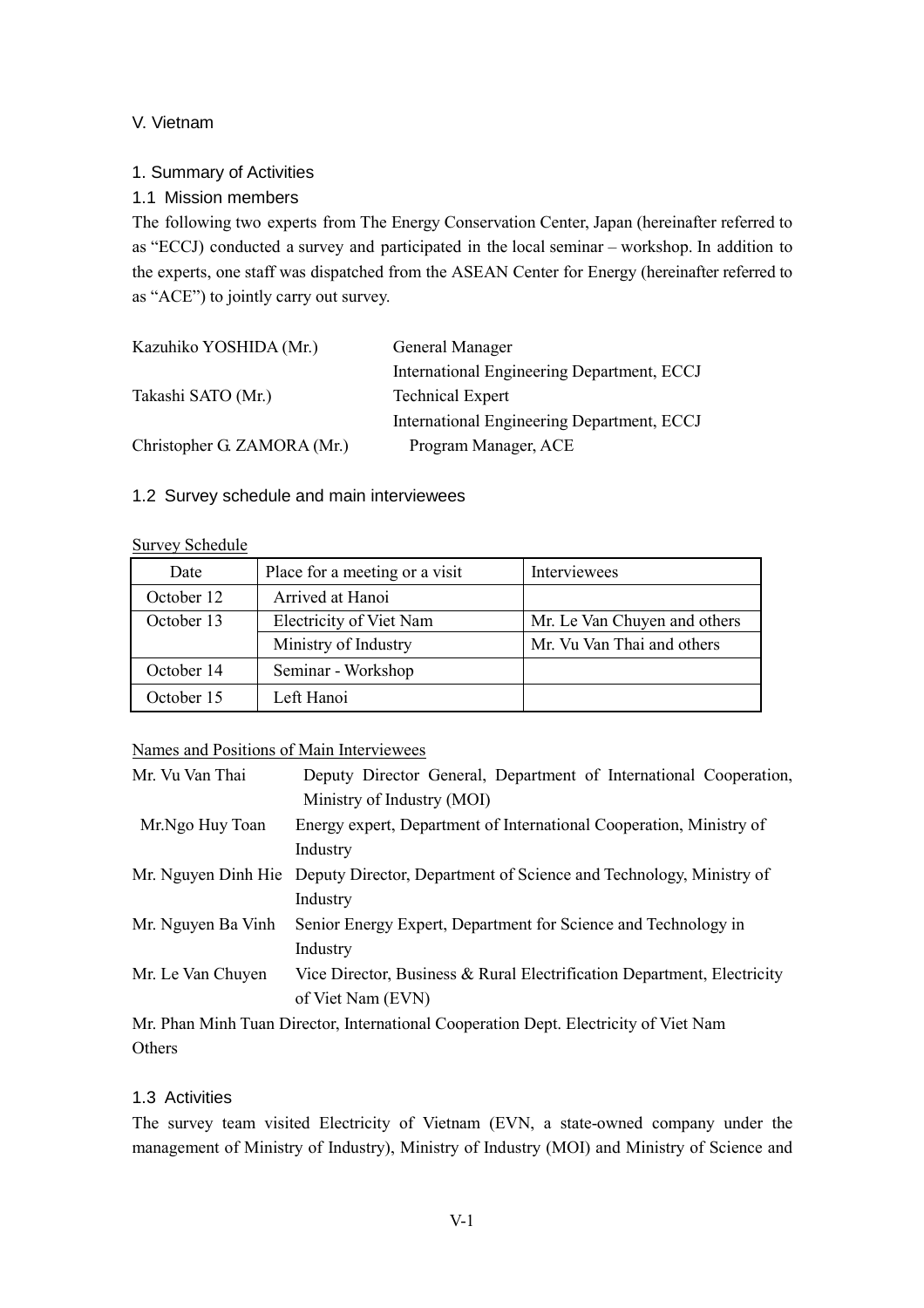Technology (MOST) to have interviews with the persons concerned on October  $13<sup>th</sup>$ , and the seminar-workshop was held on October  $14<sup>th</sup>$ . Unfortunately, the reply to the questionnaire was prepared in Vietnam due to their busy timing to hold ASEM etc. The survey was implemented by interviewing the concerned persons. Nevertheless, high level officials including Mr. Vu Van Thai (a SOE leader), Deputy Director General, Department of International Cooperation of MOI and Mr. Phan Minh Tuan, Director, International Cooperation Department of EVN attended the interview meetings with the survey team to cooperate with the survey. Mr. Phong from MOI, who is a focal point, arranged the required visits to the related organizations and joined the survey as a member of the survey team.

An English/Vietnamese interpreter was hired for presentations and discussions in the workshop. Participants in Vietnam were satisfied with the results of the workshop in which very active question - and answer and discussion were made.

#### 2. Results of Survey

#### 2.1 Current Situations of Infrastructure for Policy and Law

The Energy Conservation Decree (hereinafter referred to as "EC Decree") became effective on September 13 2003 and further development of ministerial regulations is now in process to actually enforce the EC Decree.

In July 2004, MOI issued an initial circular (guideline) mainly on the designated factories for energy management and energy managers. Currently, MOI is preparing the additional circular regarding the matters which require coordination with other ministries, such as the support program, organizations for implementation, and labeling. At the same time, MOI officials implement seminars to explain about how to enforce the law, including lectures on the EC Decree and the details of the circulars, across the country.

Under this circumstance, MOI has a problem of the shortage of human resources for formulating circulars and implementing seminars for the time being. The Ministry hopes that foreign countries including Japan offer support to solve this kind of problem. According to them, compared with other countries, there are only five staffs in Vietnam to cover thirty industrial sectors. Furthermore, they have an intention to develop a system for enforcing law and an implementation organization such as ECCJ, studying the cases of Japan or Thailand in the near future. Therefore, MOI would like to request Japan to provide supports for the abovementioned activities.

On the other hand, Ministry of Science and Technology (MOST) concluded activities in line with a series of programs according to the master plan which had been prepared with cooperation of European countries including the Netherlands since 1995 when the Ministry was Ministry of Science, Technology and Environment (MOSTE), with effectuation of the EC Decree in last year. Under the EC Decree, MOST currently plays a role of giving technical support in collaboration with MOI. More specifically, its major responsibility related to the EC Decree is the standardization including standard / criteria of energy management and labeling. In addition, the MOST is proceeding with energy conservation promotion in small and medium enterprises of which number is approximately 120,000, as a part of the Vietnam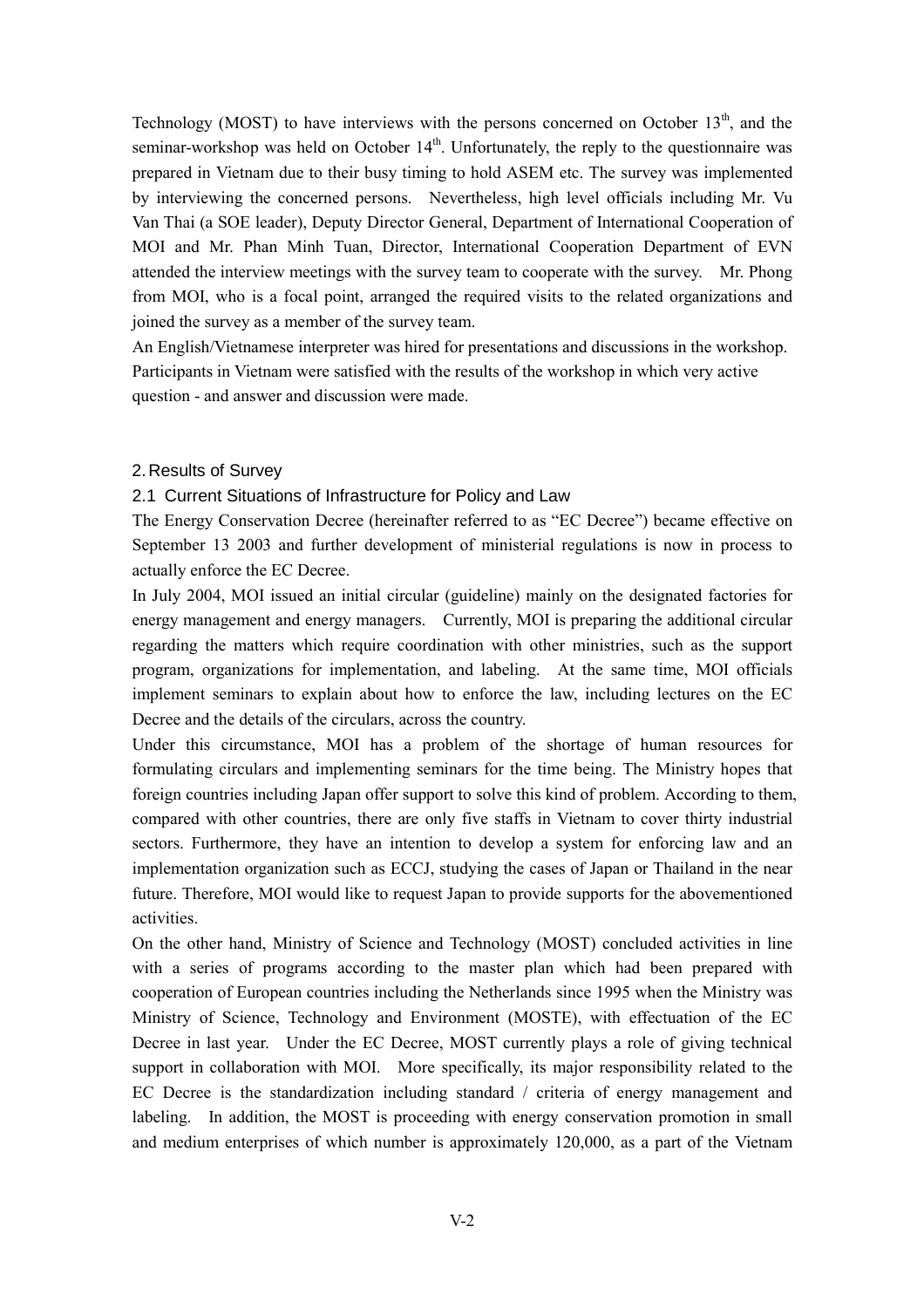Energy Conservation Program (VECP) in collaboration with MOI. For that purpose, it is required for Vietnam to develop a new master plan focused on enhanced international collaboration and competitiveness with a future vision.

Many Ministries are involved in the enforcement of the EC Decree and the coordination among the Ministries has not successfully worked. Moreover, small and medium enterprises have come under the control of the local autonomy (prefecture level), and it is in process of realizing the plan to set up Energy Conservation Centers (ECCs) to implement training and energy audit at ten places in the country. EVN also continues activities directed toward its privatization, including activities to promote the introduction of IPP. Electricity prices currently ranges from 2.6 cents/kWh to 16.6 cents/kWh according to demand.

Regarding the prices of energy, the electric power price ranges 8 to 11 cents/kWh for residential use and 6 to 8 cents/kWh for industrial use respectively and the overall average price is as relatively low as about 3 cent/kWh probably because approximately 50% of electricity is shared by hydropower. A limited amount of electricity is eventually exported (the price is 6 cents/kWh) although the demand for electricity is increased about by 15% per year. The country has a power trade agreement with the neighboring countries such as China, Lao PDR and Cambodia to interchange power each other. A three tariff system for electricity price is employed with a higher price at peak period by about 30 percent. In particular for the electricity supplied to rural areas, the government subsidizes 700 dong per kWh. In principle, the government determines electricity prices. Ministry of Finance has planned to increase electricity prices so far, but the plan was rejected by Prime Minister.

As well as the other ASEAN countries, there is an absolute lack of funds for energy conservation activities. They told that they would like to study the funding based on the Thai system as a model case.

In general, the public are less aware of the importance of energy conservation, and this situation is similar to those of top management of companies and small and medium enterprises. Subsidy from the government for energy prices results in low energy prices, which is a difficult barrier for energy conservation promotion. Moreover, it is difficult for companies to purchase energy efficient equipment and facilities since the government currently does not subsidize to purchase energy efficient equipment.

# 2.2 Establishment and Operation of Implementation Organizations to Implement Energy Audit /Training

There exist Energy Conservation Center in Ho Chi Minh City and others (five centers have been established in the past, but they do not function properly except for some), Hanoi University of Technology (HUT), an education and training school of EVN and so on.

However, these implementation organizations have problems with their roles and budget, since the current EC Decree does not define the roles of organizations for energy conservation. Moreover, the existing centers have a problem with a lack of human resources and their capacities.

EVN owns Electricity College for education for mainly their employees, which provide curricula including curriculum on energy conservation. (The College will be upgraded to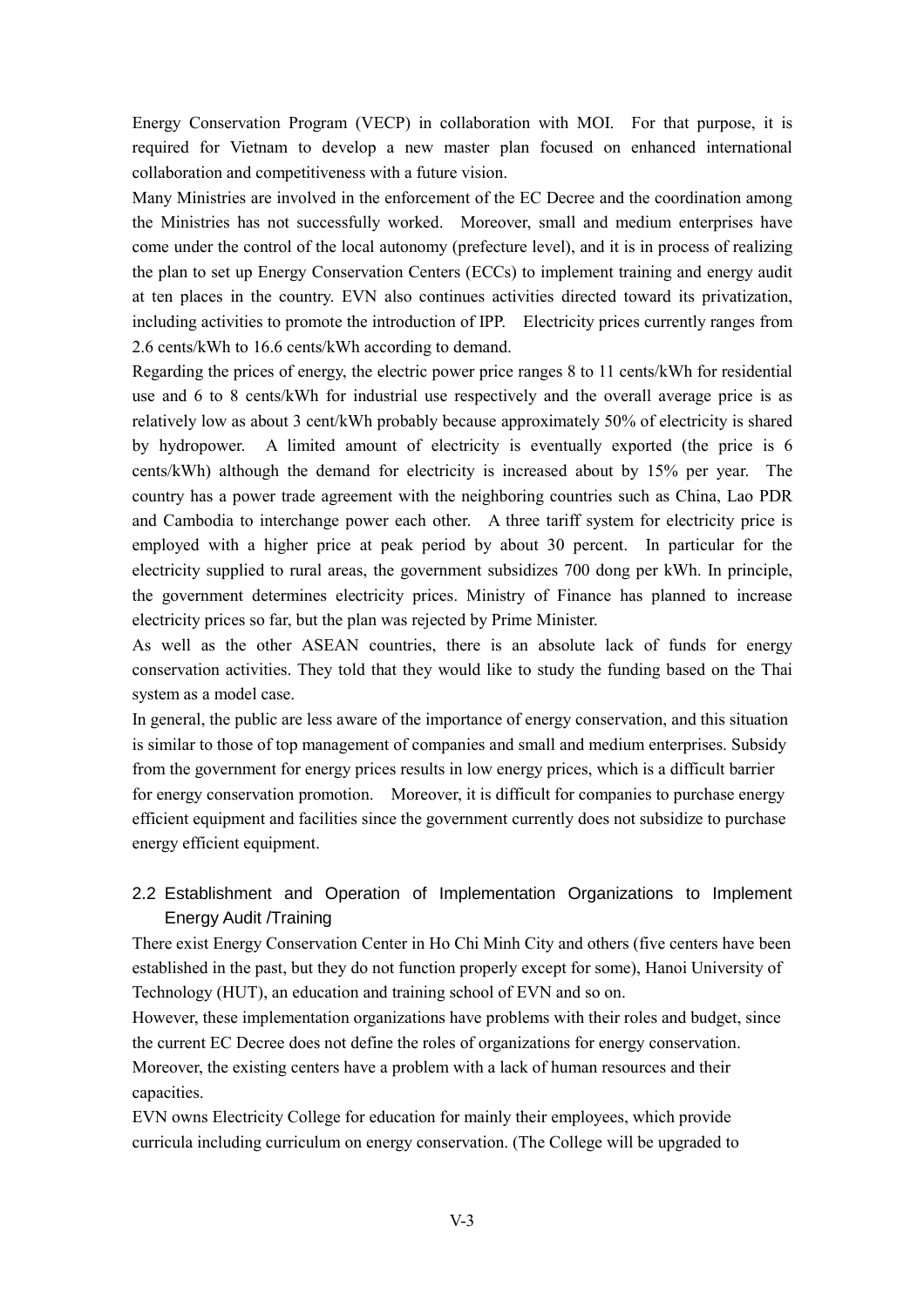University in 2006.) Furthermore, the Electricity Testing Centers conduct energy audit for electrical facilities / equipment. The centers exist mainly in major cities such as Hanoi City and Ho Chi Minh City, and have about one hundred staffs in total). MOI intends to place these organizations including HUT and ESCOs as effective implementation organization(s).

#### 2.3 Activities to Promote Energy Conservation in Private Sector

Overall, the activities are not so active.

This is mainly because a market environment to enhance energy conservation has not been established due to low energy prices. As a result, awareness on energy conservation among companies is generally weak.

Moreover, the government has not yet established the financial support system such as a low-interest loan for energy conservation promotion, which is another big barrier to promote energy conservation. And, the government has not yet established any standards and guidelines for energy conservation.

Thus, in fact, top management of a company is less aware of the importance of energy conservation. In particular, the awareness is weaker in small and medium enterprises. On the other hand, it is also difficult to obtain information useful to study the technologies and activities for energy conservation.

Based on the survey results mentioned above, the current situation in Vietnam is summarized as shown in Figure-V-1 from the viewpoint of the programmed approach.

# 3. Suggested and Discussed Immediate Objectives Based on Results of Survey

For Vietnam, it is important to immediately develop specific regulations including guideline for enforcing the EC Decree, based on which to develop the implementation organization(s). First of all, with regard to the development of specific regulations, it is required to organize a taskforce consisting of members from the concerned Ministries and governmental/private organizations or companies and to prioritize the following activities.

(1)To develop the following more specifically in accordance with the EC Decree

### • Development of additional guidelines

1) Guideline with clarified specific job to accredit energy managers including education

 2) Development of legal framework for the organization to actually implement those mentioned

 3) Technical guideline for developing judgment criteria of energy management and of labeling.

• Study on specific programs for financial support

(2) To establish organizations, members and procedures for coordination between Ministries.

(3) To establish an implementation organization to implement training and energy audit including

programs for capacity building).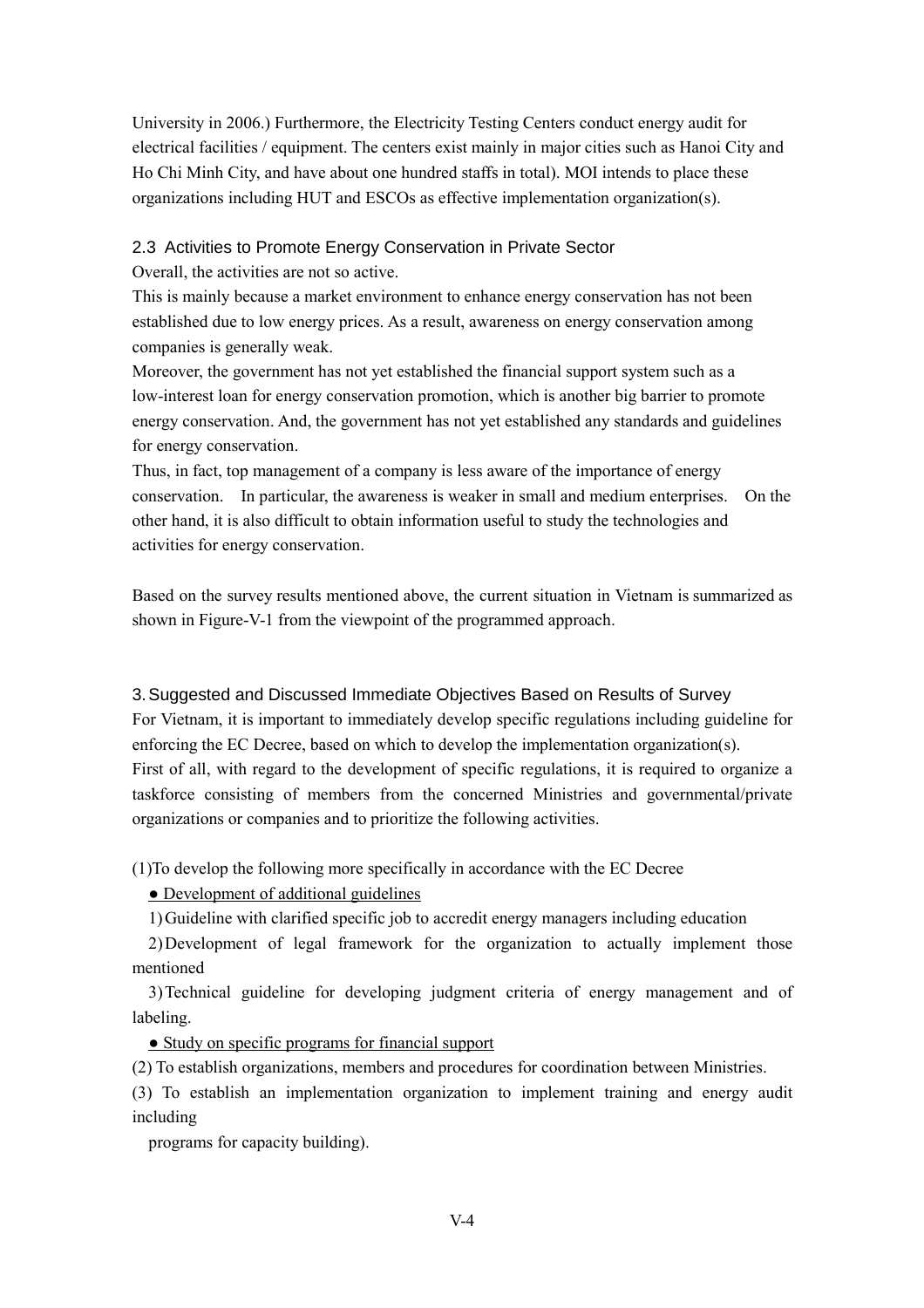(4) To develop medium / long term plans and strategies for transition to market based energy pricing

 (It targets to develop a market environment to encourage efforts by companies in the country.)

(5) To establish policies to enhance investment and technology transfer from foreign countries.

(It targets to promote the introduction of energy efficient technologies and facilities)

# 4. Results of Workshop

4.1 Summary

It was expected that about thirty five would participate in the workshop but many of the officials from MOI were not able to participate due to their schedule. Eventually, there were about twenty participants including Mr. Nguyen Dinh Hiep, Depty Director, Department of Science and Technology of MOI. The following topics were presented.

- Current Status and Activities on Energy Conservation and Efficiency in Vietnam (Mr. Phong, Science and Technology Dept., MOI)
- Energy Management Principle (Mr. Sato, Technical Expert, ECCJ)
- Energy Management System in Japan (Mr. Yoshida, General Manager, ECCJ)
- Summary of Survey Results (Mr. Yoshida, General Manager, ECCJ)

High-level officials such as Mr. Vu Van Thai from MOI and Mr. Phan Minh Tuan from EVN hoped to participate in this workshop, but they could not join because of a sudden change in their schedule on that day.

# 4.2 Results of Discussion

We had a lively question-and-answer session and discussion, which resulted in a profound and good workshop.

Finally, the workshop was closed with the comment from Vietnamese participants to us that they were surprised and appreciated that we had adequately summarized the results of the current situation survey conducted for only one day, from which we produced the proposals mentioned above.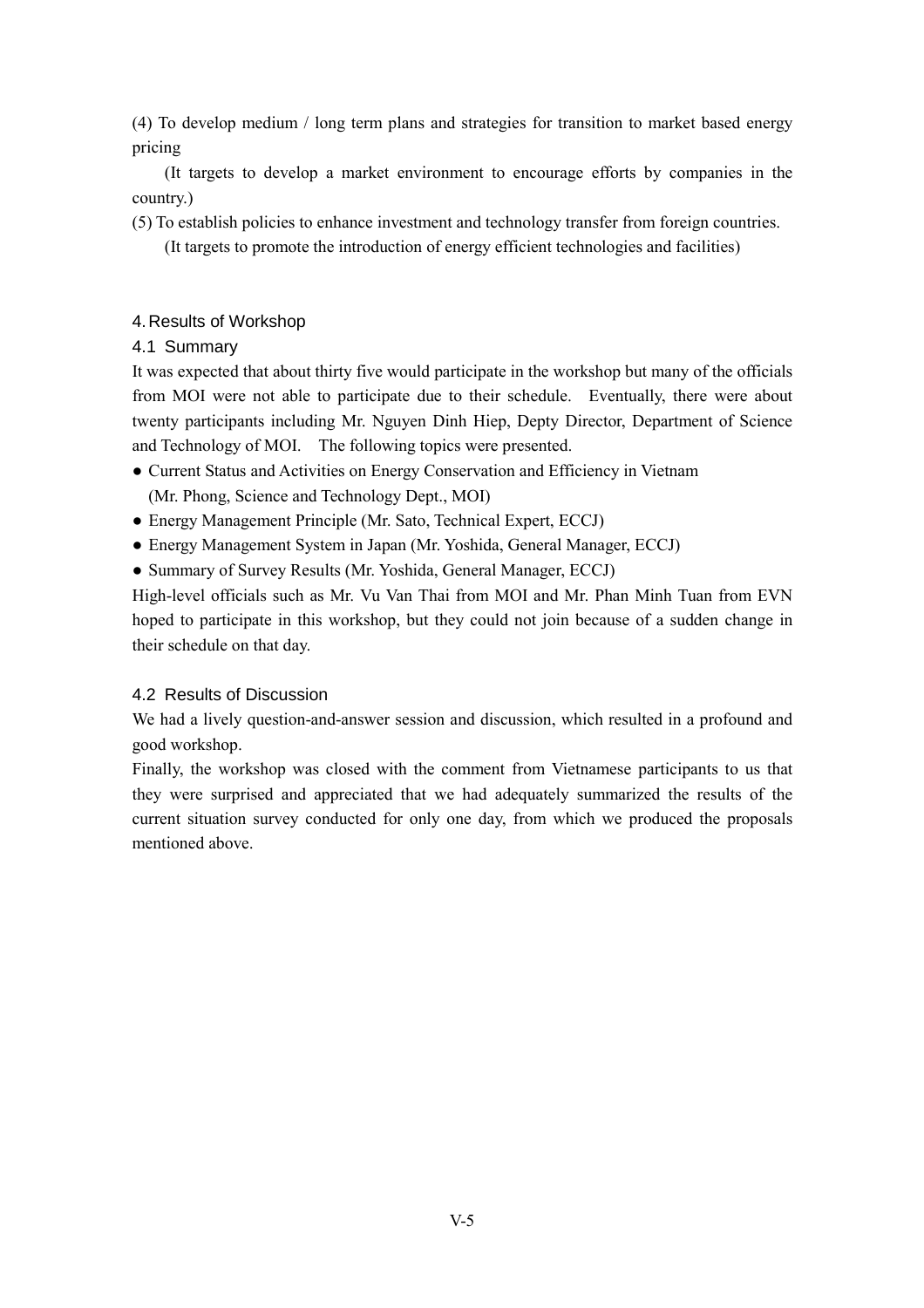Figure-V-1: Present Status of Progress in Energy Conservation Promotion in Vietnam (This is a diagram based on the viewpoint of programmed approach. The current status is indicated in red. The relation with the scope of the PROMEEC project is also shown.)

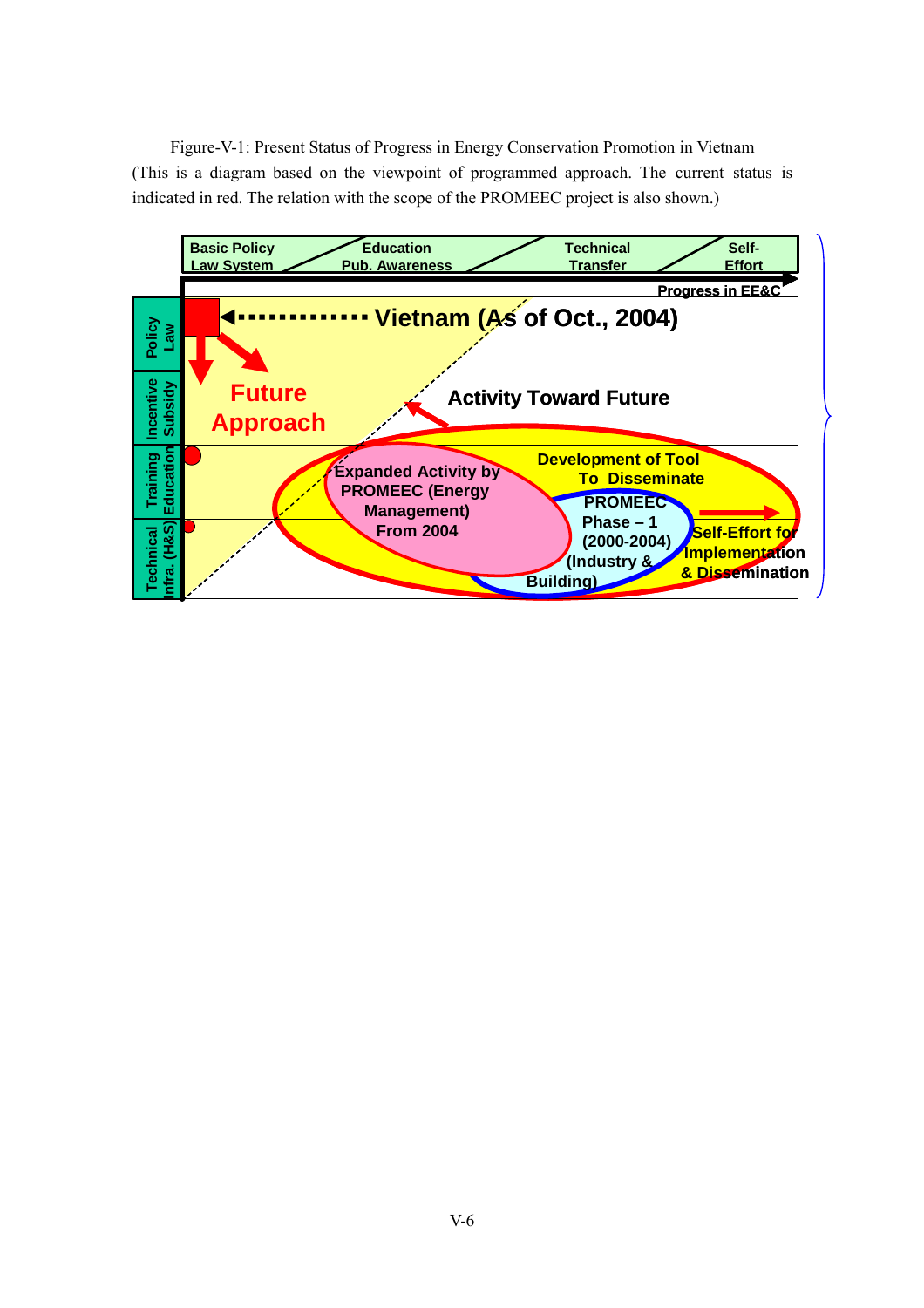# VI. Indonesia

# 1. Summary of Activities

1.1 Mission members

The following two experts from The Energy Conservation Center, Japan (hereinafter referred to as "ECCJ) conducted a survey and participated in the local seminar – workshop. In addition to the experts, one staff was dispatched from the ASEAN Center for Energy (hereinafter referred to as "ACE") to jointly carry out survey.

| Kazuhiko YOSHIDA (Mr.)                            | General Manager                            |
|---------------------------------------------------|--------------------------------------------|
|                                                   | International Engineering Department, ECCJ |
| Takashi SATO (Mr.)                                | <b>Technical Expert</b>                    |
|                                                   | International Engineering Department, ECCJ |
| $Chriatonber C 7AMOD A (Mr) Program Monogor A CE$ |                                            |

Christopher G. ZAMORA (Mr.) Program Manager, ACE

### 1.2 Survey schedule and main interviewees

#### Survey Schedule

| Date        | Place for a meeting or a visit | Interviewees                   |
|-------------|--------------------------------|--------------------------------|
| November 28 | Arrived at Jakarta             |                                |
| November 29 | KONEBA, PLN, Plangi            | Mr. Paulus Pulungan and others |
| November 30 | ACE, Ministry of Energy        | Ms Maryam Ayuni and others     |
| December 1  | Seminar - Workshop             |                                |
|             | Left Jakarta                   |                                |

Names and Positions of Main Interviewees

Ms Maryam Ayuni Ministry of Energy and Mineral Resources (MEMR)

Mr. Gannet Pontjowinoto President, PT. KONEBA (persero) Mr. Paulus Pulungan PT. KONEBA (persero ) Ms.Julia Indrayani Puar PT. KONEBA (persero) Mr. Ignatius Suwardjaka PT. KONEBA (persero) Mr. Nasrullah Salim,Energy Researcher, Pelangi

Mr.Ananta b. Gondomono Research & Program Director, Pelangi

Mr. Syaiful B Ibrahim Power Economist, PLN (peresero)

**Others** 

(Note) 1) KONEBA is a state-owned implementation organization for energy conservation, which carries out training, energy audit and so on.

2) PLN is a state-owned electric power company.

3) Pelangi is a private think tank for energy and environment focusing on projects related to the Kyoto Protocol.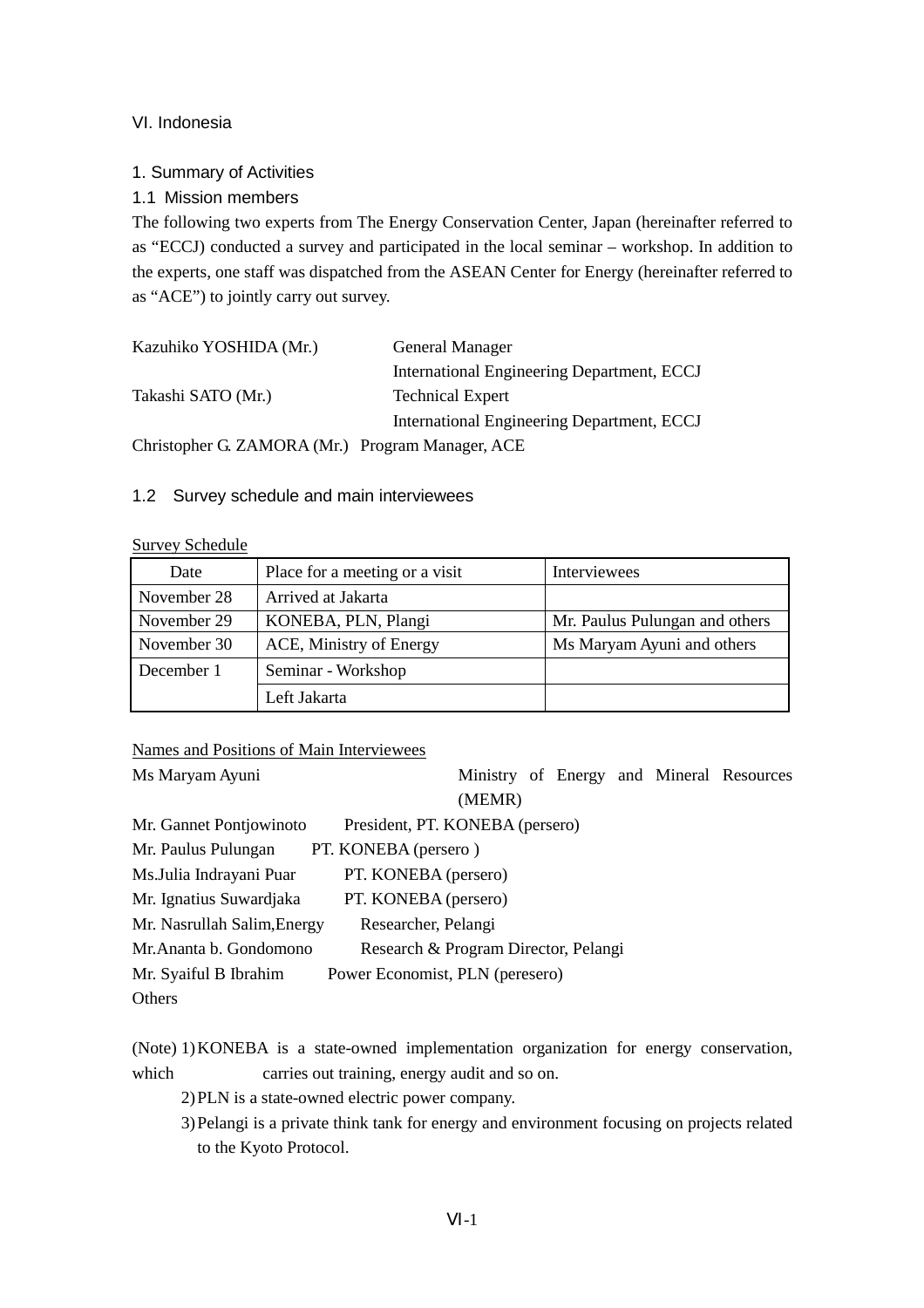#### 1.3 Activities

The survey was carried out by eventually interviewing them in accordance with the questionnaire that had been sent in advance. The survey team visited the organizations mentioned above to have an interview with the persons concerned by confirming or obtaining the responses to the questionnaire. The survey results were summarized as follows.

On the final day, the seminar-workshop was held for the purpose of both enhancing the participants' understanding of energy management including the practice and activities realized in Japan, and explaining / discussing the preliminary results of survey. Although this was a small workshop attended by twenty five concerned persons, all the participants made very active discussion and the workshop was successful.

#### 2. Results of Survey

### 2.1 Current Situations of Infrastructure for Policy and Law

The "Energy Law" is in process of legislation in the parliament. The development of ministerial regulation was already started, though there has not been any specific expectation on a date and so on to enforce the law.

On the other hand, energy prices are cheap since the government subsidizes prices of electricity and so forth. It is a very big and tough issue for the government to eliminate the subsidies for energy price. While the government is making effort to reduce those subsidies in energy pricing, the actual progress is not good because there has been a strong resistance by the citizens against it.

The draft of "Energy Law" was prepared and started discussion for in 1999. Spending five years, the bill for discussion has been recently submitted to the parliament. However, it is not clear when the Law would pass the parliament to be enforced actually, partly because of the new inauguration of President Yudhoyono through the presidential election in September 2004. However, it is worth remarking the following progress.

- (1) "Green Energy Policy" was established and the law is in process of legislation.
- (2) The country established national standards for energy conservation
- (3) The energy conservation regulations for especially governmental buildings were enacted in a form of the Ministerial or Presidential Decrees.
- (4) Specific study and discussion are in process toward enacting the "Energy Law" by the "Energy Resources Committee" including some working groups organized under BAKOREN (National Energy Coordinating Board) which is the inter-ministry organization for coordination.

The "Energy Law" consists of the three major articles ; category of supply side, category of demand side and penalty. The law is a general stipulations of a considerably wide area covering all of the energy conservation and new energy. Thus, it is required to define more specific regulations for energy conservation at ministerial ordinance level in the future.

Moreover, although the subsidies for energy prices are being decreased slightly and the recent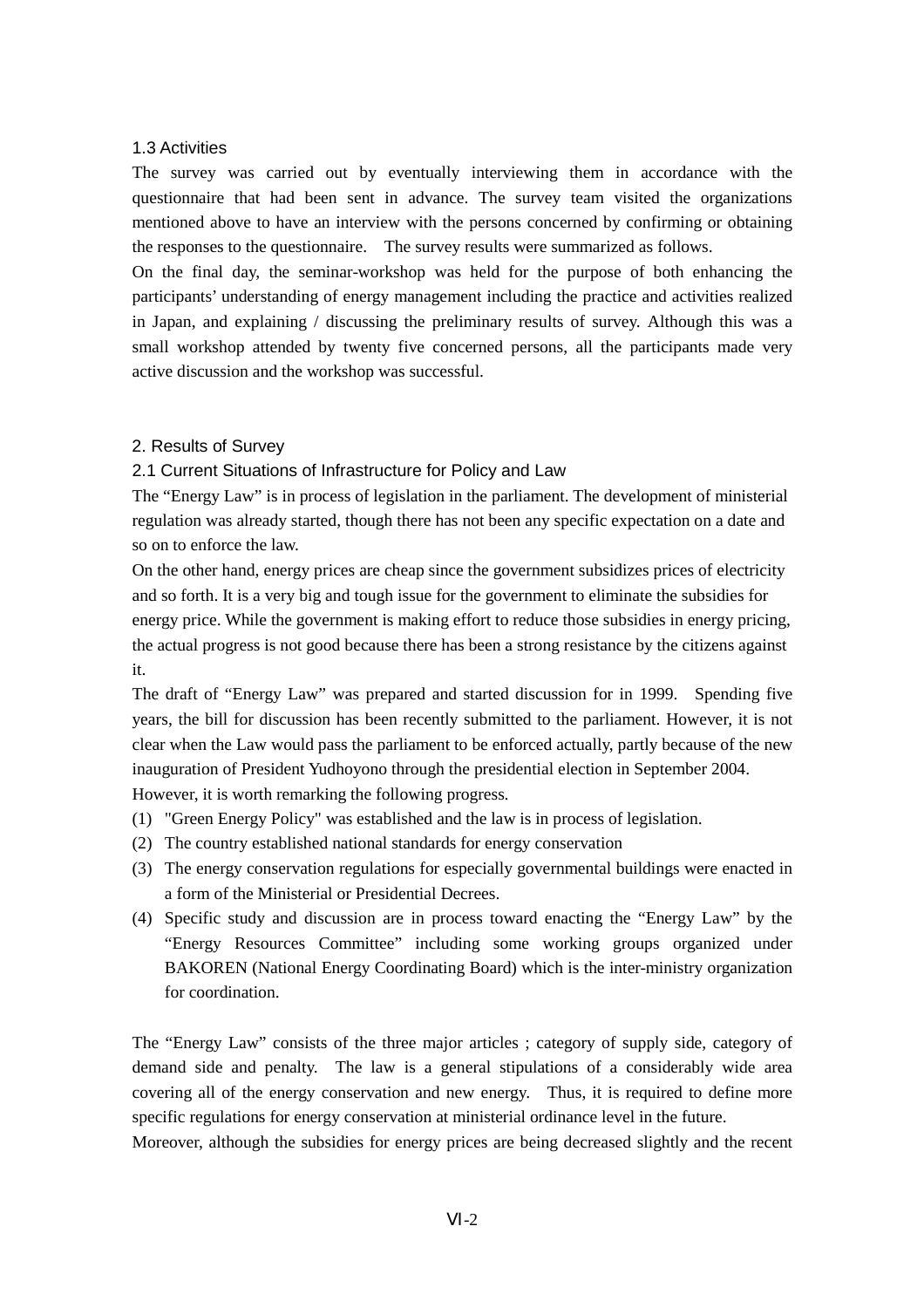typical prices of electricity and petrol were increased up to 6.2 yen per kWh up and 31yen per liter respectively, the increase in energy prices has been suspended again since the recent change in the regime. Government officials and some enlightened persons from the private sector recognize that this situation can be not only the biggest obstacle to promote energy conservation but also a large burden of as much as US\$1 billions for its national budget, as well as the hotbed of fraudulent transaction by exploiting a large difference in prices between the neighbor countries where fuels are more expensive. Nevertheless, that situation has not been improved. However, projects including diversification of energy resources are underway. In October 2004, the committee to study on introduction of incentive was organized and started to conduct activities for the introduction of energy conservation and new energy. An organization called as "National Investment Productivity" (PT PNM), which is under the control of the Central Bank, provides the small and medium enterprises with low interest rate loans.

Among other efforts of MEMR, it can be cited that MEMR develops the guidelines for energy management and implements the labeling of electrical appliances through the Product Certificate Institution. Moreover, MEMR implements the DSM (Demand Side Management) program in the energy consumed industries such as steel, cement and textile industries, which is a main activity of energy conservation, combined with DSM and SSM (Supply Side Management) programs implemented by PLN. According to PLN, their DSM program has been successful to date.

2.2 Establishment and Operation of Implementation Organizations to Implement Energy Audit /Training

KONEBA and registered companies (nine at present) implement energy audit and training. KONEBA, established in 1987 as a state-owned energy conservation company, owns facilities for energy audit and conducts training for energy conservation. However, KONEBA faced difficulties in recruiting / maintaining experts who conduct evaluation or training (less than twenty experts at present) because their business environment has become less stable in addition to the changes in management environment. Under the above condition, other nine registered private companies carry out training independently or in collaboration with KONEBA. Additionally, KONEBA provides consultancy services including many kinds of energy audit and various studies related to governmental policies. Thus, KONEBA is the only existing main implementation organization. Reinforcement of the organization, including the official assignment of specific roles, should be considered in the legislation of Energy Law.

#### 2.3 Activities to Promote Energy Conservation in Private Sector

Due to the current market environment in which energy prices are low as mentioned above, it can be said that the awareness about energy conservation is not high as a whole.

However, some companies are eager to address energy conservation. For example, PNL is conducting very lively activities for energy conservation (under the excellent management environment). Under the DSM, the company succeeded in preparing funds to introduce CFLs at home and instead charging less for the electricity consumed by the households where CFLs were introduced. 35,000,000 CFLs have been introduced to the houses so far and it is estimated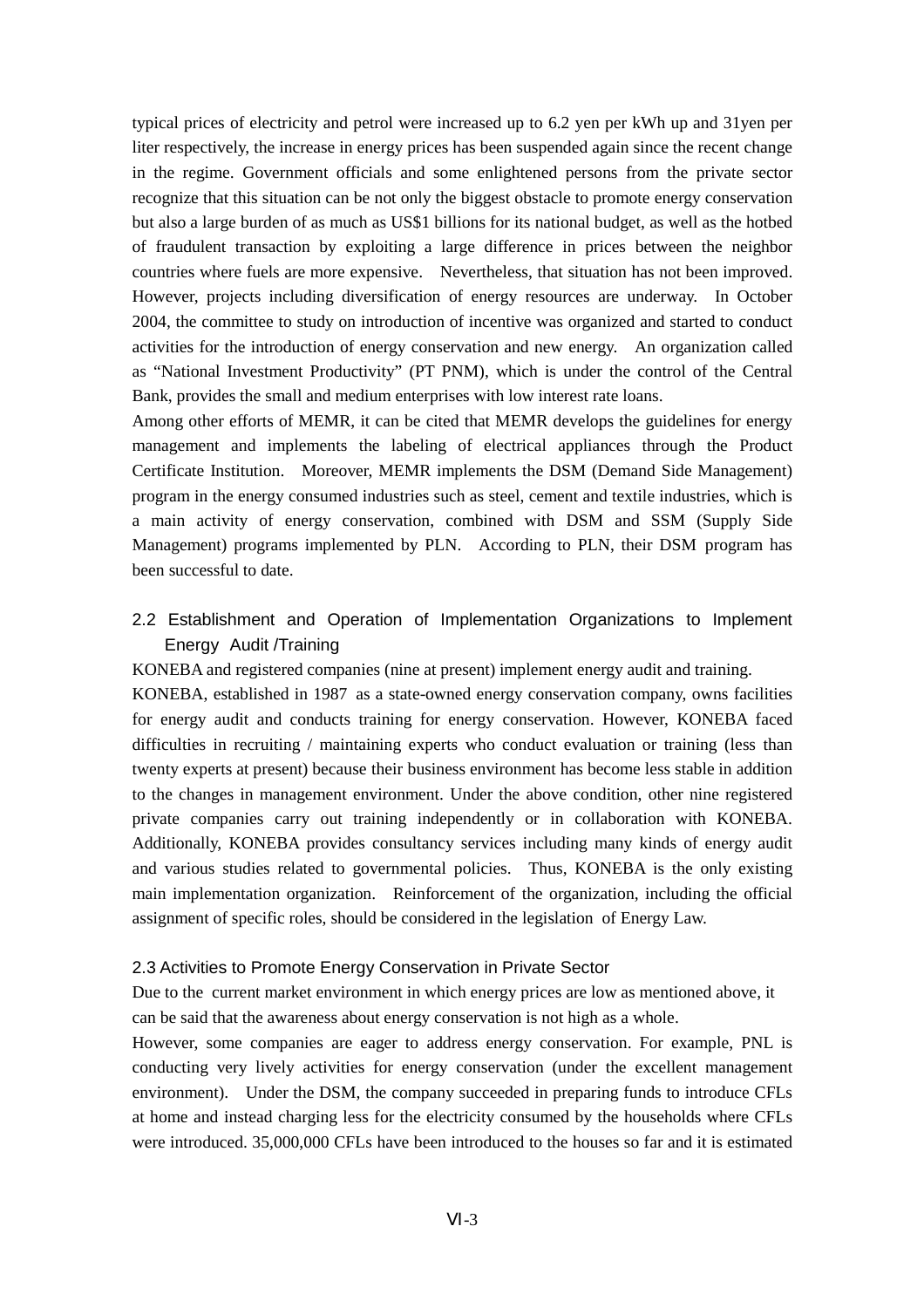that the number of the CFLs introduced would reach 50,000,000 in total next year.

In terms of energy issue, moreover, it is worth remarking that environmental NGOs such as Pelangi carry out activities aimed at activating the activities in business related to CDM in conjunction with related organizations in Indonesia and abroad. Indonesia also ratified the Kyoto Protocol in early 2004 and Pelangi serves as one of the governmental think tanks to study on specific activities for CDM. Based on the understanding of the situation in Indonesia, planning to introduce funds and technology from foreign countries by utilizing CDM in the future would be one of the policies to breakthrough the current situation of energy market with a distorted energy pricing system.

Based on the survey results mentioned above, the current situation in Indonesia is summarized as shown in Figure-VI-1 from the viewpoint of the programmed approach.

### 3. Suggested and Discussed Improvement Based on Results of Survey

The following will be immediate objectives, based on the survey results as described above.

(1) Development of more specific and simplified regulations for energy conservation under the Energy Law which is currently under discussion in the parliament.

Opinions from the private sector should be also reflected in energy conservation policies and legislation.

(2) Enhanced efforts to create an economic environment where energy prices can be set based on market principles.

It is expected that appropriate competitions and energy conservation activities become more avtive.

- (3) Consideration of possibility to appropriately utilize CDM as one of the ideas to restructure the energy market.
- (4) Reinforcement of capabilities of energy conservation implementation organizations

The roles of the implementation organizations should be clearly defined by the Energy Law.

Reorganization of implementation organizations by making full use of their existing specialty

Improvement of capacities of trainers and energy auditors

### 4. Results of Workshop

### 4.1 Summary

The participants made a very active discussion including question-and-answer. They are from Ministry of Energy and Mineral Resources, Ministry of Industry, KONEBA, research institutions such as university, and the private sector, although the number of them was as small as twenty five.

The following were presented by ECCJ.

(1) Principle of Energy Management (Mr. Sato, Technical Expert)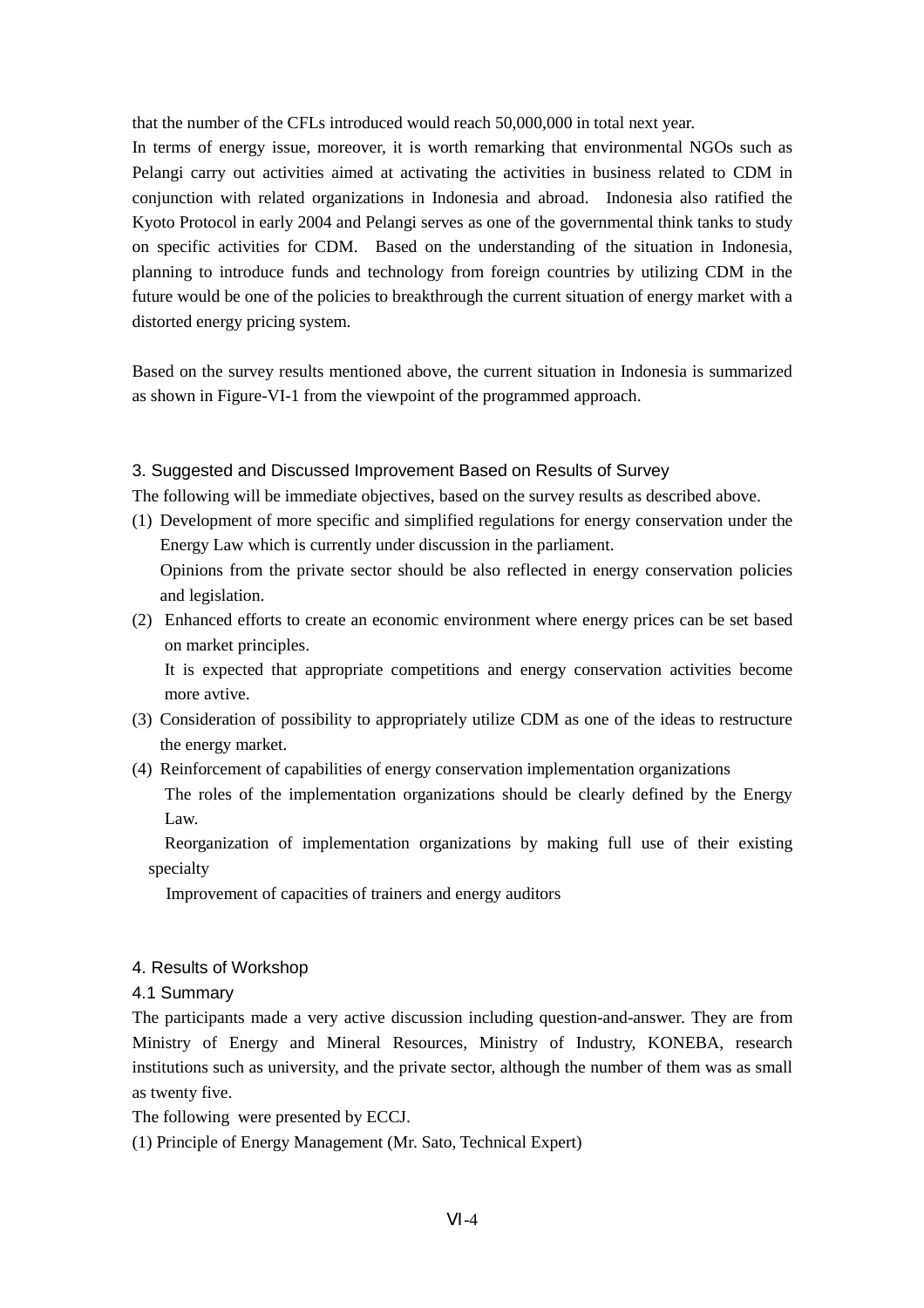(2) Energy Management System in Japan and Summary of Survey Results (Preliminary) (Mr. Yoshida, General Manager)

## 4.2 Results of Discussion

The discussions on the Japan's presentations were very active.

Some participants asked us the possibility for them to take training courses in Japan on energy management. In response to their questions, it was reported that ECCJ planned the training course focusing on policy related matters in February 2005 and that MEMR would work to collect applicants and select candidates. It was actually carried out in January 2005)

Figure-VI-1: Present Status of Progress in Energy Conservation Promotion in Indonesia (This is a diagram based on the viewpoint of programmed approach. The current status is indicated in red. The relation with the scope of the PROMEEC project is also shown.)

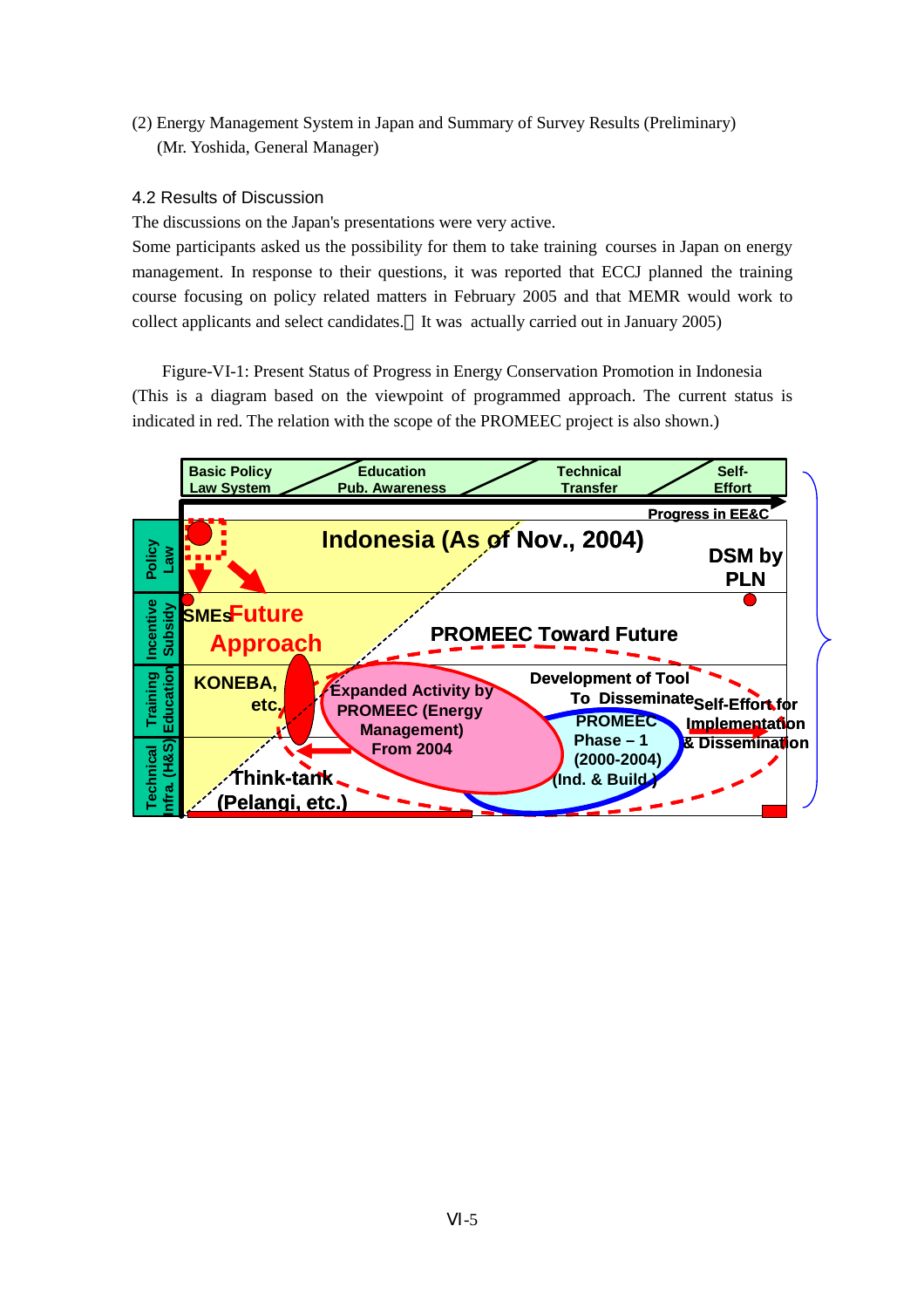## VII. Singapore

## 1. Summary of Activities

1.1 Mission members

The following two experts from The Energy Conservation Center, Japan (hereinafter referred to as "ECCJ) conducted a survey and participated in the local seminar – workshop. In addition to the experts, one staff was dispatched from the ASEAN Center for Energy (hereinafter referred to as "ACE") to jointly carry out survey.

| Kazuhiko YOSHIDA (Mr.)                           | <b>General Manager</b>                     |
|--------------------------------------------------|--------------------------------------------|
|                                                  | International Engineering Department, ECCJ |
| Takashi SATO (Mr.)                               | <b>Technical Expert</b>                    |
|                                                  | International Engineering Department, ECCJ |
| Christopher G. ZAMORA (Mr.) Program Manager, ACE |                                            |

1.2 Survey schedule and main interviewees

#### Survey Schedule

| Date       | Place for a meeting or a visit       | Interviewees                  |
|------------|--------------------------------------|-------------------------------|
| December 1 | Arrived at Singapore                 |                               |
| December 2 | <b>National Environment Agency</b>   | Mr. A. Ram Bhaskar and others |
|            | <b>Industry Committee for Energy</b> | Mr. Vincent Low Loke Kiong    |
|            | Efficiency (ICEE)                    | and others                    |
| December 3 | Seminar - Workshop                   |                               |
|            | Left Singapore                       |                               |

## Names and Positions of Main Interviewees

| Mr. A. Ram Bhaskar | <b>Chief Engineer (Energy Conservation) Resource Conversion</b>                         |
|--------------------|-----------------------------------------------------------------------------------------|
|                    | Department, National Environment Agency, Singapore                                      |
|                    | Mr. Pang Hian Kiat Eddie Engineer, Resource Conversion Department, National Environment |
|                    | Agency, Singapore                                                                       |
|                    | Mr. Vincent Low Loke Kiong Chairman Industry Committee for Energy Efficiency, Singapore |
|                    | Association for Environmental Occupational Health & Safety                              |
|                    | Company (SAFECO)                                                                        |
| Ms. Kavita Gandhi  | Manager, Singapore Association for Environmental Occupational                           |
|                    | Health & Safety Company (SAFECO)                                                        |
|                    | Mr. Zulkarnain B H UmarEngineer, Consumer Education, Energy Market Authority            |
| Others             |                                                                                         |

## 1.3 Activities

The survey was carried out by interviewing the persons in accordance with the questionnaire that had been sent in advance. The survey team visited the organizations mentioned above to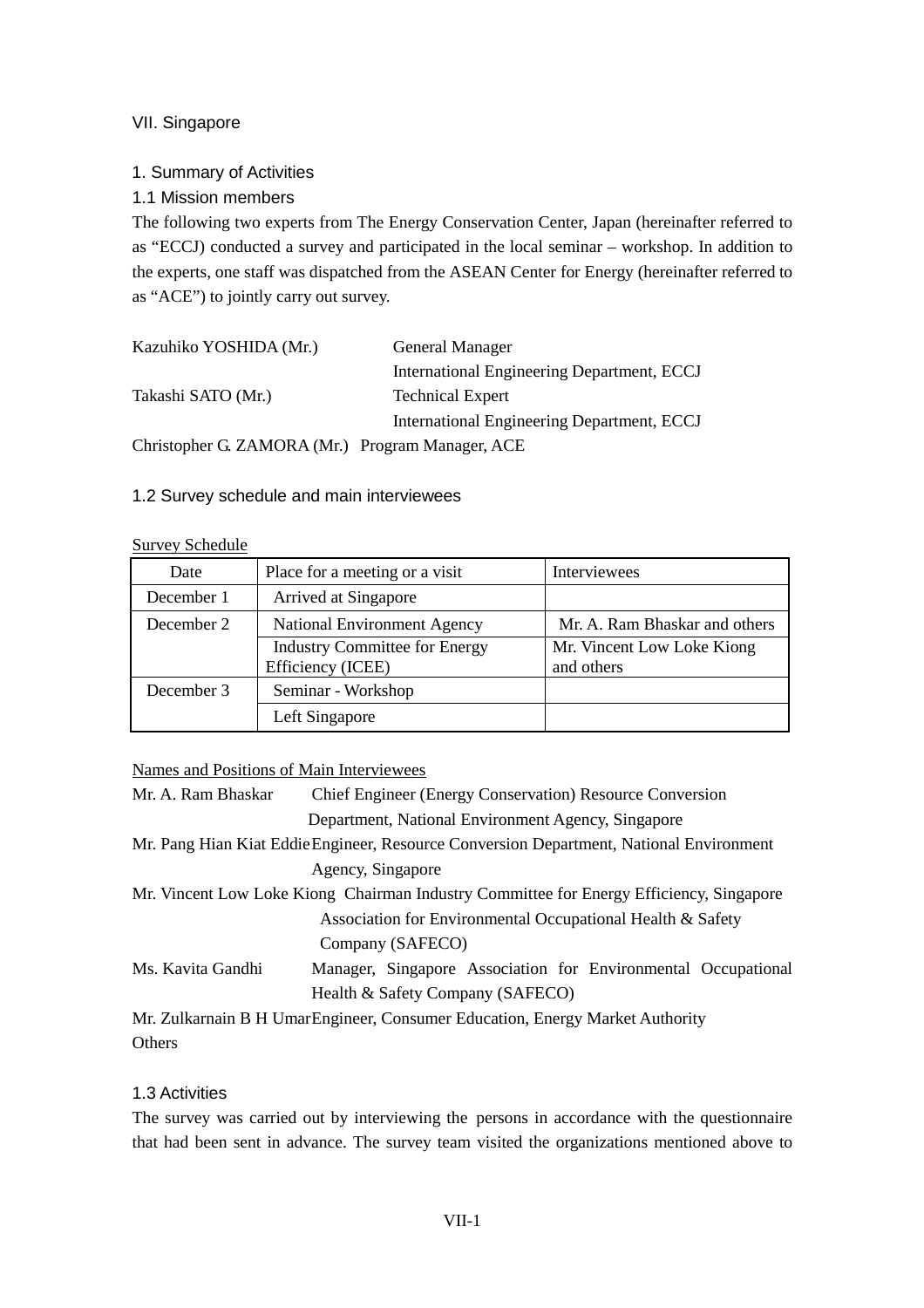have an interview with the persons concerned by confirming or obtaining the responses to the questionnaire. The survey results were summarized as follows.

On the final day, the seminar-workshop was held for the purpose of both enhancing the participants' understanding of energy management including the practice and activities realized in Japan, and explaining / discussing the preliminary results of survey. That was the small workshop (meeting) with twelve participants. Nevertheless, all the participants made lively and fruitful discussions including opinion exchange between government officials and people from the private sector in this workshop as well.

#### 2. Results of Survey

#### 2.1 Current Situations of Infrastructure for Policy and Law

There are regulations to promote energy conservation for buildings. However, they have established policies for energy conservation promotion emphasizing environmental protection based on the market principles. Thus, Singapore is one of model countries with well-developed policy infrastructure among Southeast Asian countries.

Basically, policies and voluntary efforts by the private sector are prioritized rather than regulations in this country, and infrastructure development is more widespread compared with other ASEAN countries. Like Japan, Singapore highly depends on foreign countries in terms of energy. The country has a more serious problem than Japan with energy supply since no other energy source than utilization of sunlight cannot be expected even in case of new and renewable. Accordingly, energy conservation is a matter of highest priority in energy policies which center on energy conservation and environmental protection, because the country has no choice other than energy conservation for improving its energy condition. Energy prices are based on market principles and a healthy environment for energy conservation has been established. In this connection, electricity and petrol cost 8 to 10 yen per kWh and 72 yen per liter, respectively. The prices are still lower than those of Japan, but are higher compared with other Southeast Asian countries.

Policies have already been established in 2002 under the designation of the "Singapore Green Plan". An energy conservation program is being implemented in accordance with the three-year-plan that is further detailed based on the policy. The country carries out the program based on the "three P (Public/Private/People) partnership" which respects the initiative of private companies. At the same time, the country regulates building and transportation sectors which consume a huge amount of energy. For buildings, the regulations on design were enforced in 1979. Currently, for further improvement in evaluation criteria with an increased flexibility in application, the regulations independently introduce the ETTV (Envelop Thermal Transmittance Value) as one of the indices related to insulation instead of OTTV.

The country implements policies by organizing the National Energy Efficiency Committee (NEEC) and five sub-committees under it. People from universities and the private sector are included as members of the Committee. The Committee carries out characteristic activities as follows.

(1) In the industry sector, petroleum refinery/chemistry companies voluntarily and jointly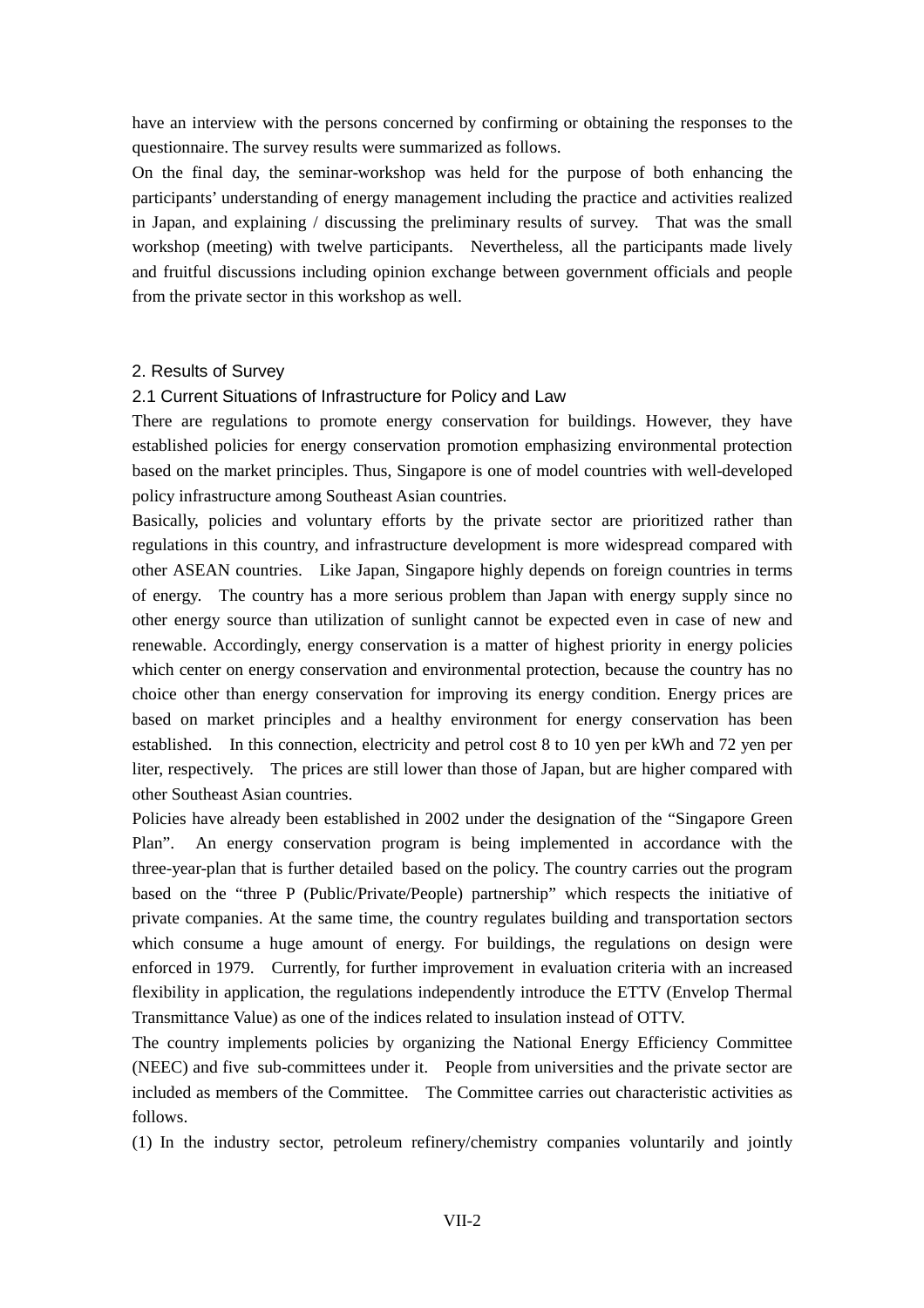organize an energy audit team. Energy conservation audit and the improvement based on results of the energy audit are being implemented at an interval of about five years.

- (2) Implementation of labeling of home appliance and automobile fuels by voluntary efforts of manufacturers
- (3) Consideration of accreditation of ESCO (aiming at implementation in April 2005)
- (4) Consideration of training and a accrediting system for energy managers (aiming at implementation in 2005 to 2006)

An incentive/disincentive system has been established in order to promote further energy conservation. As incentive measures, the following are established.

- (1) System to exempt customs duties levied on imported appliances except for cars
- (2) Low interest financing program called as the "Environmental Sustainability Fund" This was introduced in 2001 to introduce facilities and technology for energy conservation and new energy
- (3) "Accelerated depreciation" system

This was introduced in 1997 and is applied to the introduction of specified energy efficient appliances.

On the other hand, as disincentive measures, the following are established.

(1) System in which the annual total number of cars newly registered is restricted and each owner shall purchase a certificate valid for ten years

(2) Electronic Road System in which a toll is automatically charged when a car travels the roads

Compared with other countries, based on the fact mentioned above, it cannot be denied that Singapore is one of the well developed countries in terms of the infrastructure and operation for policies, environment and support programs for energy conservation.

However, also in Singapore, the persons concerned in the private sector as well as government officials show the recognition that awareness on energy conservation is not sufficient among company workers including top management and the public people.

## 2.2 Establishment and Operation of Implementation Organizations to Implement Energy Audit /Training

Though there is no implementation organization specialized for energy conservation in particular, training programs by utilizing the existing universities, ICEE and NGOs are carried out. Energy audit is conducted by teams of petroleum refinery companies or ESCO.

In particular, NGEE ANN Polytech prepares a diploma course in energy efficiency and conservation and a curriculum to implement a specialist training for company workers who have graduated from university. In addition, the National University of Singapore (NUS) is considering a program of training and a accrediting system for energy managers under the NEEC.

According to the persons concerned, there are still some points to be improved. Based on this background, they have a wish for training in Japan and the universities described their request informally early this year.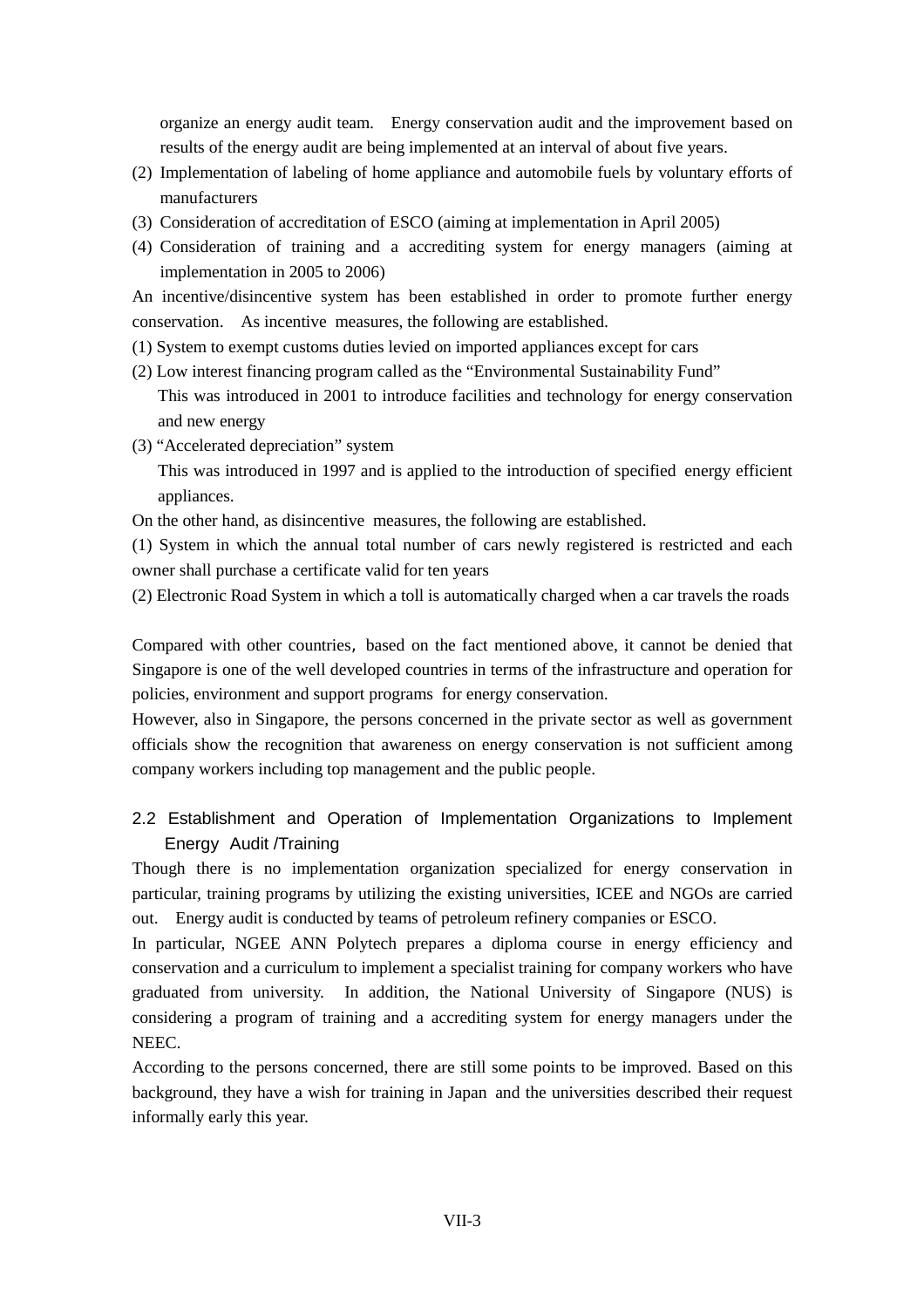#### 2.3 Suggested and Discussed Improvement Based on Results of Survey

In general, large companies and some buildings are highly aware of energy conservation.

Among petroleum refinery/chemistry companies, major companies have already organized energy audit teams voluntarily and carried out energy audit in each factory. In addition, a subsidiary company of Singapore Power established the "Energy Efficiency Center" where there are a variety of exhibitions aimed at educating and enlightening general consumers and children on energy conservation. We did not visit private companies except for ICEE this time. We cannot, therefore, confirm more information about the activities by private sector than that from ICCE. In fact, there are some large companies which are very serious about energy conservation from the viewpoint of business, but overall awareness of energy conservation has not been sufficient yet. Under this circumstance, ICEE, which has 75 member companies, realized inter-industry and inter-company activities by conducting walk-through energy audit with funds from the member companies and cooperating with the diploma course for energy conservation by universities as mentioned above through dispatch lecturers and arrangement of factory visit. They feel an importance of preparing guidelines for energy conservation especially in the industrial sector, and of information from foreign countries including Japan.

Based on the survey results mentioned above, the current situation in Singapore is summarized as shown in Figure-VII-1 from the viewpoint of the programmed approach.

#### 3. Suggested and Discussed Immediate Objectives Based on Results of Survey

The following will be immediate objectives, based on the survey results as described above.

- (1) Consolidation or reorganization of implementation organization for energy conservation The consistent activities for energy conservation should be facilitated to enhance awareness of energy conservation among all the industries and a company as a whole. Moreover, the implementation organization is expected to bridge between the government and the private sector.
- (2) Development of guidelines for energy conservation for the industry sector
- (3) Enhancement of capacity of the persons in charge of energy management
- (4) Utilization of international cooperation in order to promote the above-mentioned activities

## 4. Results of Workshop

#### 4.1 Summary

Twelve people took part in the workshop from the government, universities, and private companies such as ESCO. Participants who play different roles in energy management gathered together and made very active and fruitful discussion including question and answer. The workshop was very effective for the participants to reflect the results on their business.

Our presentation was about the following three.

The following were presented by ECCJ.

(1) Principle of Energy Management (Mr. Sato, Technical Expert)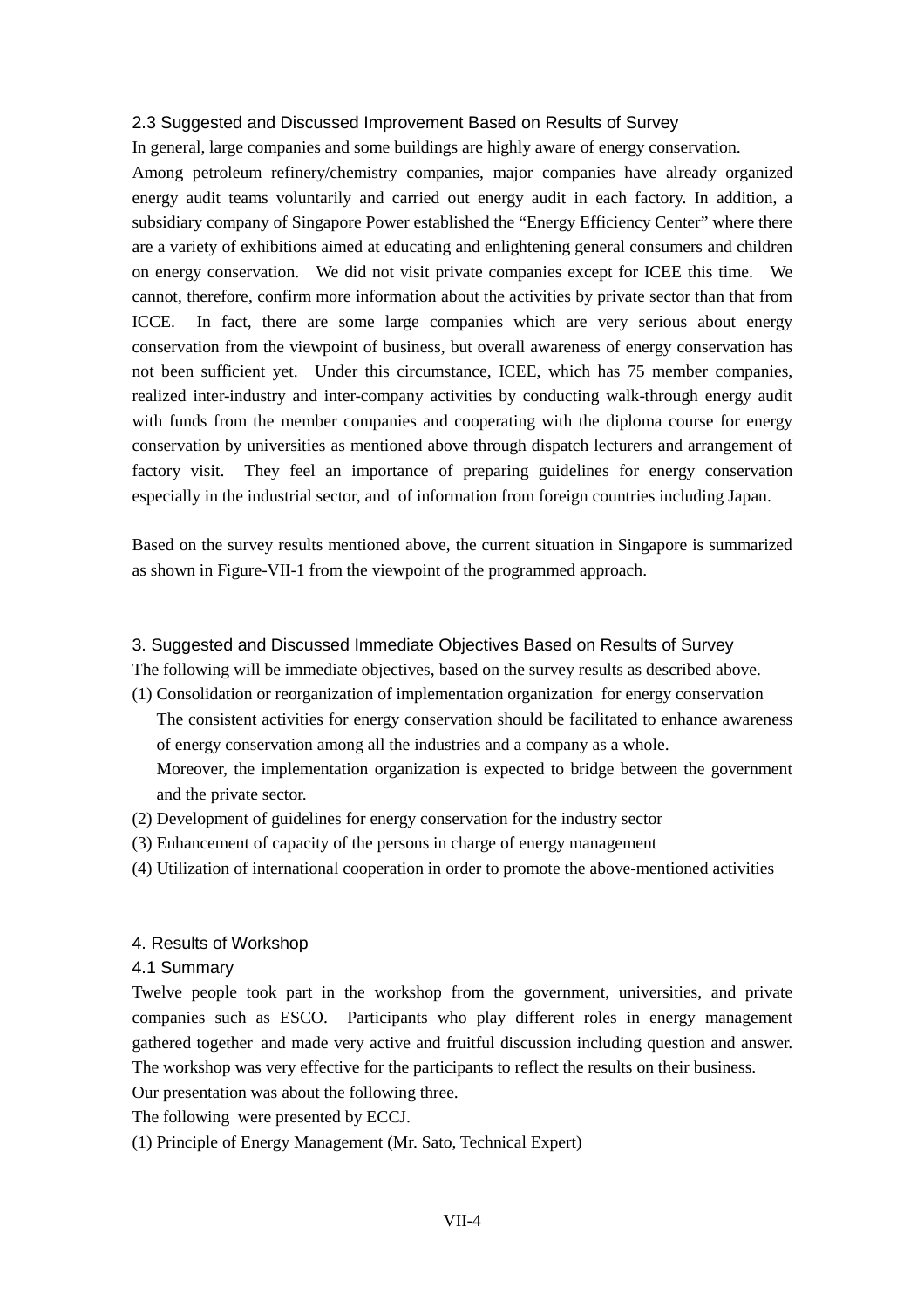(2) Energy Management System in Japan and Summary of Survey Results (Preliminary) (Mr. Yoshida, General Manager)

## 4.2 Results of Discussion

The discussions on the Japan's presentations were very active.

In particular, there was a heated discussion on the above-mentioned measures for improvement. Moreover, there were active question and answers on the energy management system in Japan. On this occasion, there were again request and enquiry as to the training in Japan on energy management.

(Currently, the requirement is in process in the Singaporean government including their decision of submission of the official request to Japan.).

Figure-VII-1: Present Status of Progress in Energy Conservation Promotion in Singapore (This is a diagram based on the viewpoint of programmed approach. The current status is indicated in red. The relation with the scope of the PROMEEC project is also shown.)

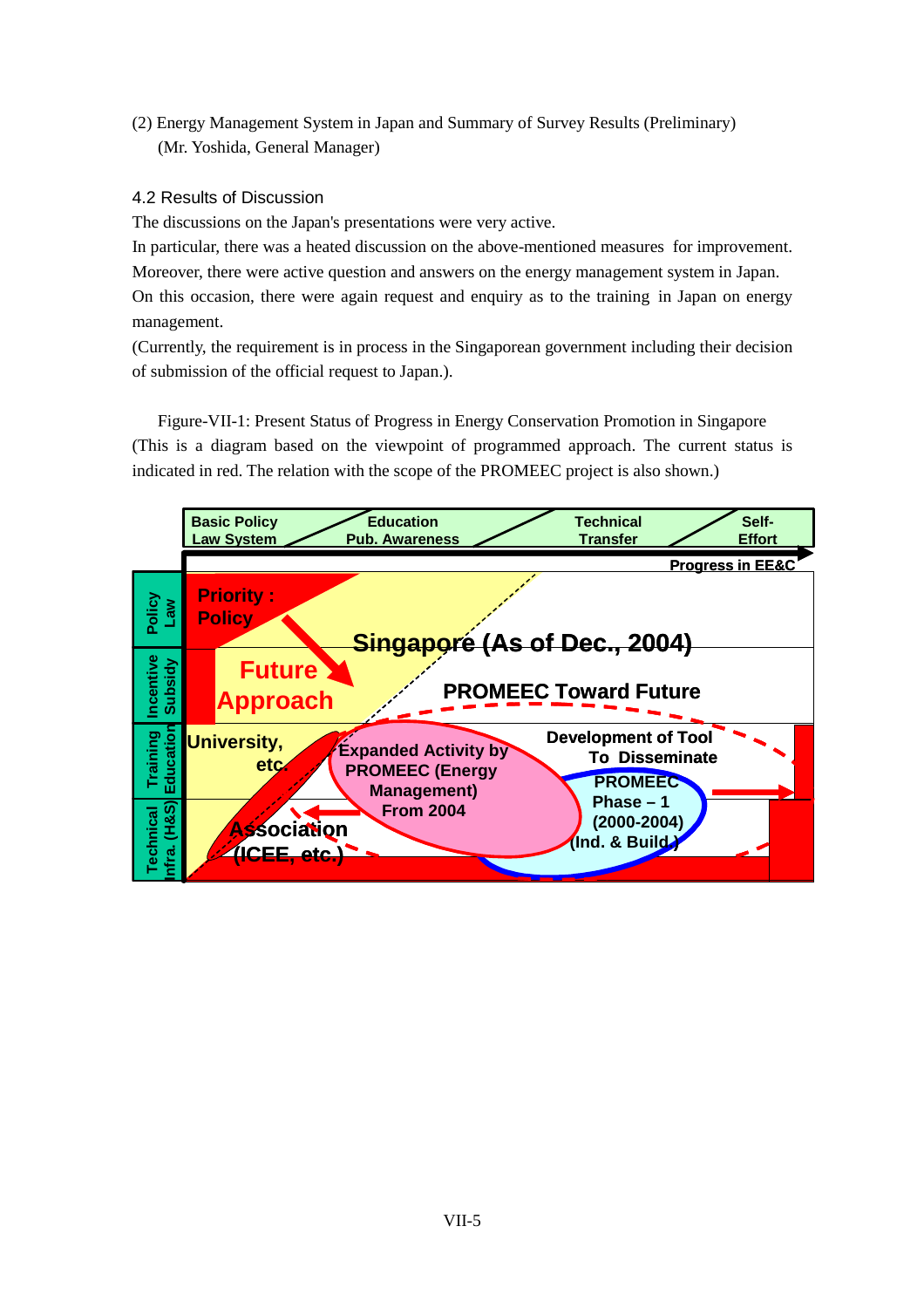## VIII Brunei Darussalam

## 1. Summary of Activities

## 1.1 Dispatched member

The following two experts from The Energy Conservation Center, Japan (hereinafter referred to as "ECCJ) conducted a survey and participated in the local seminar – workshop. In addition to the experts, one staff was dispatched from the ASEAN Center for Energy (hereinafter referred to as "ACE") to jointly carry out survey.

| Kazuhiko YOSHIDA (Mr.)      | General Manager                            |
|-----------------------------|--------------------------------------------|
|                             | International Engineering Department, ECCJ |
| Takashi SATO (Mr.)          | <b>Technical Expert</b>                    |
|                             | International Engineering Department, ECCJ |
| Christopher G. ZAMORA (Mr.) | Program Manager, ACE                       |

## 1.2 Survey schedule and major interviewees

#### Survey Schedule

| Date       | Meeting or persons to visit    | Major interviewees in visiting<br>places |
|------------|--------------------------------|------------------------------------------|
| December 4 | Arrived at Bandar Seri Begawan |                                          |
|            | Ministry of Development        | Mr. Amir Sharifuddin Hj Ali, others      |
| December 6 | Seminar - Workshop             |                                          |
|            | Left Bandar Seri Begawan       |                                          |

## Names and Positions of Main Interviewees

| Mr. Haji Ismail Puteh   | Head of Corporate Planning and Services, Department of                                 |  |
|-------------------------|----------------------------------------------------------------------------------------|--|
|                         | Electrical Services, Ministry of Development (DES)                                     |  |
| Mr. Dennis Tet Yin Wong | Head of Building Services Section, Department of Electrical                            |  |
|                         | Services, Ministry of Development                                                      |  |
|                         | Mr. Amir Sharifuddin Hj Ali Department of Electrical Services, Ministry of Development |  |
| Mr. Lim Cheng Guan      | Superintendent Engineer, Department of Electrical Services,                            |  |
|                         | Ministry of Development                                                                |  |

**Others** 

## 1.3 Activities

The survey was conducted by interviewing the persons in accordance with the questionnaires sent in advance. The survey team visited the organizations mentioned above to have an interview with the persons concerned by confirming or obtaining the responses to the questionnaire. The survey results were summarized as follows.

On the final day, the seminar-workshop was held for the purpose of both enhancing the participants' understanding of energy management including the practice and activities realized in Japan, and explaining / discussing the preliminary results of survey.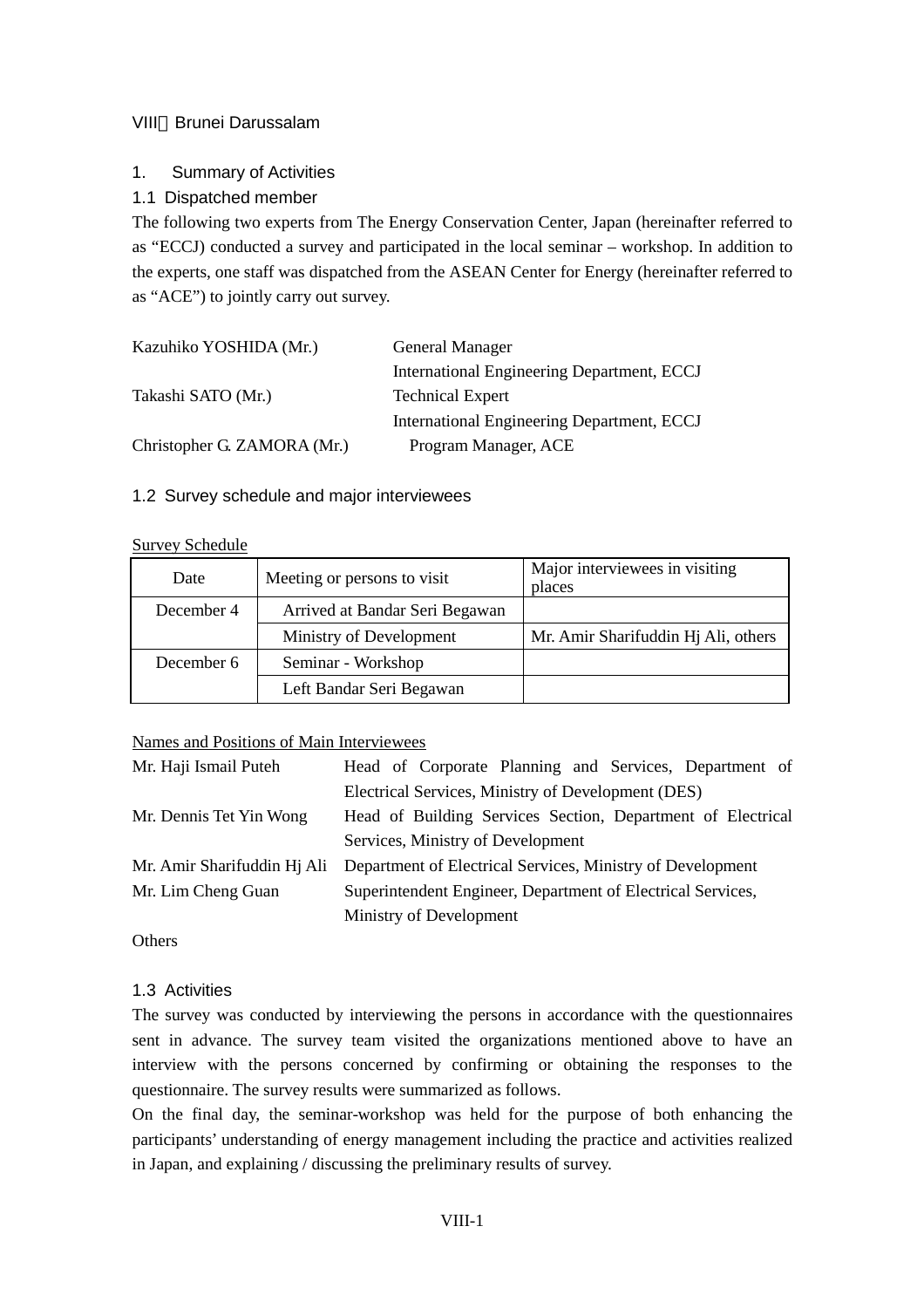The interviewees were limited to persons from the Department of Electric Services (DES), and no one in charge of developing policies from both Prime-minister's Office and DES could attend the meeting. Meanwhile, 31 persons participated in the workshop and active discussions were made.

## 2. Results of Survey

## 2.1 Current Situations of Infrastructure for Policy and Law

While Brunei has affluent resources of petroleum and natural gas and the policies on energy security on petroleum and gas and environmental protection have been established, those do not include any policy specialized in energy conservation. The Prime-minister's Office (PMO) developed the National Development Plan, for the purpose of realizing the policy, and the National Energy Committee was organized and operated by the Petroleum Unit under PMO. Each Ministry or Agency carries out the policies under it.

On the other hand, the Ministry of Development developed the 5 Year Plan for National Economic Development (the latest one is the  $8<sup>th</sup>$  plan for 2001 to 2005) in line with development of electric power and gas. The plan includes the diversification of economy by introducing industries such as aluminum smelting utilizing domestic abundant energy resources. Thus, in addition to energy diversification for reducing the dependence on petroleum and natural gas resources, energy conservation has become an important issue among the energy policies.

As for the environmental policy, the National Committee on Environment has developed and operates the National Environment Strategy.

Under the policy, the improvements in efficiency of electric power generation and electric supply, and Demand Side management (DSM) in the electric sector have been implemented as activities for energy conservation. Moreover, the public campaign is implemented to enhance understanding on the importance of energy conservation and environmental protection and the activities to revise or add to the existing codes on heat insulation for building currently focused on hygiene codes.

However, the government does not collect taxes from citizens and provides citizens with various supports, which may result in weakening the public awareness on the importance of energy conservation. Currently, the energy prices are very cheap, namely the electric power costs 3 Yen/kWh, petrol and diesel oil cost 30 Yen per liter and 24 Yen per liter respectively in spite of the situation that refined oil is imported. It seems tough to establish the normal energy market where energy is priced only by the economic principle such as demand-supply balance. In addition, the cost of energy conservation equipment is expensive. Those factors badly affect the promotion of energy conservation in this country.

## 2.2 Establishment and Operation of Implementation Organizations to Implement Energy Audit /Training

Although there are no special implementation organizations, DES and Petroleum Unit have played a role of the actual implementation organizations.

Meanwhile, the Institute of Technology in Brunei (ITB) has been carrying out the university's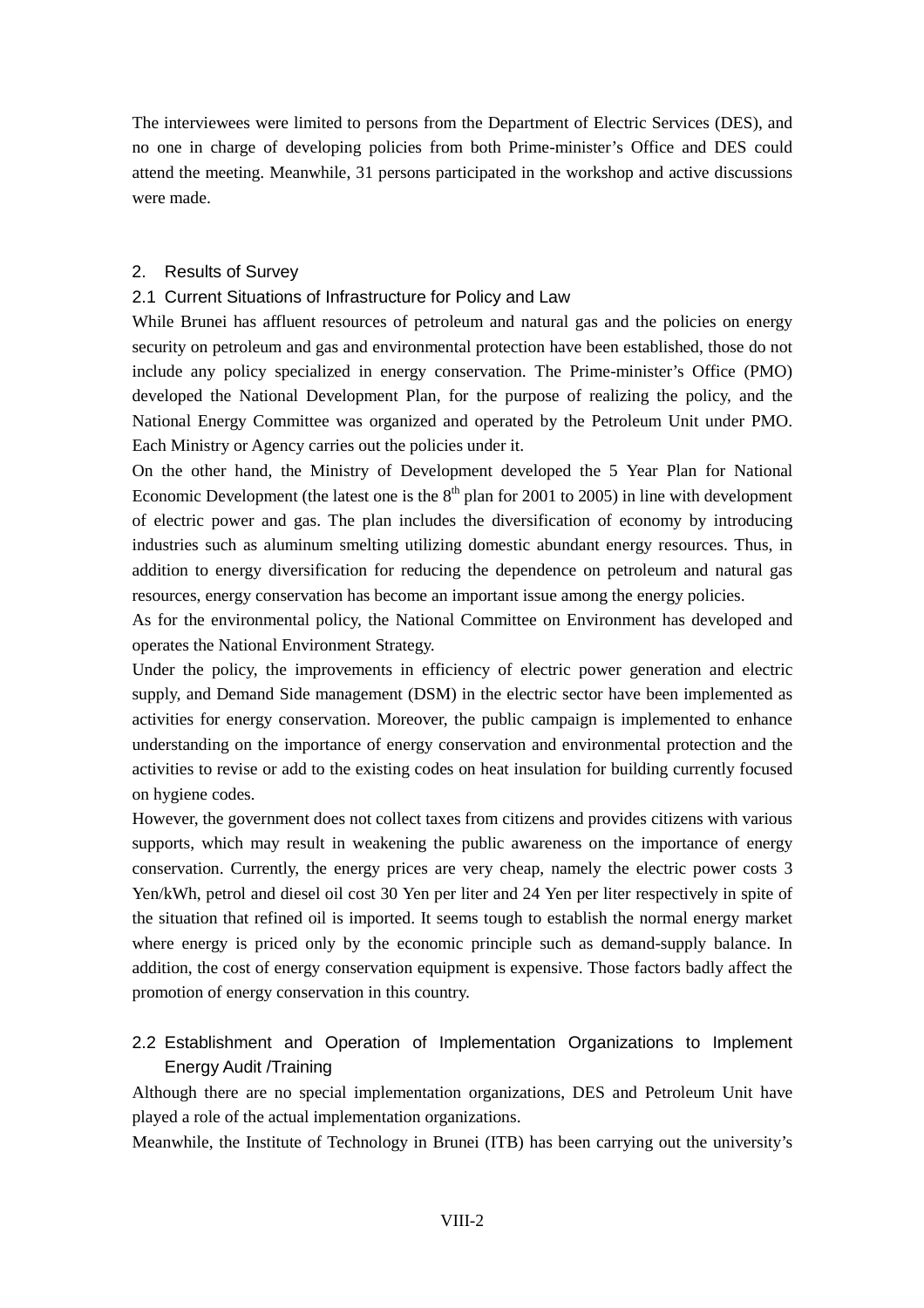zero- energy project focused on passive design, or project of model house equipped with photovoltaic cells. (NEDO and JICA were said to be cooperators.)

Further, the university provides curriculums including the energy conservation course and considers preparing an energy audit program.

However, from a viewpoint of consistency of the implementation, it was difficult to identify the organization which coordinates the activities for energy conservation by these implementation organizations under the policy.

## 2.3 Activities to Promote Energy Conservation in Private Sector

Voluntary energy conservation promotion activities in private sector are limited.

As aforementioned, due to low energy prices and high cost of energy efficient appliances, energy conservation has not been promoted. Under the circumstance, the projects in connection with CDM to introduce the efficient power generators and power distribution are under way. However, most of the equipment is imported, which may be technical barriers for inspection and maintenance of the equipment.

Based on the survey results mentioned above, the current situation in Brunei is summarized as shown in Figure-VIII-1 from the viewpoint of the programmed approach.

## 3. Suggested and Discussed Improvement Based on Results of Survey

The following will be immediate objectives, based on the survey results as described above.

- (1) Organization of a taskforce consisting of members from the concerned Ministries and Agencies to develop the specific action plan and a strategy.
- (2) Strengthened education to enhance the awareness of the public people and employees of enterprises.
- (3) Introduction of a taxation system aiming at financial sources for energy conservation to establish budget

## 4. Results of Workshop

4.1 Summary

31 persons from Ministry of Development, Prime Minister's Office, Ministry of Industry and Primary Resources, Ministry of Health and university participated in the workshop.

The following three were presented by ECCJ.

- (1) Principle of Energy Management (Mr. Sato, Technical Expert)
- (2) Energy Management System in Japan and Summary of Survey Results (Preliminary)

(Mr. Yoshida, General Manager)

The participants made very active questions and discussions on the survey results and the proposed measures for improvement. This was a valuable opportunity to exchange opinions and also obtain new information.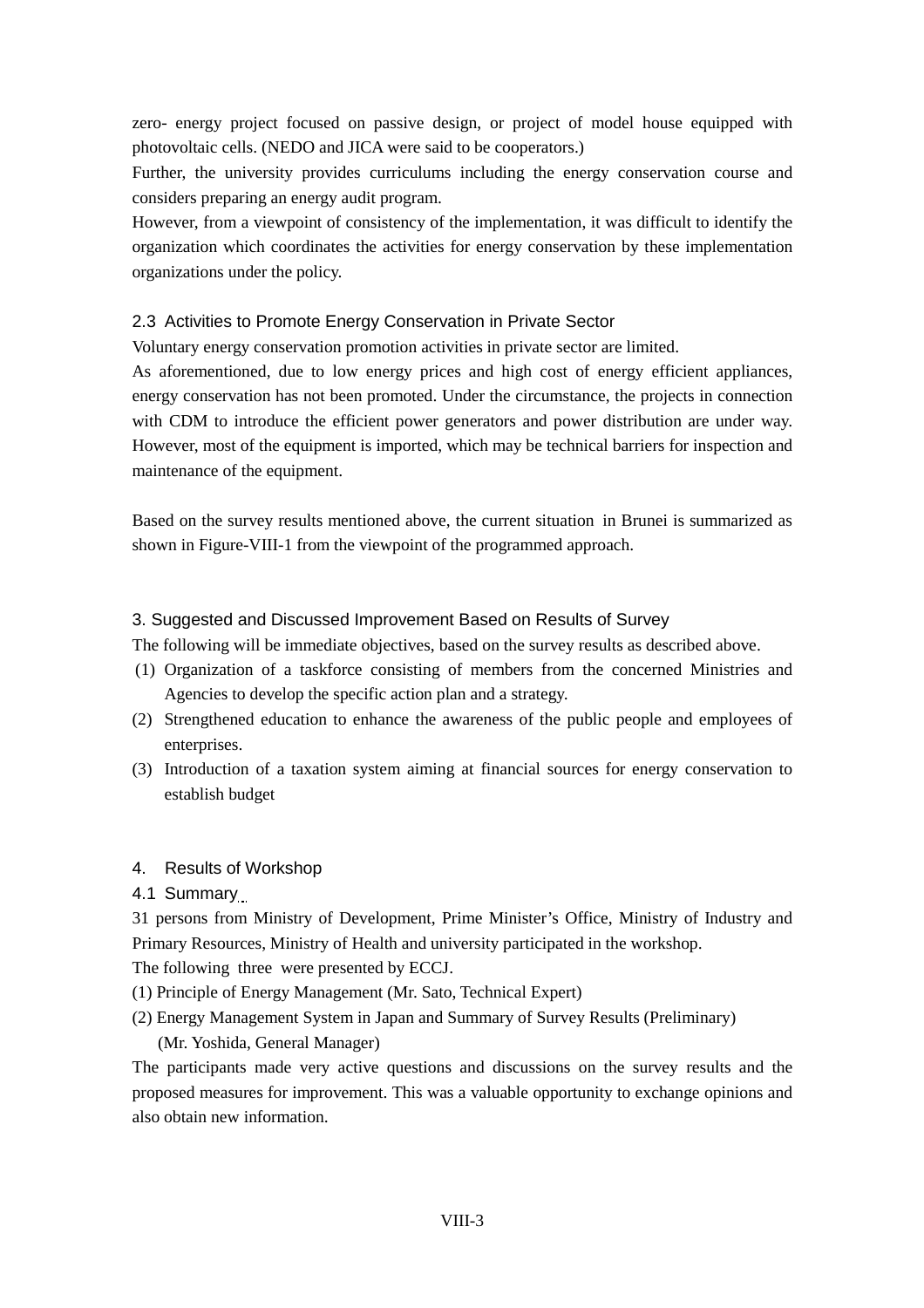4.2 Results of discussions

As abovementioned, active questions and discussions were made on the presentations provided by ECCJ.

Through the discussions, it became clear that some government officers have earnestly been dealing with measures for environmental protection including energy conservation in the future with a serious sense of crisis.

The discussion in the workshop clarified the fact that various information was not shared even among concerned persons from the same government.

As a result, the workshop not only deepened the understanding of energy management for the related persons in Brunei, but also could give the participants a good opportunity to share the information.

Figure-VIII-1 Present Status of Progress in Energy Conservation Promotion in Brunei Darussalam

(This is a diagram based on the viewpoint of programmed approach. The current status is indicated in red. The relation with the scope of the PROMEEC project is also shown.)

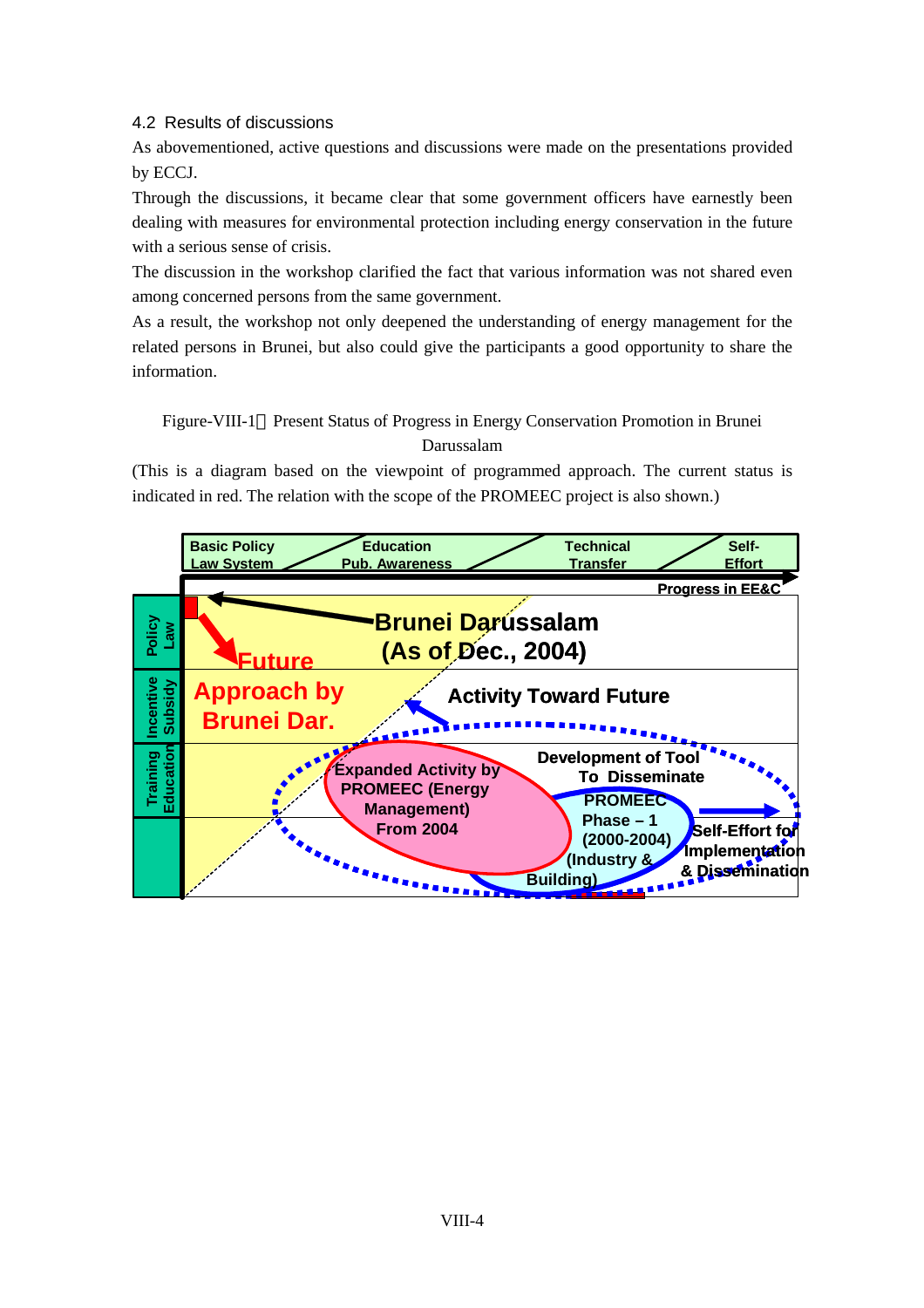## IX. Malaysia

## 1. Summary of Activities

## 1.1 Dispatched member

The following two experts from The Energy Conservation Center, Japan (hereinafter referred to as "ECCJ) conducted a survey and participated in the local seminar – workshop. In addition to the experts, one staff was dispatched from the ASEAN Center for Energy (hereinafter referred to as "ACE") to jointly carry out survey.

| Kazuhiko YOSHIDA (Mr.)      | General Manager                            |
|-----------------------------|--------------------------------------------|
|                             | International Engineering Department, ECCJ |
| Takashi SATO (Mr.)          | <b>Technical Expert</b>                    |
|                             | International Engineering Department, ECCJ |
| Christopher G. ZAMORA (Mr.) | Program Manager, ACE                       |

## 1.2 Survey schedule and major interviewees

#### Survey Schedule

| Date       | Meeting or persons to visit                                | Major interviewees in visiting places |
|------------|------------------------------------------------------------|---------------------------------------|
| December 6 | Arrive at Kuala Lumpur                                     |                                       |
| December 7 | Ptm/ Ministry of Energy, Water and<br>Communication (MEWC) | Dr. Anuar Abdul Rahman, others        |
|            | <b>Energy Commission</b>                                   | Mr. Ir. Francis Xavier Jacob, others  |
| December 8 | Seminar - Workshop                                         |                                       |
|            | Leave Kuala Lumpur                                         |                                       |

## Names and Positions of Main Interviewees

| Dr. Anish Kumar Roy            | Undesecretary, Ministry of Electricity, Water and      |
|--------------------------------|--------------------------------------------------------|
|                                | Communication (hereinafter referred to as "MEWC")      |
| Dr. Anuar Abdul Rahman         | Chief Executive Officer/Director, Ptm (Malaysia Energy |
|                                | Centre)                                                |
| Ms. Azah Ahmad Research        | Officer, Energy Industry & Sustainable Development     |
|                                | Division, Ptm (Malaysia Energy Centre)                 |
| Mr. Abdul karim Abdul Bari     | Project Manager, Energy Industry & Sustainable         |
|                                | Development Division, Ptm (Malaysia Energy Centre)     |
| Mr. Asfazam Kasbani            | Program Manager, Energy Industry & Sustainable         |
|                                | Development Division, Ptm (Malaysia Energy Centre)     |
| Mr. Ir. Francis Xavier Jacob   | Deputy Director, Energy Efficiency & Innovation        |
|                                | Department, Energy Commission                          |
| Ms. Nurhafize Binti Mohd Hasan | Assistant Director Energy Efficiency & Innovation      |
|                                | Department, Energy Commission                          |
| Others                         |                                                        |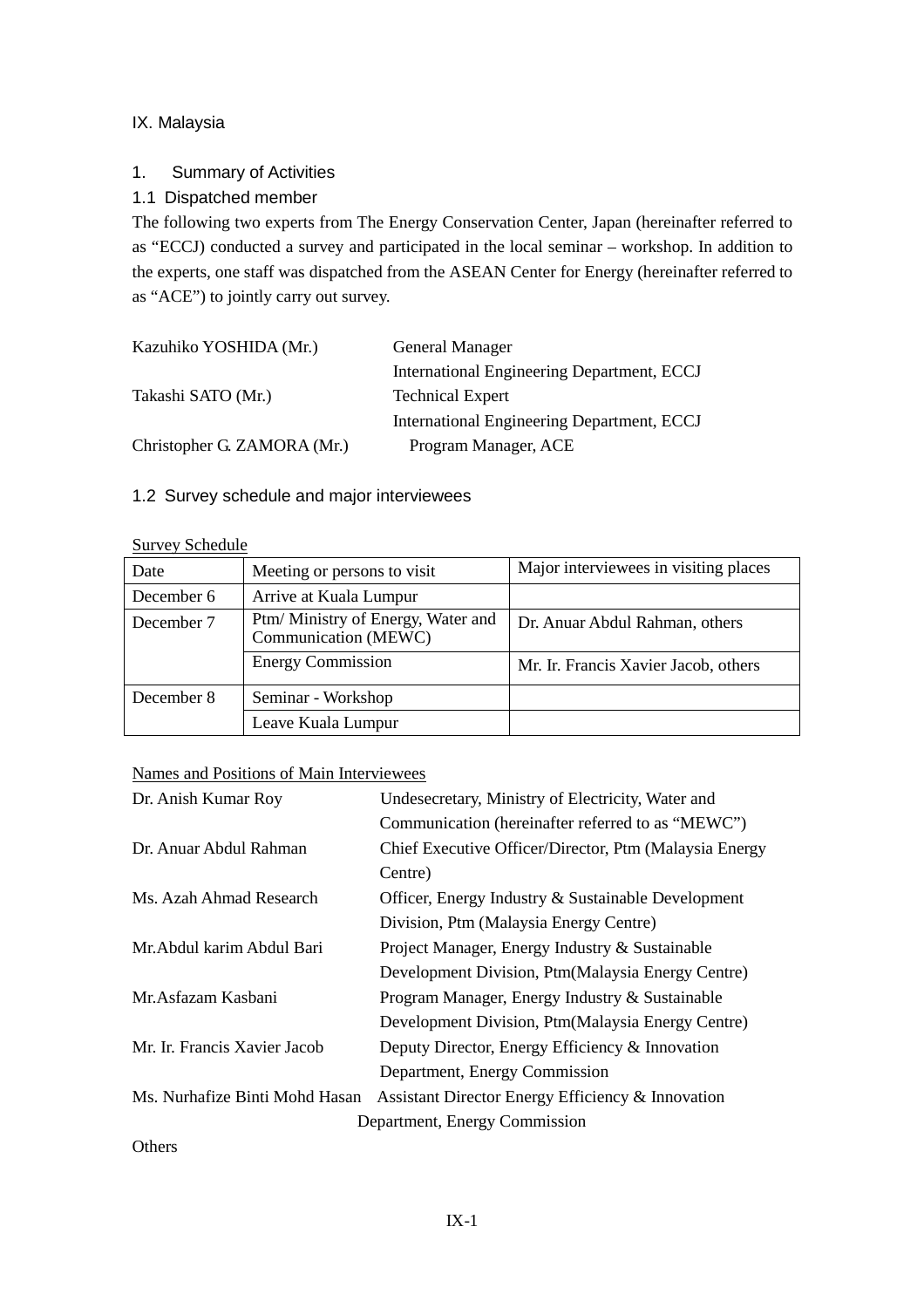#### 1.3 Activities

The survey was conducted by interviewing the persons in accordance with the questionnaires sent in advance. The survey team visited the organizations mentioned above to have an interview with the persons concerned by confirming or obtaining the responses to the questionnaire. The survey results were summarized as follows.

On the final day, the seminar-workshop was held for the purpose of both enhancing the participants' understanding of energy management including the practice and activities realized in Japan, and explaining / discussing the preliminary results of survey.

The persons from Ptm and Energy Commissions were interviewed. Confirming responses to the questionnaires, the interview was conducted smoothly and efficiently. Meanwhile, in addition to persons from the government side including NEWC and Ptm, about 30 persons from the implementation organizations or institutes, universities and the private sector participated in the seminar workshop, and active discussions were made.

#### 2. Results of Survey

## 2.1 Current Situations of Infrastructure for Policy and Law

The policy to promote energy conservation is basically market-oriented (not directive) and respects the voluntary effort by the private sector, while the country intends to legislate the regulation on electric power.

Namely, Malaysia is in the process of legislation of the "Energy Efficiency Regulation on Electricity." The law aims to reduce energy (electricity) consumption in the designated factories or buildings where more than 6 million kWh per annum is consumed.

The policy, however, is based on measures stemmed from "Encouragement and Promotion" in their expression. What was established is the Energy Policy effectuated in 1979. Based on this policy, the latest 5-Year Plan for 2000-2005 under the 10-Year Plan for 2000-2010 was developed. The current activities are implemented in accordance with the energy plan on "Energy Supply" and "Energy Efficiency". The legislation of "Energy Efficiency Regulation on Electricity is also included in the plan.

Concretely, studying "Energy Master Plan," enforcement of the aforementioned "Energy Efficiency Regulation on Electricity" is being expedited. The draft has already been completed, and it is in the process of checking the law text. In line with this, the further concrete execution procedures and plans such as qualification / accreditation system for the energy manager have been being developed. In addition, various incentives have been stipulated and introduced. These are 5 categories of the system, namely "Investment Tax Allowance", "Pioneer Tax Allowance", "Accelerated Capital Allowance", "Sales Tax Exemption," and "Import Duty Exemption." But due to the complicated procedure for application and unfamiliarity with the public still now, it is said that these have not been well utilized yet.

Meanwhile, it is the fact that the government has subsidized energy prices while the country reserves and produces the energy resources. Currently, the price of electric power is 5.5 to 6.5 yen / kWh, and that of petrol is 40yen / liter. Furthermore, the price of natural gas supplied to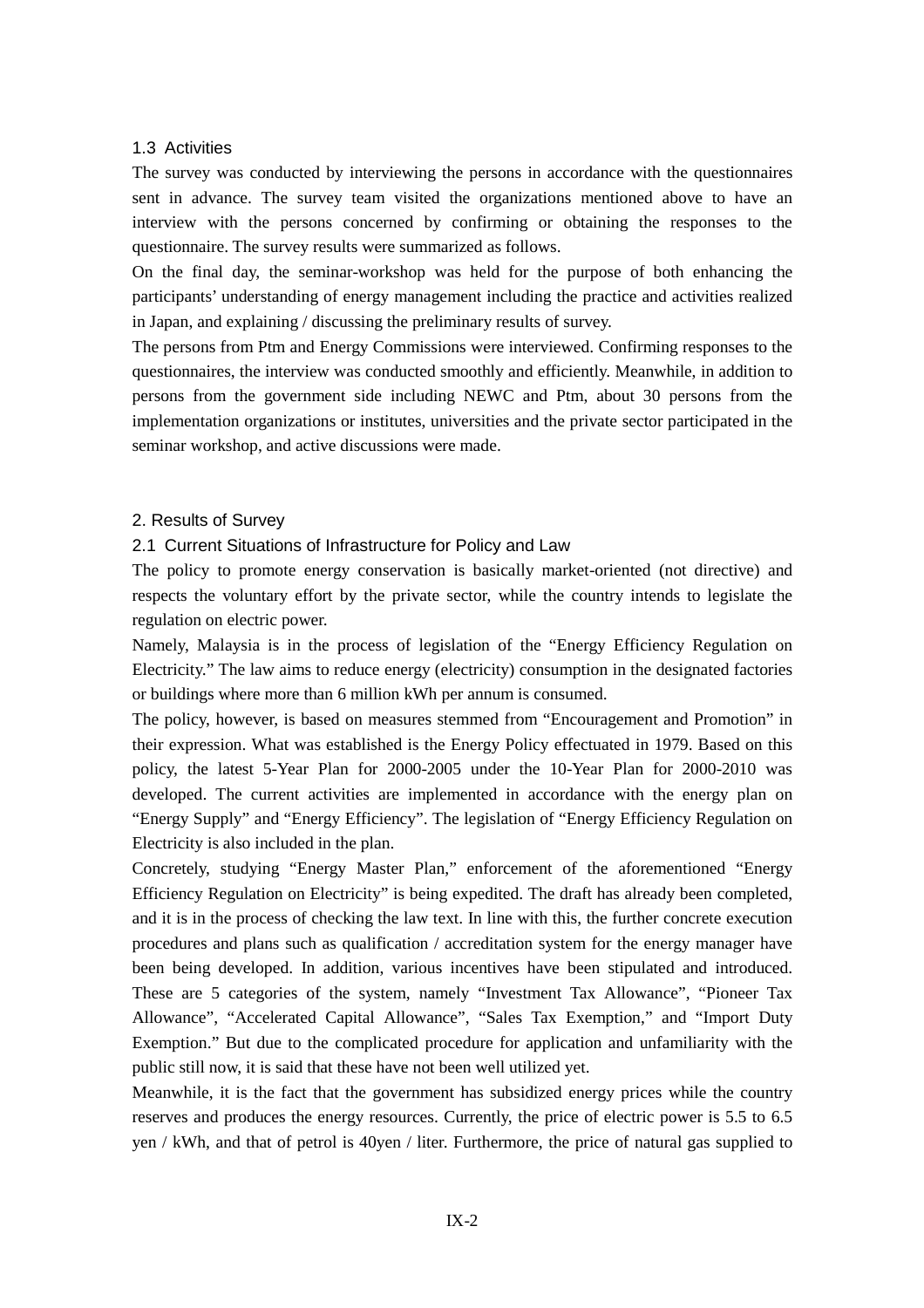the power generating companies such as TNB is also subsidized to make the electric power price lower. Although the government also admits that this situation has become a barrier against promotion of energy conservation as well as the other countries and the reduction in these subsidies has been adopted in the policies, the actual realization will not be so easy. New future schemes for financial support are being studied, and the two important policies would be coordinated taking the balance of the both.

In the meantime, Malaysia's featured point is that the country is very active for the international cooperative project included the DSM project such as MIEEIP (Malaysian Industrial Energy Efficiency International Project) as a key axis for promoting energy conservation.

## 2.2 Establishment and Operation of Implementation Organizations to Implement Energy Audit /Training

As for the implementation organization, Ptm and CETREE (Center for Education and Training of Renewable Energy and Energy Efficiency) jointly function with Energy Commission (EC) who is an actual core institution. Applying ESCO partially, those organizations implement training and energy audit, various projects and publicity activities. However, in addition to a shortage of trainers and auditors (especially in industrial sectors), activities of these organizations are actually affected by the aforementioned situation of the distorted energy market which could be barriers against voluntary promotion of energy conservation by enterprises including improvement in their awareness. The training course for energy managers (electricity) has been conducted on a voluntary basis in view of the law enforcement in the future. The participants are from the factories and buildings which will be stipulated to be the designated factories and buildings consumed 6 million kWh per annum or more by the "Energy Efficiency Regulation (Electricity)".

## 2.3 Activities to Promote Energy Conservation in Private Sector

As aforementioned, while the subsidized energy prices and affluent energy resources would never be a good environment for promotion of energy conservation, it is true that a part of enterprises including large enterprises are eager to implement activities for energy conservation. The government also organized a committee for a dialogue between the government and the private sector, where the government provides the private sector with information on policies and legislation or the place to discuss with the private sector.

Although the government is encouraging ESCO business as a concrete policy for promoting market oriented activities for energy conservation, shallow understanding of contracts for ESCO projects and a weak technical infrastructure caused by a lack of engineers available in the industrial sector result in the fact that ESCO business is still developing mainly in the field of building. In addition, ESCO as well as other industries faces the similar difficulty of the aforementioned condition of the present energy market which causes a big problem with promoting energy conservation projects. As a conclusion, the policy to enhance ESCO business includes a hard issue while there are ESCOs actively developing their business in the building sector.

It is a fact that some enterprises, in particular, large-scale enterprises and joint ventured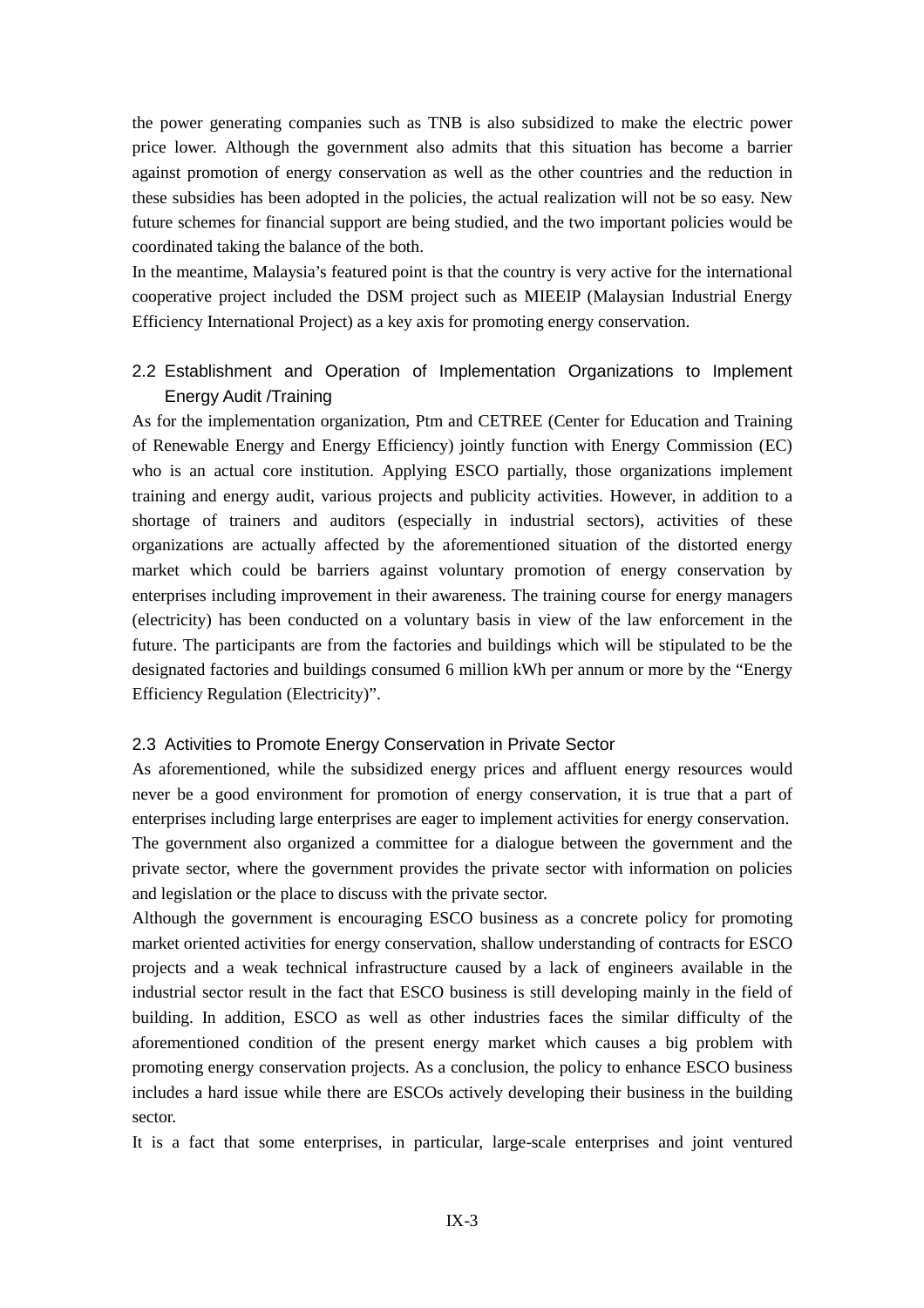companies with foreign companies are enthusiastic to promote energy conservation and they have dispatched employees to the abovementioned training course.

Based on the survey results mentioned above, the current situation in Malaysia is summarized as shown in Fig.  $-$  IX  $-$  1 from the viewpoint of the programmed approach.

## 3. Suggested and Discussed Immediate Objectives Based on Results of Survey

The following will be immediate objectives, based on the survey results as described above.

(1) Study to add thermal energy to the Energy Efficiency Law

Guidelines for the industrial sector should be included.

- (2) Continued effort to gradually decrease the subsidies for energy price and study on strategies to shift to the system for energy pricing based on market principle.
- (3) Improvement in quality of energy auditors, lecturers and trainers (especially for the industrial sector).
- (4) Study to establish a single implementation organization including reorganization of the existing organizations and institutes for the purpose of implementing consistent activities
- (5) Promotion of information exchange in the private sector

## 4. Results of Workshop

4.1 Summary

About 30 persons participated in the workshop. Participants consist of various members from Economy Planning Unit (EPU), Ptm, CETREE (Center for Education and Training for Renewable Energy and Energy Efficiency), universities and companies in the industrial and building sectors.

The following three were presented by ECCJ.

1) Principle of Energy Management (Mr. Sato, Technical Expert)

2) Energy Management System in Japan (Mr. Yoshida, General Manager)

3) Summary of Survey results (Preliminary) (Mr. Yoshida, General Manager)

In the opening of the workshop, Dr. Anish Kumar Roy, Under Secretary of NEWC gave an important keynote opening remarks, and finally, Dr. Anuar Abful Rahman, Ptm's CEO, closed the valuable workshop with his excellent speech. The workshop was fruitful through active question - answer and discussions.

## 4.2 Results of Discussion

As aforementioned, active question-answers and discussions were made on the presentations provided by ECCJ and it took longer than scheduled to close the workshop.

Energy Commission also presented the policy for energy conservation including the details of the Energy Efficiency Regulation for electricity to be legislated. (According to the presenter, this regulation is in process of legal check and will be completely disclosed and published after checking.) The regulation includes the system to assign the energy manager related to the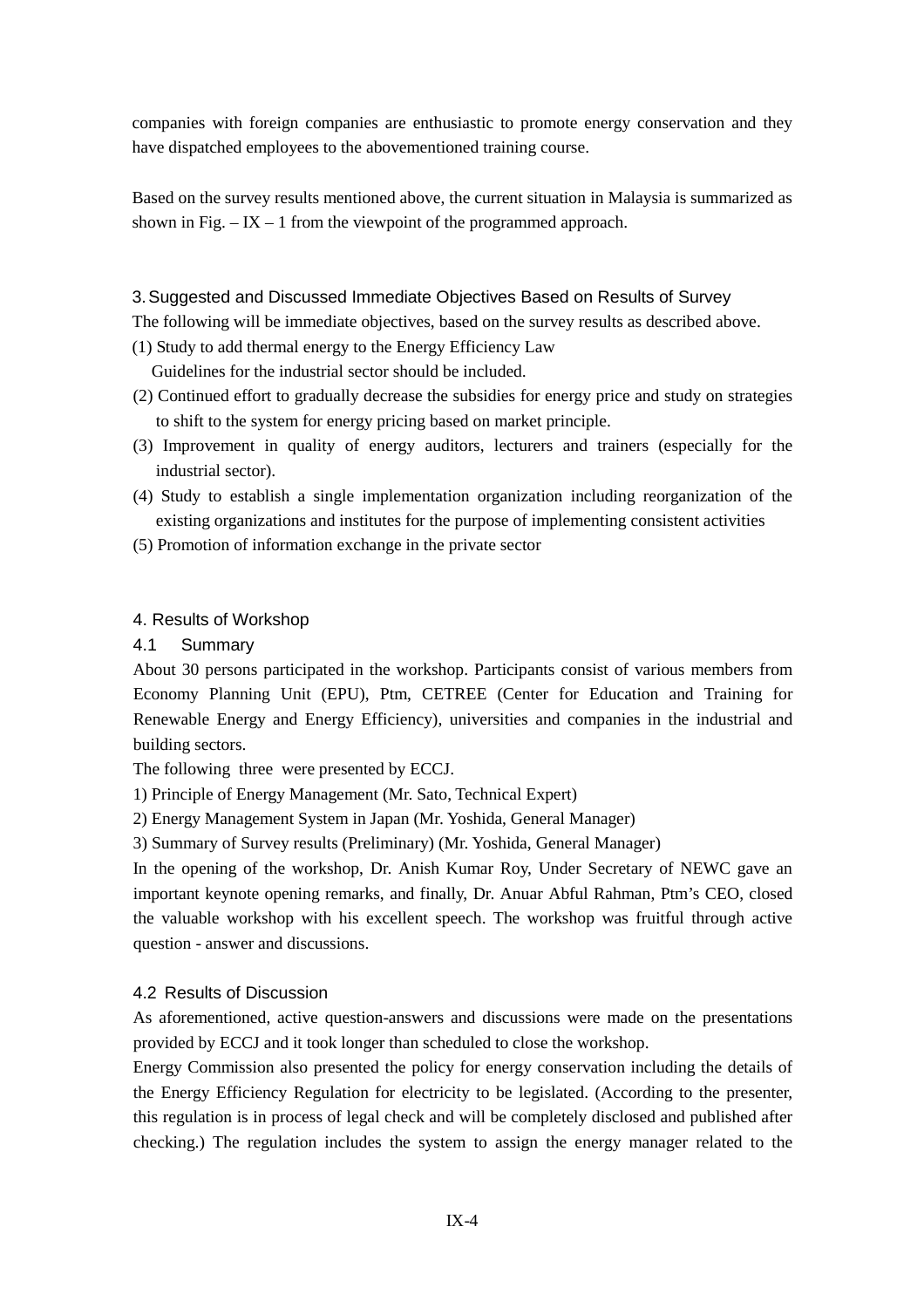designation of factories and buildings which consume energy of 6 million kWh or more.

It seems that the details of the policy and the regulation were not informed in the private sector. In the workshop, the persons from the government and the private sector made a serious discussion especially on the details of regulation and the financial supporting system. Moreover, questions concentrated on the actual status of Japan. Based on these, their arguments were really heated which the government policy shall base on "regulations" or "deregulations." Furthermore, on this background, the workshop was really successful in providing Malaysian persons with a good opportunity to discuss the policy including the active questions and answers on the PROMEEC Energy Management Project.

Figure-IX-1 Present Status of Progress in Energy Conservation Promotion in Malaysia (This is a diagram based on the viewpoint of programmed approach. The current status is indicated in red. The relation with the scope of the PROMEEC project is also shown.)

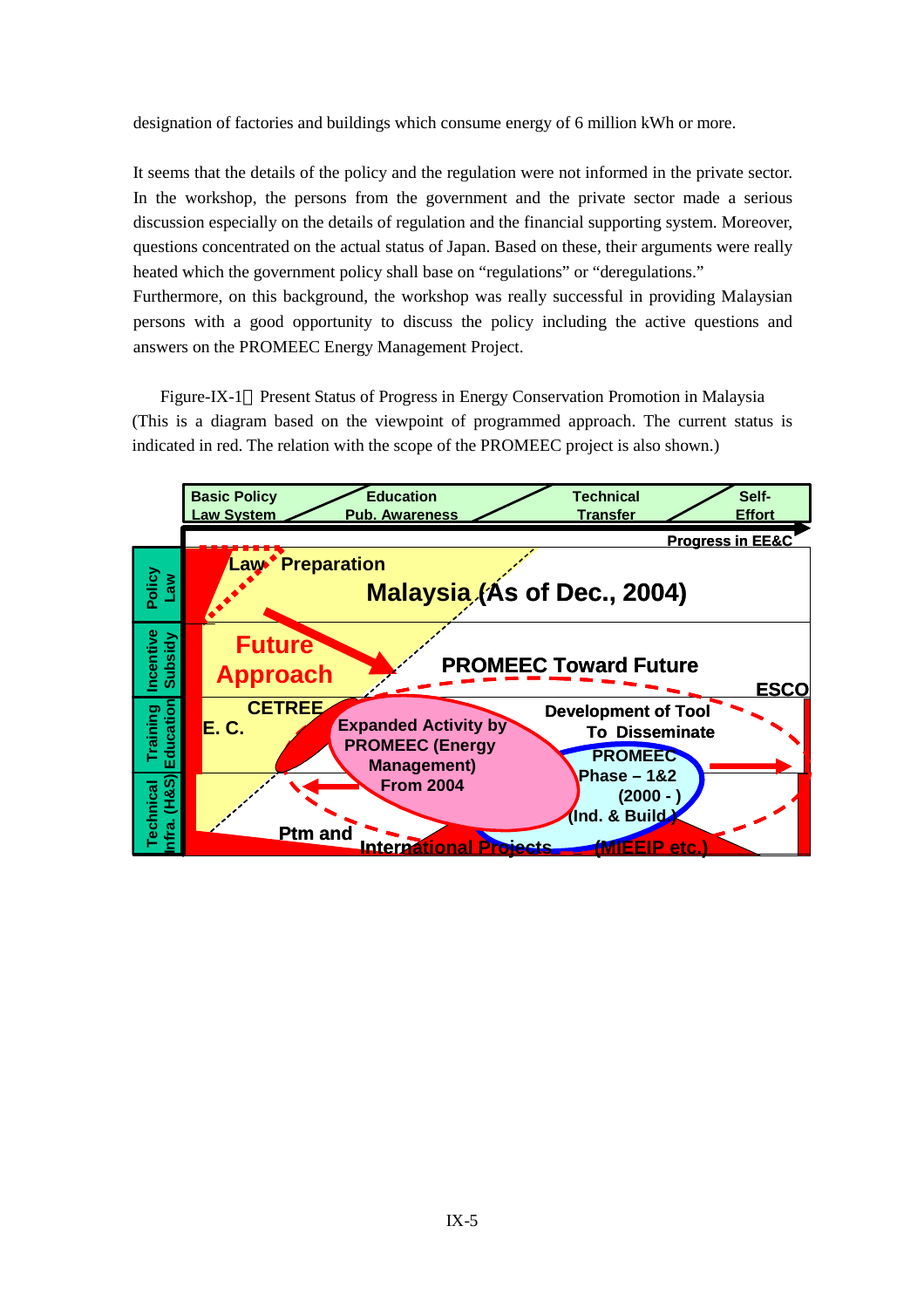## X Philippines

## 1. Summary of Activities

## 1.1 Dispatched member

The following two experts from The Energy Conservation Center, Japan (hereinafter referred to as "ECCJ) conducted a survey and participated in the local seminar – workshop. In addition to the experts, one staff was dispatched from the ASEAN Center for Energy (hereinafter referred to as "ACE") to jointly carry out survey.

| Kazuhiko YOSHIDA (Mr.)      | General Manager                            |
|-----------------------------|--------------------------------------------|
|                             | International Engineering Department, ECCJ |
| Takashi SATO (Mr.)          | <b>Technical Expert</b>                    |
|                             | International Engineering Department, ECCJ |
| Christopher G. ZAMORA (Mr.) | Program Manager, ACE                       |

## 1.2 Survey schedule and major interviewees

#### Survey Schedule

| Date        | Meeting or persons to visit                    | Major interviewees in visiting places         |
|-------------|------------------------------------------------|-----------------------------------------------|
| December 8  | Arrive at Manila                               |                                               |
| December 9  | Department of Energy(DOE)<br>ENMAP IIDI, ESCOS | Mr. Jesus C. Anunciasion and<br><b>Others</b> |
| December 10 | Seminar - Workshop DOE                         |                                               |
| December 11 | Leave Manila                                   |                                               |

## Names and Positions of Main Interviewees

| Mr. Jesus C. Anunciasion | Chief Science Research Specialist, Energy Efficiency &                                 |  |
|--------------------------|----------------------------------------------------------------------------------------|--|
|                          | Conservation Division, Department of Energy (DOE)                                      |  |
|                          | Mr. Marlon Romulo U. DomingoSr. Science Research Specialist, Consultancy & Engineering |  |
|                          | Service Section, Department of Energy (DOE)                                            |  |
|                          | Mr. Rosalie Joan D.R. Sotelo Sr. Science Research Specialist Technology Promotion and  |  |
|                          | Assessment Section, Energy Efficiency & Conservation Division,                         |  |
|                          | Department of Energy (DOE)                                                             |  |
| Ms. Alice B. Herrera     | Ph.D. President Energy Management Association of the                                   |  |
|                          | Philippines (ENMAP)                                                                    |  |
| Mr. Ron Allan B. GO-ACO  | Engineering Director Special Project, Honeywell (ESCO)                                 |  |
| Mr.Jose Joey O. DE Jesus | President OSP Advantage System (ESCO)                                                  |  |
| Others                   |                                                                                        |  |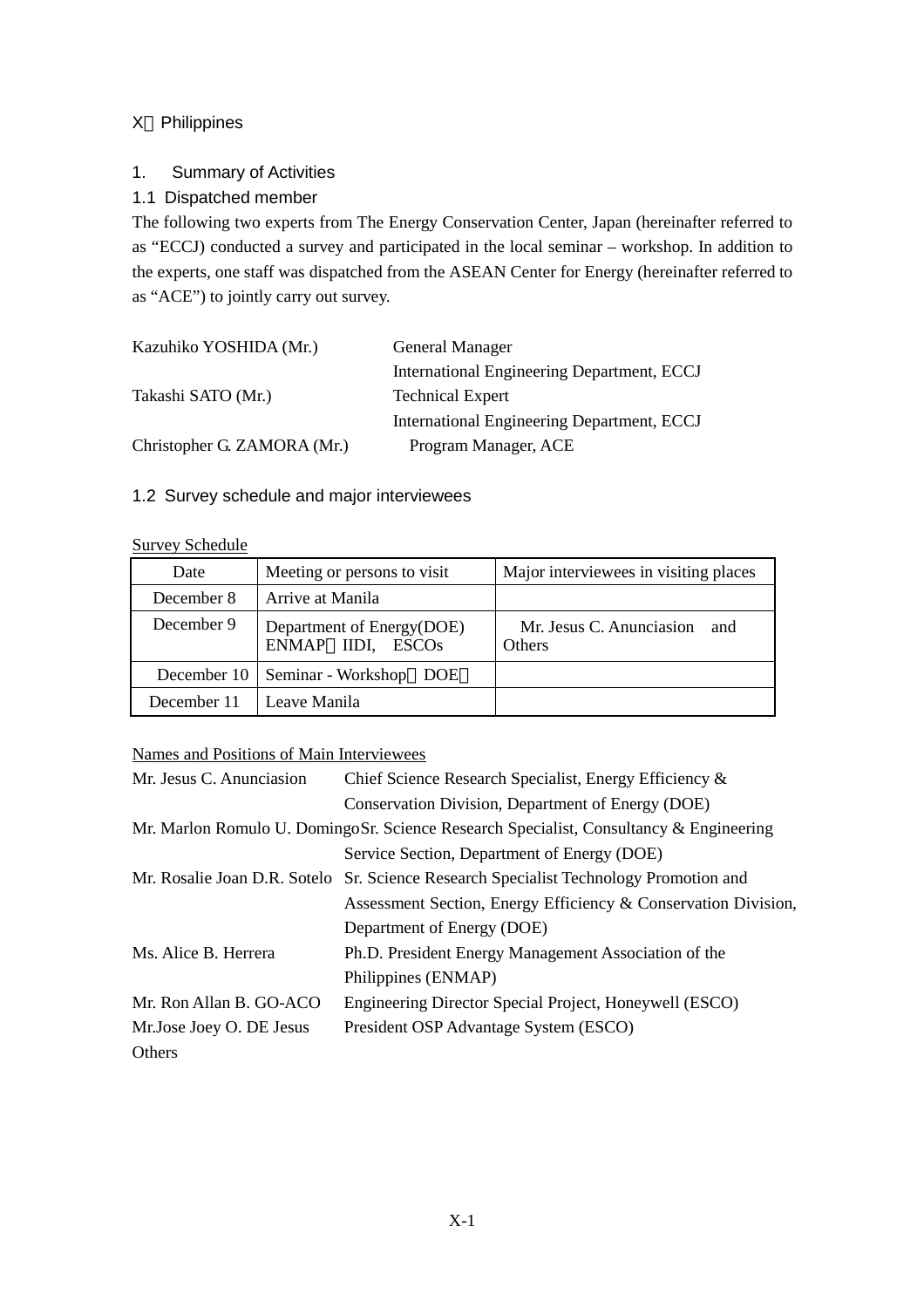#### 1.3 Activities

The survey was conducted by interviewing the persons in accordance with the questionnaires sent in advance. The survey team visited the organizations mentioned above to have an interview with the persons concerned by confirming or obtaining the responses to the questionnaire. The survey results were summarized as follows.

On the final day, the seminar-workshop was held for the purpose of both enhancing the participants' understanding of energy management including the practice and activities realized in Japan, and explaining / discussing the preliminary results of survey. About 20 persons from building management companies and ESCO etc. in addition to the government participated in the seminar-workshop and made very active discussions.

The survey team interviewed the concerned persons from the Department of Energy (DOE), consultants and the private sector including ESCO. Confirming responses to the questionnaires, the interview was conducted smoothly and efficiently.

## 2. Results of Survey

2.1 Current Situations of Infrastructure for Policy and Law

Regardless of the fact that the "Energy Conservation Act" has been currently sent to the diet and it is waiting for discussions, the government policy for energy conservation is not regulatory but based on the market mechanism. It should be particularly noted that energy prices in the Philippine are determined by the market mechanism.

The 10-Year Philippine Energy Plan was developed by DOE and a yearly review has been carried out each year. In the plan, energy security and energy efficiency are the important objectives.

While the energy conservation promotion policy is based on the market mechanism, a draft of the Energy Conservation Act (hereinafter called as only "Energy Conservation Law") was prepared in 1995 and sent to the diet.

According to the obtained latest draft included in the bill of discussion submitted to the diet in 1998, the following are stipulated in the law with emphasizing the policy to enhance energy conservation promotion for the purpose of ensuring energy security.

- (1) Role of DOE to be the ministry responsible for enacting the law
- (2) Roles of the other ministries
- (3) Roles of private organizations including NGOs
- (4) System for financial support and definition of the 5 project categories\* including criteria for application
	- \* : Building Energy Management System (BEMS), VAV, Driving Unit with Variable Speed Control Motor, High Efficiency Motor, Waste Heat Recovery System

(5) Penalty

Current surging crude oil prices has affected the Philippine economy, the top management of DOE has critical acknowledgment for the oil prices to be kept around the level of USD \$50 or more still in the future and have a hope to expedite discussions in the diet and enactment of the Energy Conservation Act.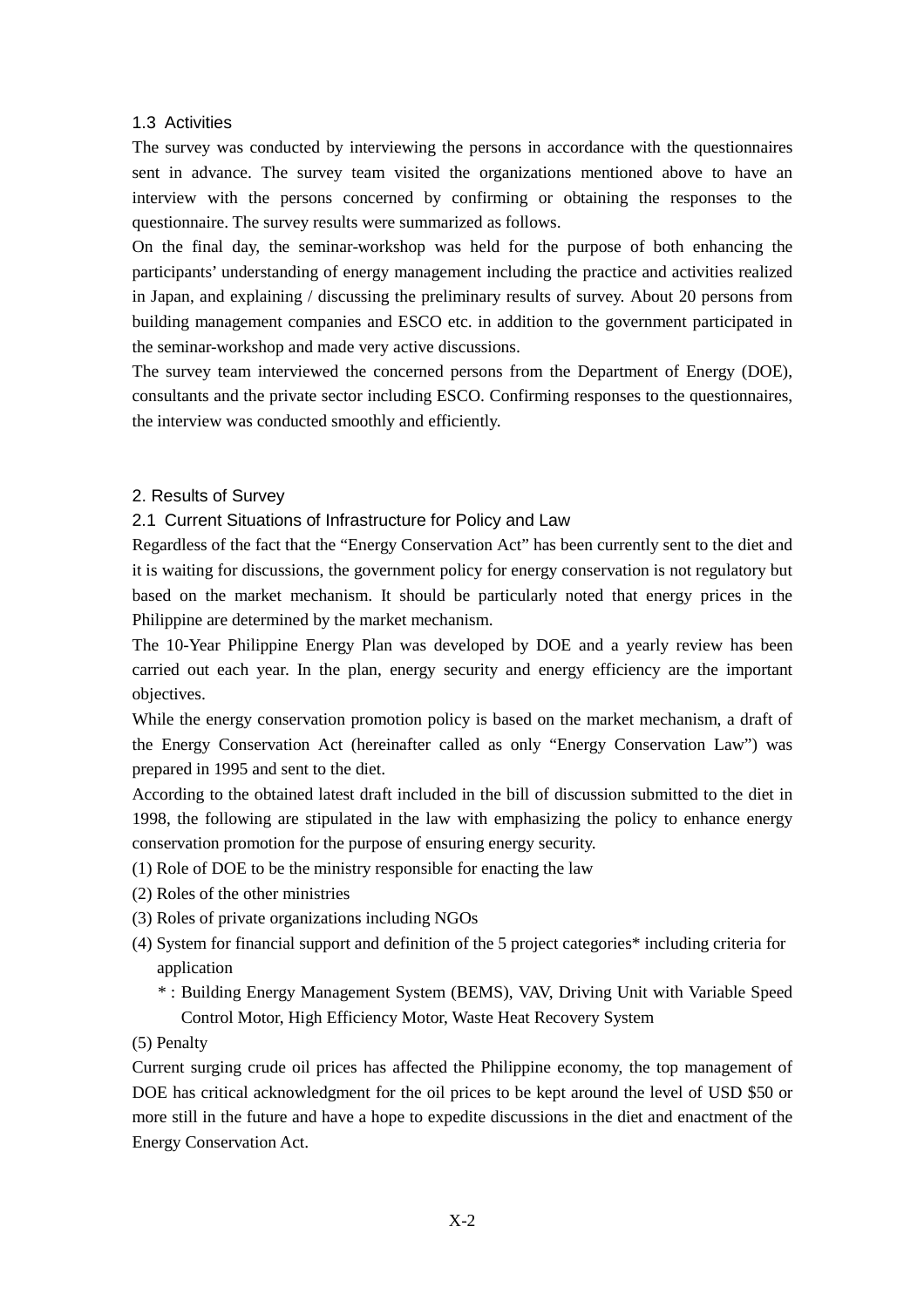Needless to mention, the promotion of the business by ESCO has become a big issue of the policy. Currently, although there are activities to establish the accreditation and registration of ESCO and to establish an association of ESCO tentatively called as "ESCO-P", basic matters have not finalized yet, such as the definition of ESCO have not yet been determined (including whether it should be defined or not). For others, in compliance with the policies, labeling for refrigerators and lighting appliances is implemented including measurement in accordance with the standards by LATL (Lighting & Appliances Testing Laboratory). In addition, while DSM focused on reviewing the tariff system has been promoted, the Power Development Plan (2005-2014) was recently completed to establish the future plan for development of electric power supply and power trade by installation of connection grid between islands.

Currently, the energy prices in the Philippines are based on the market mechanism. (As for household consumers of small quantity less than 100 kWh per year, although there still exists financial supporting system to exempt electricity charges by 50% to 20%, this is projected to repeal in the future.) Currently, in the Manila metropolitan region, the price of electricity is 13.4 to 16.4 Yen/kWh, and that of gasoline is about 60 Yen/liter though prices varies depending on the region. Thus, although the energy conservation seems to be situated as an important activity for enterprises in the Philippines, in reality, the actual progress has not been good except for large-scale enterprises and joint-ventured companies with overseas companies. When asking about the reasons to persons concerned, responses would return with one voice saying that there is no special assistance from the government. In addition, it was pointed out that the business policy of corporation, in general, to prioritize an increase in production.

As abovementioned, though the draft of the "Energy Conservation Act" includes the financial support consisting of the exemption of tax including import duty and the fund to introduce energy efficient equipment, it is necessary to develop more specific details and this work should be prioritized. The current featured assistances for enterprises are free energy audit service by DOE, seminar / training sponsored by DOE and small financial assistance for operation of training for energy managers by ENMAP. However, the amount of the supported fund is not large.

Moreover there is a committee for dialogue aiming to bridge between the government and the private sector.

## 2.2 Establishment and Operation of Implementation Organizations to Implement Energy Audit /Training

There are many implementation organizations / institutes.

In the government side, DOE owns teams for energy audit and training and ITDI (Industrial Technology Development Institute) under Department of Science and Technology (DOST) conducts energy audit. However, DOE does not own sufficient manpower and capacity to meet its demand. Besides, ENMAP, some PNOC (Philippine National Oil Company) and the NPC (National Power Company), etc. are also conducting training.

On the other hand, the curricula of these training courses are not necessarily consistent with the present governmental policy and the specific contents of the drafted law and the qualification of trainers and auditors is based mainly on experience, which will result in revising the current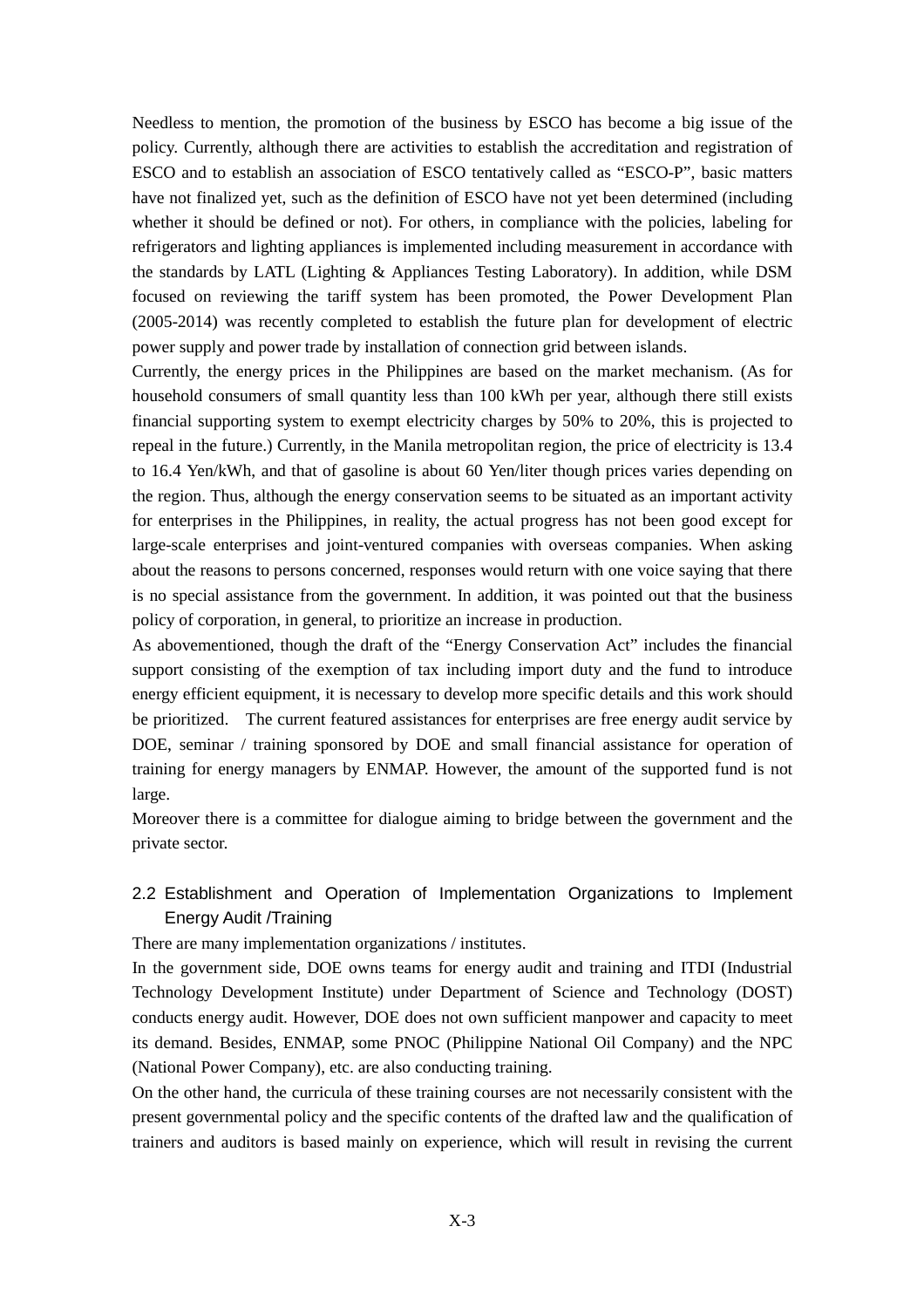curricula in the future. And engineers for the industrial sector are not sufficient though some ESCOs are very active in the business for buildings

## 2. 3 Activities to Promote Energy Conservation in Private Sector

Since the energy price is based on the market mechanism, it is high enough to provide a good environment for promoting energy conservation. Especially, large-sized enterprises develop very active activities for energy conservation sometimes together with ESCO.

Generally in the Philippine enterprises, while energy conservation is regarded as an important activity, the actual situation is different except for large-sized and / or joint-ventured enterprises. Especially the awareness on the importance of energy conservation by small and medium sized enterprises is weak. Basically, although the increase in production is a typical business policy of the enterprises, there are some enterprises that have been developing the 6-Sigma activity. Thus, the situations are various.

Meanwhile, some industrial associations have been established and they function to promote communication and coordination between enterprises and the government. For example, these are PHILFOODEX in the food industry and the Philippines Chamber of Commerce, etc.

In a viewpoint of financial support, as mentioned above, the present Energy Conservation Act (Draft) includes that and it is expected to enact the law as early as possible.

DOE also is implementing public enlightening activities, in the week when we visited, the "Energy Week" was set up and a variety of campaigns were carried out.

Based on the survey results mentioned above, the current situation in the Philippines is summarized as shown in Fig.-X-1 from the viewpoint of the programmed approach.

## 3. Suggested and Discussed Immediate Objectives Based on Results of Survey

The following will be immediate objectives, based on the survey results as described above.

(1) Preparation to develop more specific regulations and guidelines under the Energy Conservation Act

In particular, the establishment of the coordination organization between the departments and private sectors, methodology to accredit qualified engineers for energy managers and study to establish implementation organization(s), etc.

- (2) Establishment of complete market-based energy pricing mechanism by eliminating subsidies electricity price for household (through improvement in public awareness).
- (3) Capacity development of trainers and auditors especially for the industrial sector
- (4) Study to setup training courses for top management of companies to improve awareness on energy efficiency and conservation, including implementation procedure

## 4. Results of Workshop

## 4.1 Summary

About 20 persons participated in the workshop. They are from DOE, building association and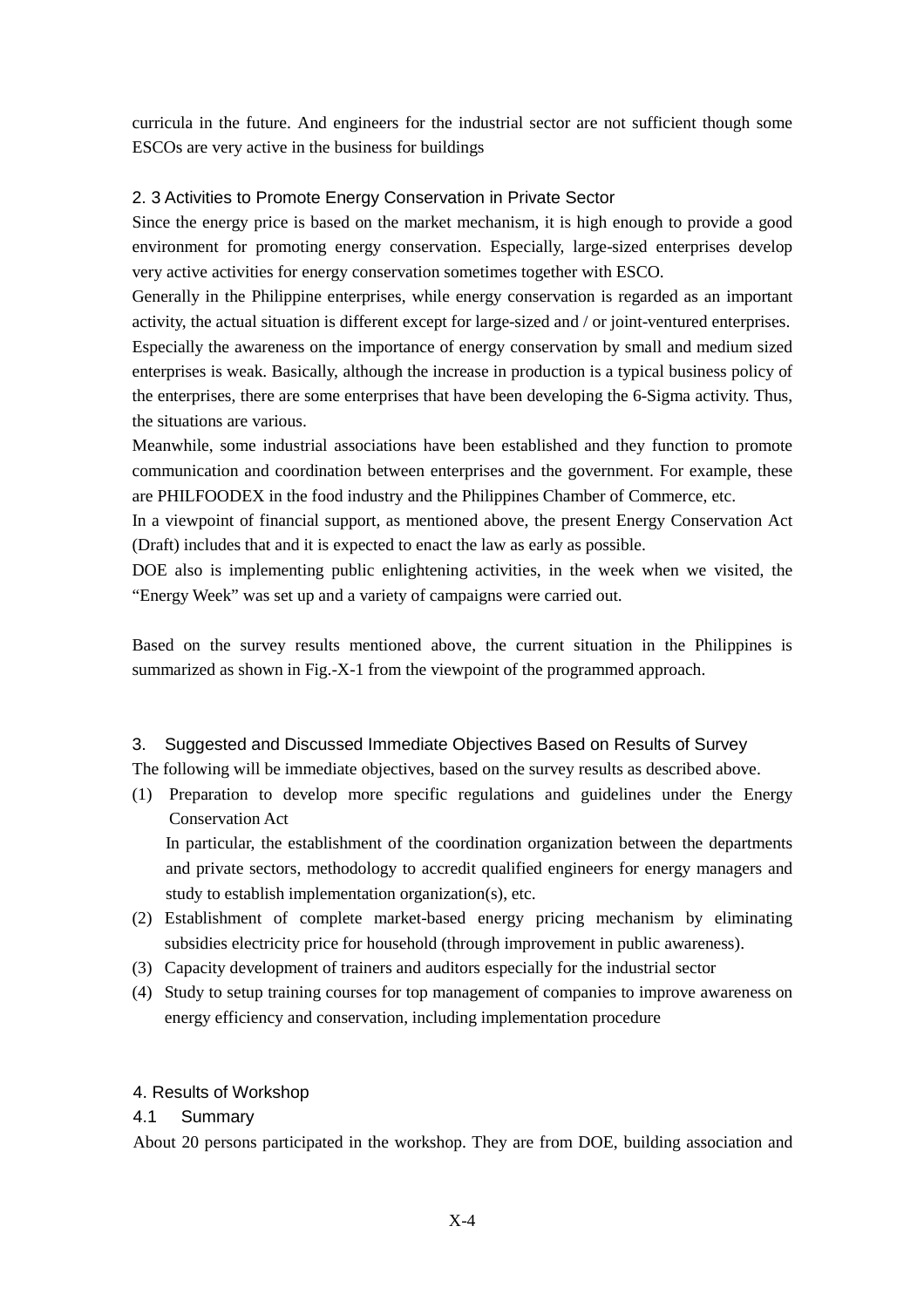building management companies. Since it was the final day of the Energy Week sponsored by DOE, the number of participants including key persons was small. Nevertheless, very active and earnest discussions were made. During the seminar, Dr. Balce, DOE's Under Secretary, and Ms. Borra, DOE's Director at Energy Management Bureau sometimes joined the workshop in spite of busy event.

The following three were presented by ECCJ.

1) Principle of Energy Management (Mr. Sato, Technical Expert)

2) Energy Management System in Japan (Mr. Yoshida, General Manager)

3) Summary of Survey results (Preliminary) (Mr. Yoshida, General Manager)

The workshop was very fruitful and effective by exchanging views between the government officers and participants from the private sector related.

## 4. 2 Results of Discussion

As aforementioned, active question-answers and discussions were made on the presentations provided by ECCJ.

In the discussions, there were questions on the procedure to apply cooperation from Japan to develop more specific policy, regulations and guidelines for enacting "Energy Conservation Act" in the future. Therefore, ECCJ experts explained a procedure through an official diplomatic route.

One idea is that it would be more effective to establish a project considering the projects for energy conservation in the food and steel industries which are being implemented by JETRO etc.

Figure-X-1: Status of Progress in Energy Conservation Promotion in the Philippines (This is a diagram based on the viewpoint of programmed approach. The current status is indicated in red. The relation with the scope of the PROMEEC project is also shown.)

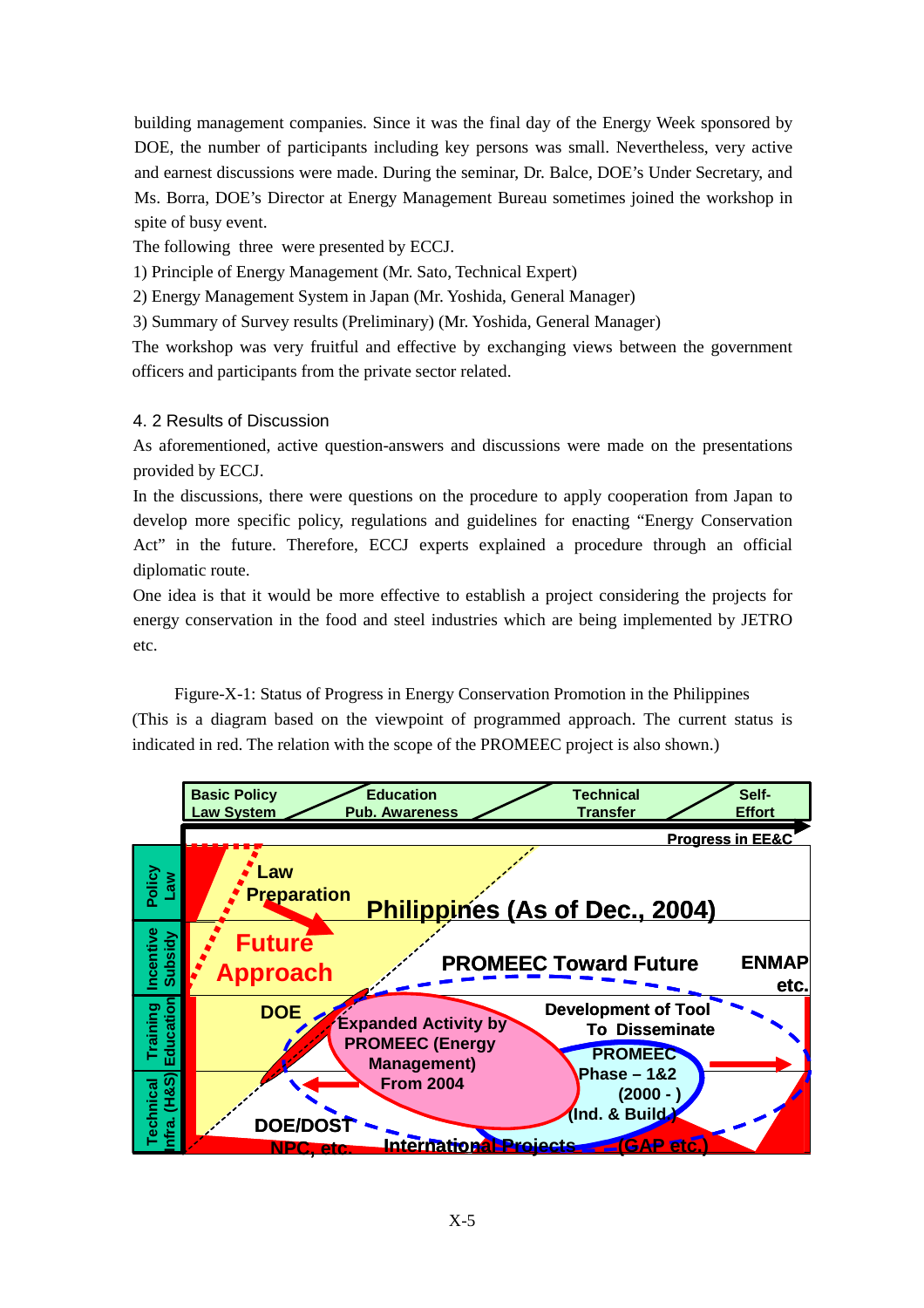## XI Thailand

1. Summary of Activities

## 1.1 Dispatched member

The following two experts from The Energy Conservation Center, Japan (hereinafter referred to as "ECCJ) conducted a survey and participated in the local seminar – workshop.

| Kazuhiko YOSHIDA (Mr.) | <b>General Manager</b>                     |
|------------------------|--------------------------------------------|
|                        | International Engineering Department, ECCJ |
| Takashi SATO (Mr.)     | <b>Technical Expert</b>                    |
|                        | International Engineering Department, ECCJ |

## 1.2 Survey schedule and major interviewees

## Survey Schedule

| Date        | Meeting or persons to visit | Major interviewees in visiting places  |  |
|-------------|-----------------------------|----------------------------------------|--|
| December 11 | Arrive at Bangkok           |                                        |  |
| December 13 | <b>DEDE</b>                 | Dr. Prasert, Mr. Pravit, Mr. Mana, and |  |
|             |                             | <b>Others</b>                          |  |
|             | ECCT, ESCO                  | Mr. Phongjaroon Srisovanna             |  |
|             |                             | Mr. Francis R. H. Chin, et al.         |  |
| December 14 | Workshop                    |                                        |  |

## Names and Positions of Main Interviewees

| Mr. Mana Nitikul                | Executive Director, Department of Alternative Energy       |  |  |
|---------------------------------|------------------------------------------------------------|--|--|
|                                 | Development and Efficiency (DEDE)                          |  |  |
| Mr. Pravit Teetakeaw            | Executive Director, Department of Alternative Energy       |  |  |
|                                 | Development and Efficiency (DEDE)                          |  |  |
| Dr. Prasert Sinsukprasert       | <b>DEDE</b>                                                |  |  |
| Mr. Pinyo Tanthumart            | <b>DEDE</b>                                                |  |  |
| Mr. Danai Egkamol               | Senior Engineer, DEDE                                      |  |  |
| Mr. Phonjaroon Srisovanna       | Executive Director, Energy Conservation Center of Thailand |  |  |
|                                 | (ECCT)                                                     |  |  |
| Mr. Francis R. H. Chin Managing | Director, EEC Energetics (ESCO)                            |  |  |

Mr. Arthit Vechakij Managing Director Excellent energy International Company (ESCO)

**Others** 

## 1.3 Activities

The survey was conducted by interviewing the persons in accordance with the questionnaires sent in advance. The reply was prepared and received by the survey team beforehand. The survey team visited Department of Alternative Energy Development and Efficiency (hereinafter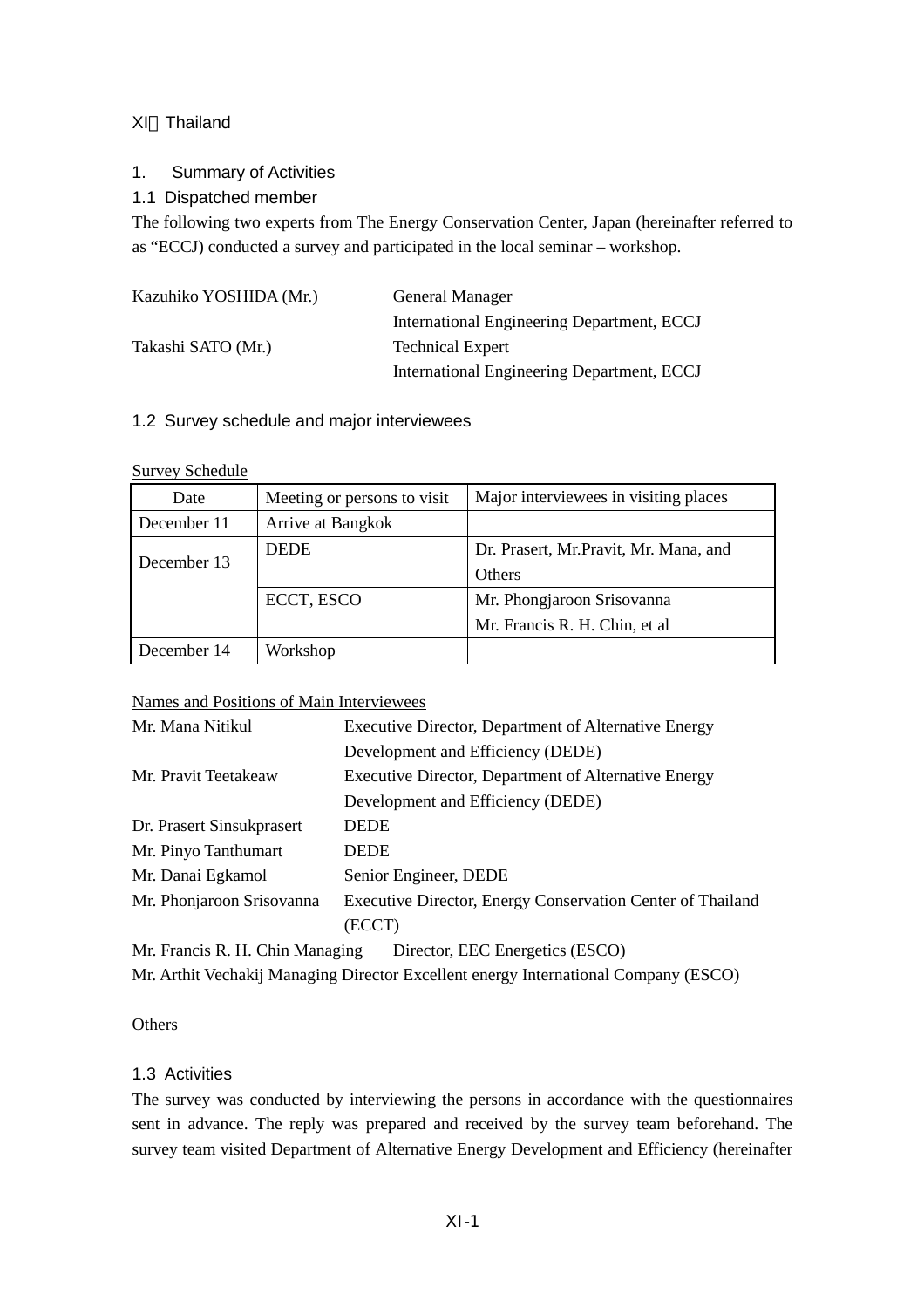referred to as "DEDE") to have an interview with the persons concerned by confirming the responses to the questionnaire. The survey esults were summarized below. On the final day, the seminar-workshop was held for the purpose of both explaining, confirming and discussing the preliminary results of survey.

The interview was arranged and conducted in the following ways.

- (1) Interview with only persons from DEDE
- (2) Interview with persons from the private companies with officers from DEDE
- (3) Discussion after presentations from Thai and Japanese sides

The workshop was a kind of meeting to report the preliminary results of the survey but not a seminar-workshop for the concerned persons from the other outside organizations including the private companies.

Although the number of attendees in the workshop was six and the participants are only from DEDE, the discussion was very fruitful.

#### 2. Results of Survey

2.1 Current Situations of Infrastructure for Policy and Law

The infrastructure for energy management on a regulative basis is better established among the ASEAN countries. Namely, the "Energy Conservation Promotion Act" was effectuated in 1992 and various activities for energy conservation have been implemented in accordance with the law.

In that sense, Thailand is a contrastive model compared with Singapore.

The "Energy Conservation Promotion Act" has been being improved and the present amendment in process is the process to submit as follows.

(1) Submission of "Target & Plan" based on a single energy audit

(Unification of the preliminary and detailed energy audits)

(2) Single report for monitoring and evaluation of the implemented project

 (Unification of the regular report on energy use and the report on evaluation of a project) The above amendment is under process for approval as of early December 2004.

Related to the legal system of Person Responsible for Energy (hereinafter referred to as "PRE"), moreover, the project on Practical Energy Management Training Center (hereinafter referred to as "PEMTC") has been implemented by JICA and DEDE for the purpose of improving the quality of PRE. In the project, the trained and qualified PRE is categorized to Senior (or higher level of) PRE and Normal (or Conventional) PRE. According to DEDE, they have a policy that they will stipulate these two kinds of PREs and expand roles of these PREs including implementation of energy audit in the future in the law.

In addition, DEDE is also developing a national standard for energy management for the purpose of enhancing energy conservation promotion in the industrial sector under one of the committees organized under Vice Prime minister cooperating with Ministry of Industry (hereinafter referred to as "MOI"). Those are key activities for the future improvement.

Thus, in terms of policy and regulative framework, Thailand has established a top level of system in ASEAN. However, the weak point is that energy pricing is not completely based on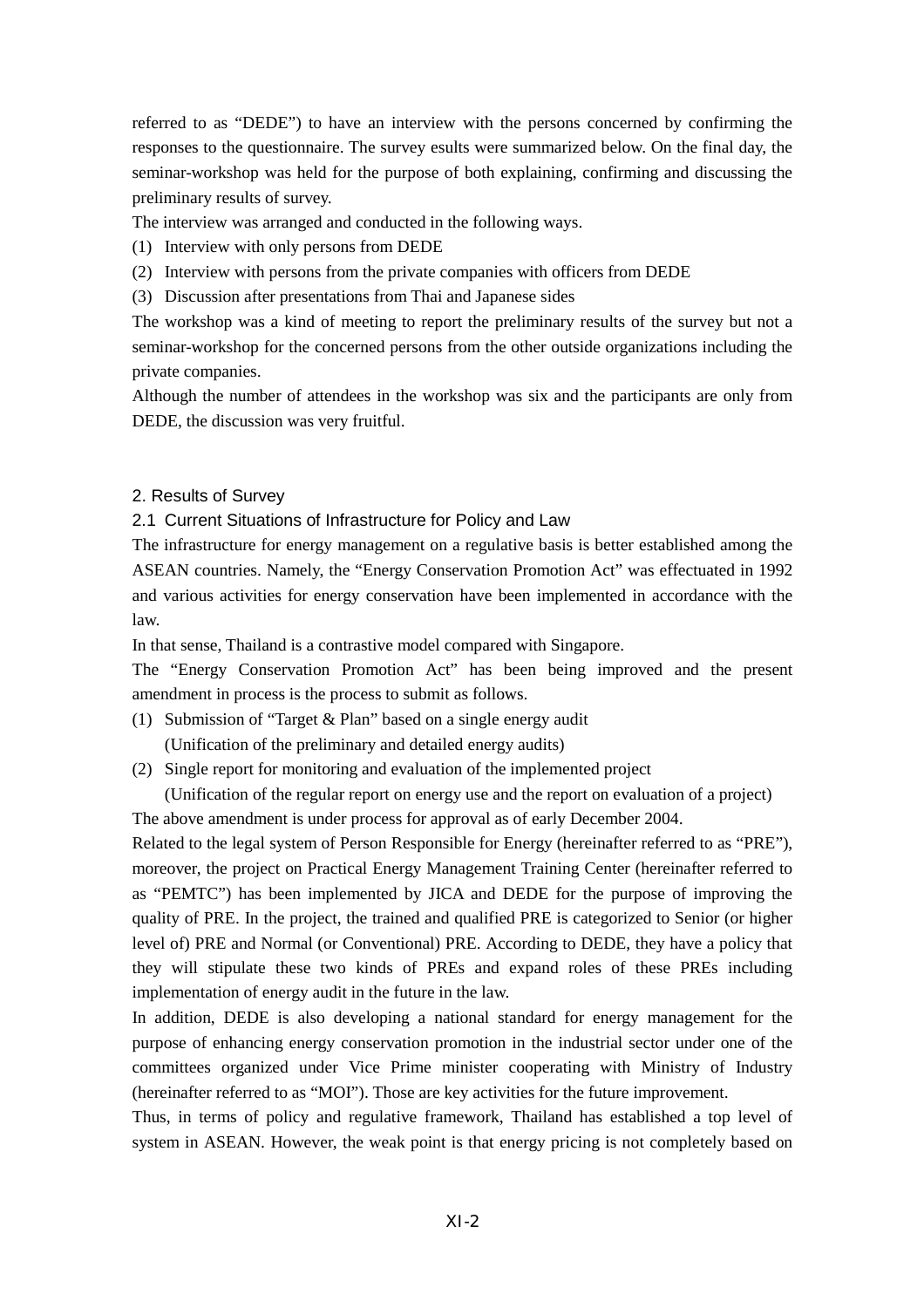the market mechanism. Specifically, the Thai government subsidizes the diesel oil price and the power generating company (EGAT) has not been privatized yet. Therefore, it is recognized especially by persons from the private sector that this subsidized (cheap) energy prices can be the actual barrier for promoting energy conservation. Typically, electric power price is 7 to 8 Yen per kWh and petrol price is about 54 Yen per liter as of December 2004.

Under these situations, it is the main policy to implement the following activities.

- (1) Enhanced promotion of energy conservation by activating ESCO business
- (2) Labeling of electrical appliances
- (3) Introduction of award system for best practice in energy efficiency and conservation for buildings

Complying with the policy, especially, EGAT is implementing labeling for home appliances and DSM with the purpose of the peak cut.

On the other hand, a person said that in general the top management of companies hesitate to prioritize the activities for energy conservation while they have a strong awareness on the importance of energy conservation, which symbolizes the current Thai situations.

In other words, energy conservation will be much more promoted in Thailand if the people find out a better way.

As described above, the energy conservation is an important government policy in Thailand and people recognize that the improvement in energy management will be very effective. Based on their understanding, the concerned persons are trying to change their ways.

2.2 Establishment and Operation of Implementation Organizations to Implement Energy Audit /Training

Training Division of DEDE functions as an implementation organization to train PRE under the Energy Conservation Promotion Act. In addition, consultants including The Energy Conservation Center of Thailand (ECCT) work as training providers.

Moreover, the Registered Consultants (RC) are implementing energy audits including preparation of "Target and Plan" in accordance with Energy Conservation Promotion Act. And, FTI (Federation of Thai Industries) and "One Stop Service" in DEDE contribute to improving the awareness of enterprises through training and provision of information including

public campaigns.

However, there are some problems such as a lack of experts especially for the industrial sector and insufficient budget.

## 2. 3 Activities to Promote Energy Conservation in Private Sector

Large enterprises and some ESCOs are implementing very active activities and business for energy conservation. The general situation is that owners and top management of companies hesitate to invest for energy conservation in business though they understand the importance of energy conservation to some extent. Of course, it is true that some large companies and ESCOs invest for energy conservation. However, all the cases have not been successful. The ESCO business in Thailand is more active mainly in the buildings and in the initial stage of development. The key point for success would be to build a firm reliability between clients and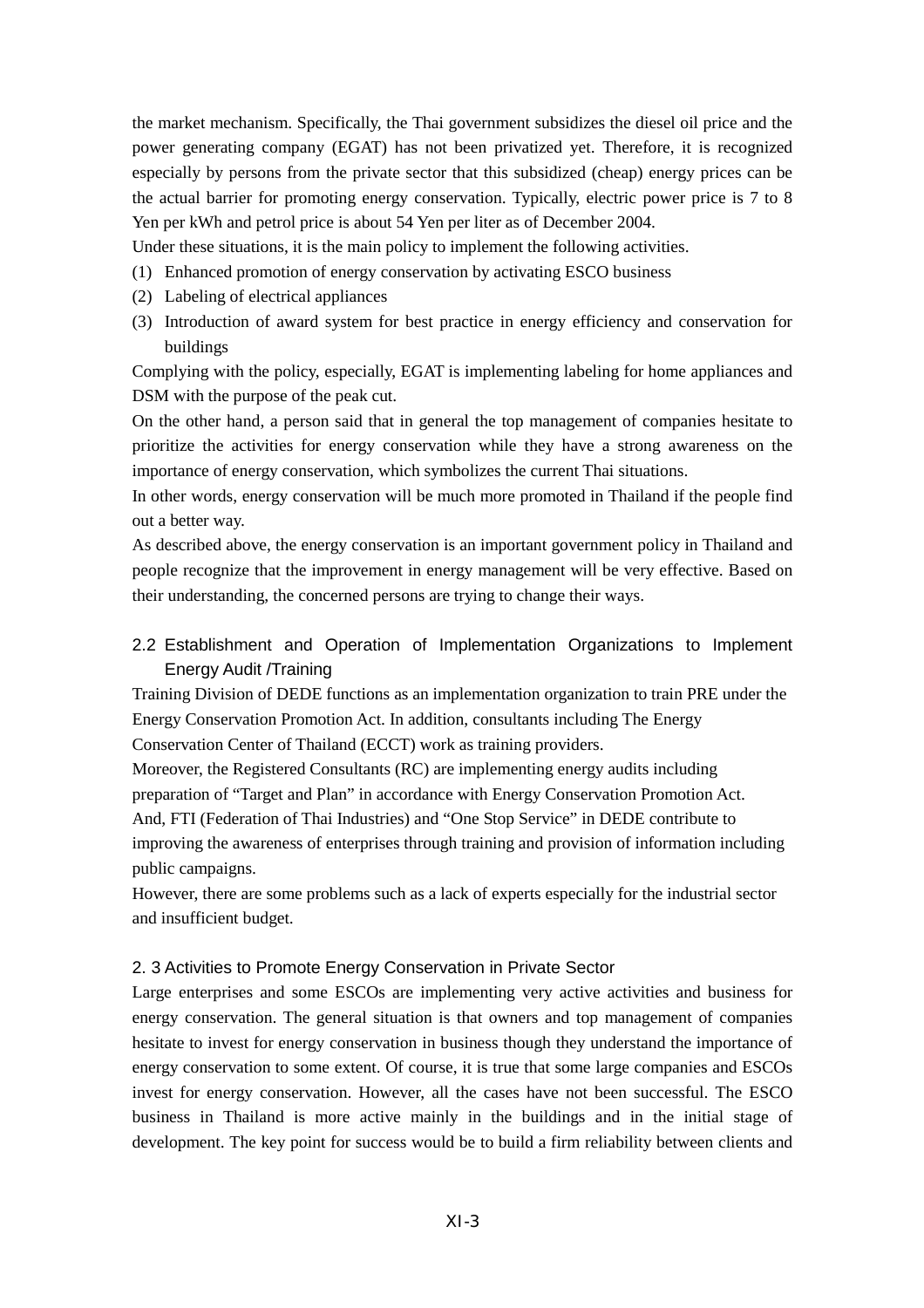ESCOs in the actual situation that the contract for ESCO has not been well understood yet. The situation of ESCO is similar to Japanese. The persons interviewed are from a few successful ESCOs.

Although the promotion of ESCO business is an important Thai policy, it is a fact that there are some problems to solve such as maintaining experts for industry by training etc. An interviewee mentioned that ESCO would not be a company for the business in all areas but for the business based on some specialized technologies. A person from DEDE commented that this opportunity was very good to have known the actual situations of ESCO.

On the other hand, DEDE set up a committee for dialogue between the government and the private sector and is implementing the activity to promote energy conservation in the private sector with a slogan of "All Participation". However, as pointed out, limited available fund and weak awareness of top management especially in small and medium enterprises become the big barriers in Thailand.

Based on the survey results mentioned above, the current situation in the Philippines is summarized as shown in Figure  $XI - 1$  from the viewpoint of the programmed approach.

## 3. Suggested and Discussed Immediate Objectives Based on Results of Survey

The following will be immediate objectives, based on the survey results as described above.

- (1) Continuation of activity to improve the law to effectively promote energy conservation (Amendment toward deregulation)
- (2) Elimination of subsidies for energy prices to ensure the energy pricing based on market mechanism (in view of privatization of EGAT)
- (3) Continuation and enhancement of activities to improve understanding and awareness of top management of enterprises on the importance of energy conservation
- (4) Improvement in capacity of trainer and energy auditors including PRE especially in the industrial field
- (5) Revision of system to assign technical providers to establish a consistent and sustainable basis of the implementation organization(s)
- (6) Development of activities to be a showcase for the other ASEAN countries

## 4. Results of Workshop

## 4.1 Summary

As aforementioned, the workshop was a kind of meeting for reporting the preliminary results of the survey. The participants were from only DEDE.

The following was presented by ECCJ.

1) Summary of Survey results (Preliminary) (Mr. Yoshida, General Manager)

It was possible to make a detailed discussion with concerned persons from DEDE. There is another view that it would be better if concerned persons from both governmental and private sectors could discuss together then.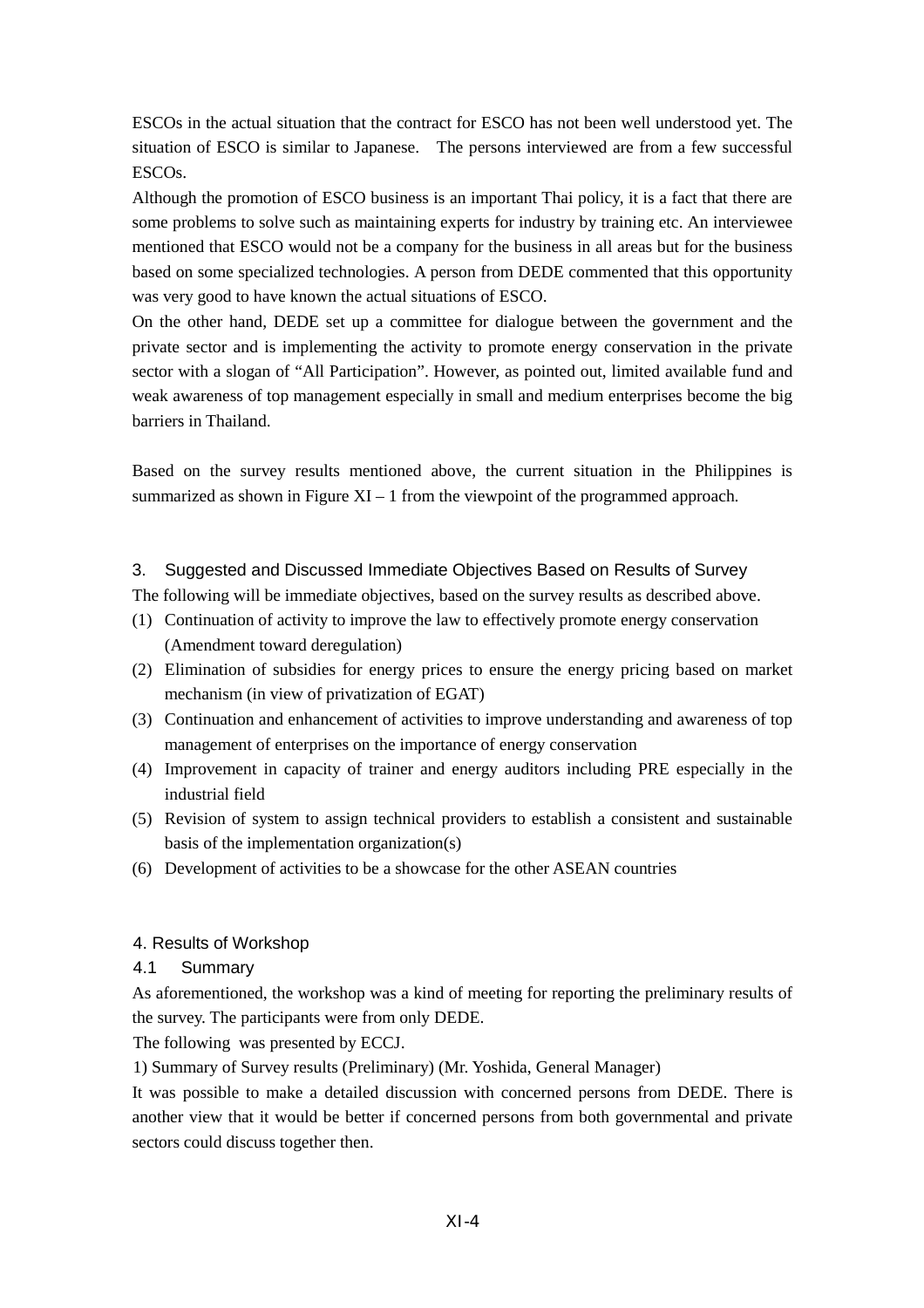#### 4. 2 Results of Discussion

Active question-answers and discussions were made on the presentations provided by ECCJ. Among the ten countries, Thailand was the final country to visit and would be in position to lead the other countries. Therefore, the summary of the results of surveys in the 10 countries was briefed in the workshop.

The following are the points of the summary.

- (1) Concerning the established basis and infrastructure of energy management, Thailand would be a leading showcase in terms of the directive energy conservation basis and Singapore is another leading showcase in terms of the policy and implementation with their basic respect of the market mechanism.
- (2) Study to develop the "ASEAN Energy Management System" will be based on consideration of the two contrastive showcases. This means that the system balanced between the two showcases will be suitable for the "ASEAN Energy Management System" in consideration of the actual variety in the ASEAN countries.
- (3) Regarding the individual cooperation with Japan, Thailand and JICA have already jointly implemented the project on practical energy management training center and Singapore has a great interest in the energy manager system in Japan from viewpoint of technical establishment and long experience of Japan.

Moreover, specific cooperation projects are planned or implemented for Vietnam, Malaysia and Indonesia etc.

As for the cooperation projects with EU, "ASEAN Energy Manager Accreditation System (AEMAS)" is in the stage of feasibility study utilizing EU fund.

In order for the PROMEEC Energy Management Project to be effective, the project should be implemented with an appropriate coordination by ACE and / or ACE. Especially for the AEMAS project, ACE is expected to provide a good coordination to implement the PROMEEC Energy Management Project in the future. The feasibility study of the AEMAS project is conducted by Thailand utilizing consultants and will be completed in May 2005. Depending on the results of the feasibility study, some coordination may be required.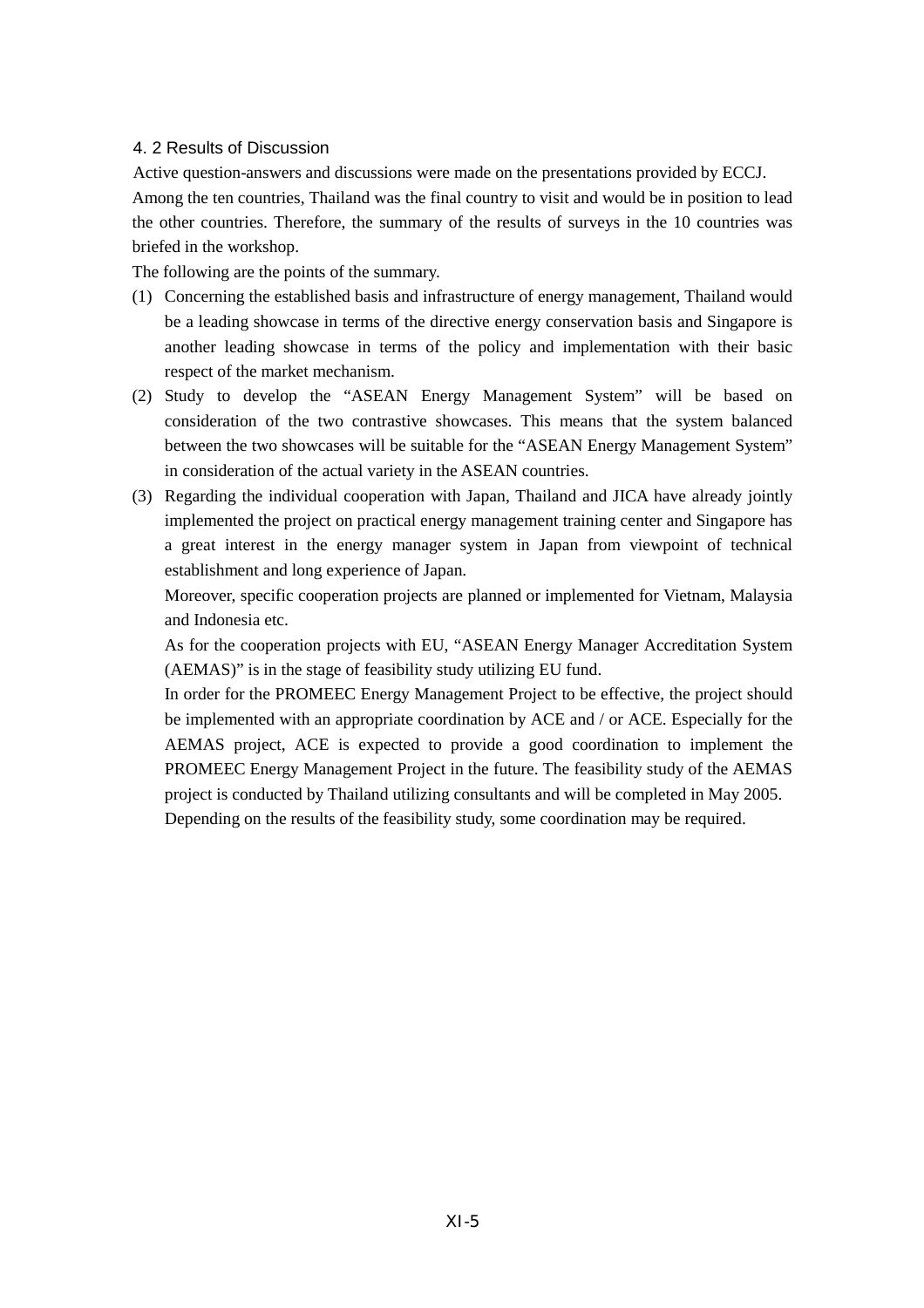Figure-XI-1 : Status of Progress in Energy Conservation Promotion in Thailand (This is a diagram based on the viewpoint of programmed approach. The current status is indicated in red. The relation with the scope of the PROMEEC project is also shown.)

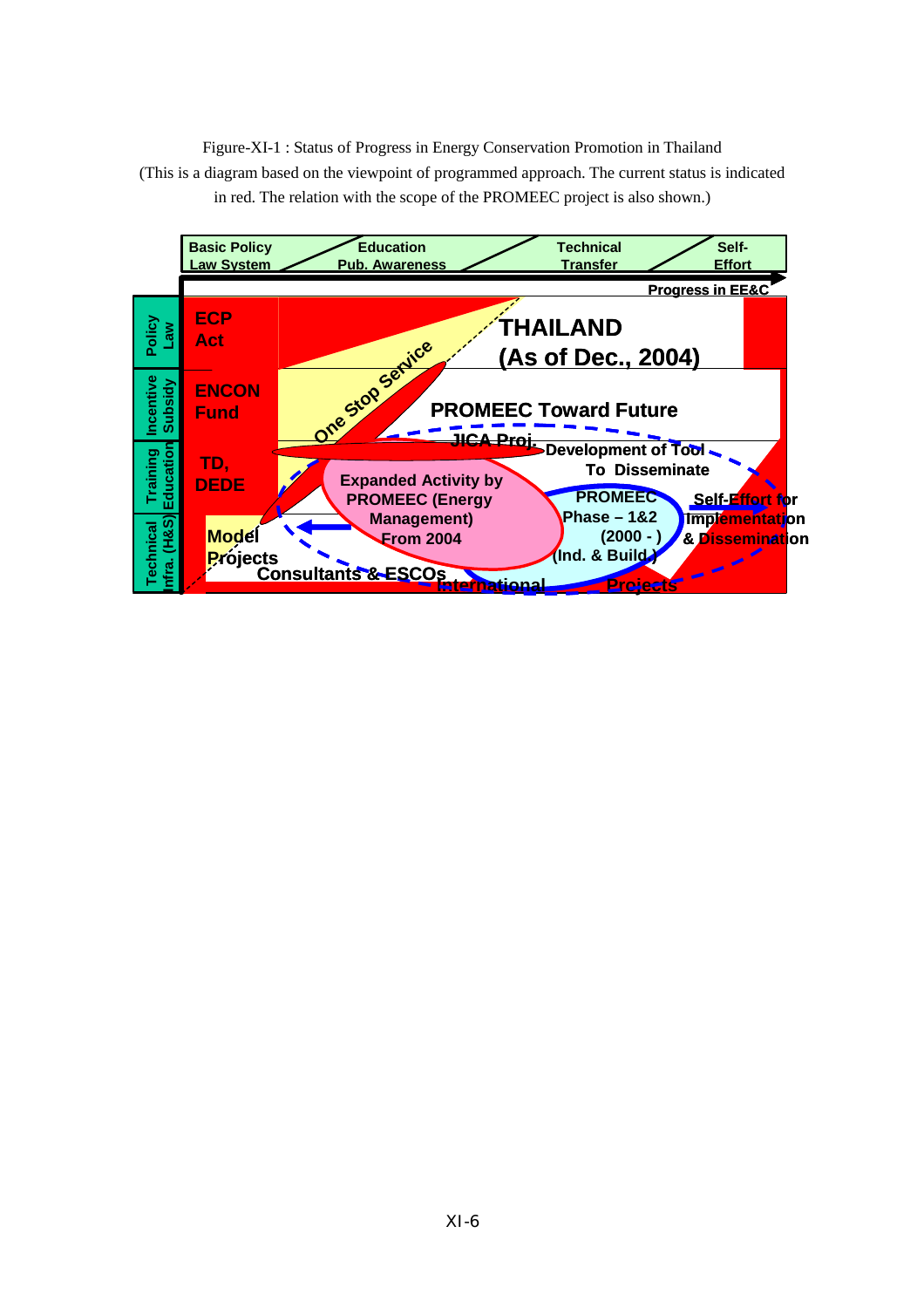## XII. Activities by ASEAN

#### 1. Summary of Summary Workshop

The summary workshop was held in Singapore on February 8, 2005 gathering representative(s) (focal point(s)) from each ASEAN country in order to share outcomes of the activities conducted among the ten countries and to discuss the basic concept and future plan of the "ASEAN Energy Management System" described below. Following the summary workshop, the post workshop was held. The program of the summary workshop is shown in Table-XII-1.

Participants were as follows.

#### Participants from ASEAN

Mr. Abdul Rashid B Ibrahim, Deputy Executive Director, Energy Market Authority, Singapore

Dr. Weerawat Chantanakome, Executive Director, ACE

Dr. Prasert SinsukPrasert, BERC, DEDE, Thailand (Chairman)

Mr. Zulkarnain B H Umar, Engineer, Energy Market Authority, Singapore

Mr. Asfaazam Kasbani, PTM, Malaysia

Ms. Azah Ahmad, Research Officer, PTM, Malaysia

Mr. Marlon Romulo U. Domingo, Science Research Specialist, DOE, Philippine

Mr. Lien Vuthy, Head of Energy Efficiency and Standard Office, MINE, Cambodia

Mr. Khamso, Chief of Electricity Management Div., Ministry of Industry & Handicraft, Laos

Ms. Marayam Ayuni, Deputy Director, Ministry of Energy and Mineral Resources, Indonesia

Mr. Aung Kyi, Director, Myanmar Industrial Construction ServicesMr. Christopher Zamora, Manager, ACE

Dr. Lee Siew Eang, Professor, National University of Singapore, Singapore

Mr. Majid Haji Sapar, Research Fellow, National University of Singapore, Singapore

Participants from Energy Conservation Center, Japan (ECCJ)

| <b>Managing Director</b>                          | Mr. Tsuzuru Nuibe                        |
|---------------------------------------------------|------------------------------------------|
| General Manager, International Engineering Dept.  | Mr. Kazuhiko Yoshida                     |
|                                                   | Mr. Yoshitaka Ushio                      |
| Technical Expert, International Engineering Dept. | Mr. Hideyuki Tanaka, Mr. Fumio Ogawa,    |
|                                                   | Mr. Akira Kobayashi and Mr. Takashi Sato |

In the summary workshop, the results of the surveys and discussions made in the ten local workshops were explained. Then a representatives of each country explained ideas including a request for the ASEAN Energy Management System and finally the representative of ECCJ explained the proposed basic concept of the ASEAN Energy Management System. Based on the above explanation and report, all the participants discussed the future action.

As a result of the discussion, the proposed basic concepts of the ASEAN Energy Management System was understood by participants and the future plan was basically agreed.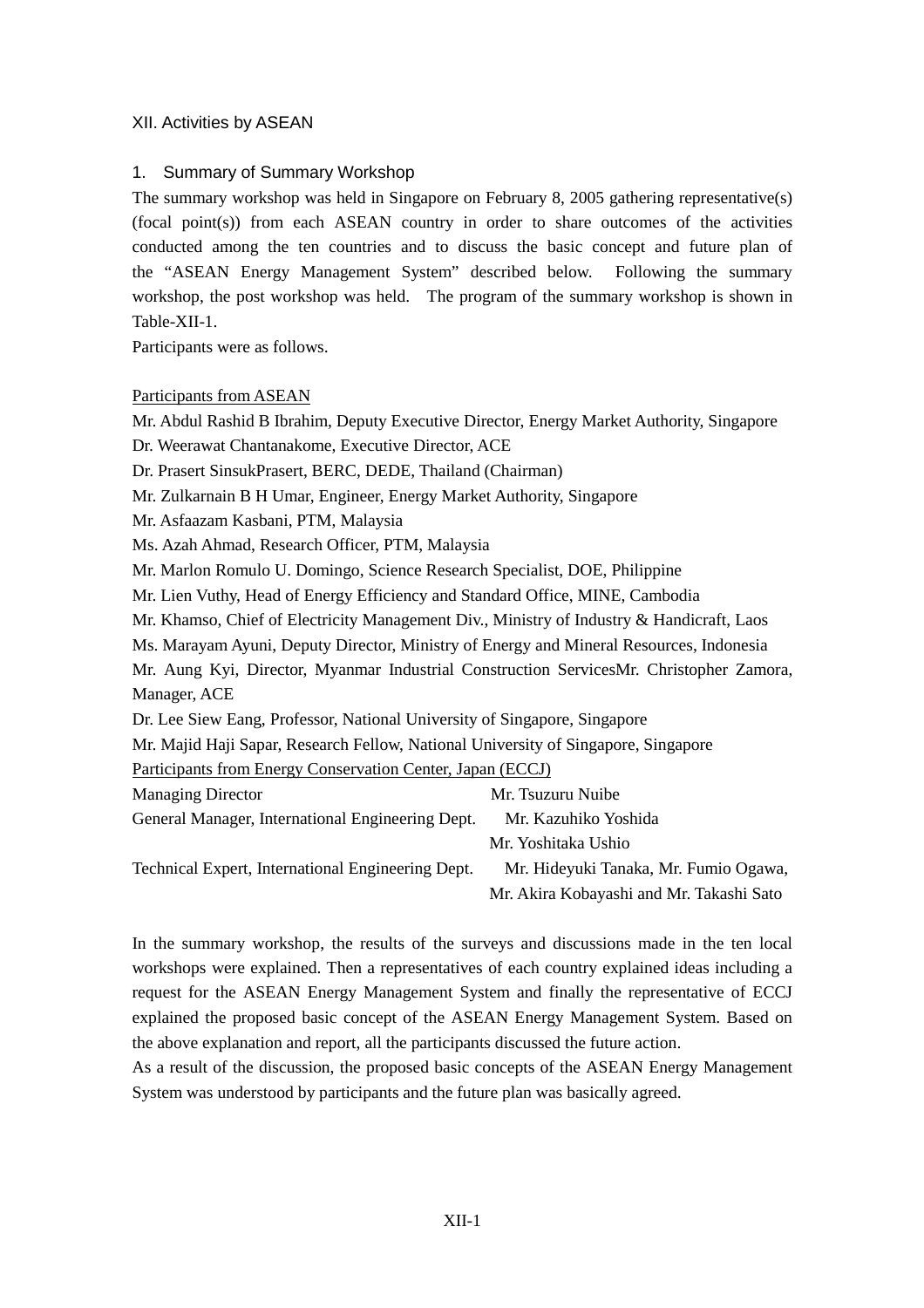| 08:00            |                          | 08:30 | <b>REGISTRATION</b>                                                      |
|------------------|--------------------------|-------|--------------------------------------------------------------------------|
| <b>SESSION 3</b> |                          |       | <b>PROMEEC</b> – Energy Management                                       |
| 08:30            | $\blacksquare$           | 09:15 | Summary of Local Workshops by Mr. Takashi Sato (ECCJ)                    |
|                  |                          |       | <b>Results of Surveys at 10 ASEAN Countries</b>                          |
|                  |                          |       | - Status of Infrastructure / Basis for Energy Management                 |
|                  |                          |       | - Discussion Results: Barriers and Possible Measures                     |
| 09:15            | $\blacksquare$           | 09:30 | Q & A                                                                    |
|                  |                          |       | Presentation & Discussion: Proposed Concept of "ASEAN Management System" |
| 09:30            | $\blacksquare$           | 10:00 | Presentation by Mr. Kazuhiko Yoshida (ECCJ)                              |
| 10:00            |                          | 10:15 | Q & A                                                                    |
| 10:15            | $\blacksquare$           | 10:30 | <b>Coffee Break</b>                                                      |
|                  |                          |       | <b>Presentation by ASEAN Countries</b>                                   |
|                  |                          |       | Requirements (and/or) Ideas of "ASEAN Energy Management System"          |
| 10:30            | $\blacksquare$           | 10:45 | <b>Presentation by Myanmar</b>                                           |
| 10:45            | $\sim$                   | 11:00 | <b>Presentation by Cambodia</b>                                          |
| 11:00            |                          | 11:15 | <b>Presentation by Lao PDR</b>                                           |
| 11:15            | $\bar{\phantom{a}}$      | 11:30 | <b>Presentation</b> by Vietnam                                           |
| 11:30            | $\blacksquare$           | 11:45 | <b>Presentation by Indonesia</b>                                         |
| 11:45            | $\blacksquare$           | 12:00 | <b>Presentation by Singapore</b>                                         |
| 12:00            | $\overline{\phantom{a}}$ | 13:00 | Lunch                                                                    |
| 13:00            | $\bar{\phantom{a}}$      | 13:15 | <b>Presentation by Brunei Darussalam</b>                                 |
| 13:15            | $\equiv$                 | 13:30 | <b>Presentation by Malaysia</b>                                          |
| 13:30            | $\mathbf{r}$             | 13:45 | <b>Presentation by Philippines</b>                                       |
| 13:45            | $\mathbf{r}$             | 14:00 | <b>Presentation by Thailand</b>                                          |
| 14:00            | $\bar{\phantom{a}}$      | 14:20 | Discussion & Summary: Concept of "ASEAN Energy Management System"        |
| 14:20            | $\blacksquare$           | 14:40 | <b>Presentation &amp; Discussion: Proposed Future Plan</b>               |
| 14:40            | $\mathbf{r}$             | 15:00 | Presentation by Mr. Kazuhiko Yoshida (ECCJ)                              |
| 15:00            | $\overline{\phantom{a}}$ | 15:15 | Q & A / Discussion                                                       |
|                  |                          |       | <b>END of SESSION 3</b>                                                  |

Table-XII-1: Program of Summary Workshop

## 2. Results of Discussion on Basic Concept of "ASEAN Energy Management System"

The representative of ECCJ submitted the following proposal of the basic concept of the "ASEAN Energy Management System". More specifically, energy management should cover an extremely broad area, therefore, it is required to identify the purposes / goals and required functions and to specify the scope and specifics of the activities of the project as follows.

## Purposes and Goals

(1) To build a framework for policies and directive basis

(2) To establish implementation organizations which can be shared among the ASEAN countries

(To conduct energy audit, training, information provision and so on)

(3) To develop the environment to promote energy conservation in the private sector

## Required Functions

(A) To share information

(B) To provide facilities and services (Energy audit, training, information provision and so on)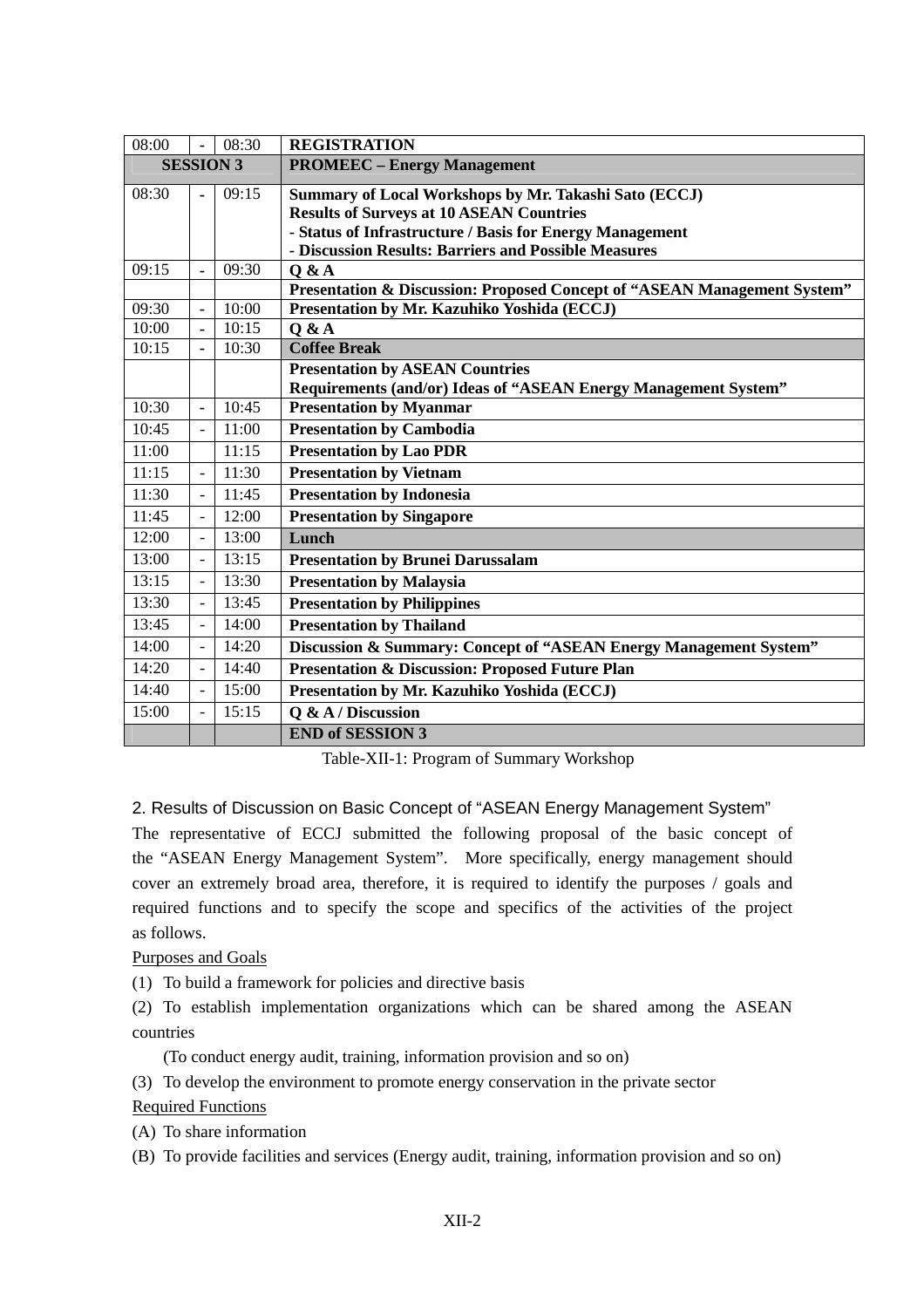(C) To develop schemes and rules to work the functions (A) and (B) mentioned above

On the basis of these, the nine factors shown in Table-XII-2 will be required for the "ASEAN Energy Management System". The proposed basic concept of the "ASEAN Energy Management System" includes these factors.

In addition, in order for the "ASEAN Energy Management System" to be most effective, the system should work to cover and supplement the infrastructures, functions and services that each ASEAN country owns and operates to promote energy conservation. Furthermore, the "ASEAN Energy Management System" should function as an organization to promote and disseminate activities for energy conservation in all the ASEAN countries. On the other hand, the "ASEAN Energy Management System" should work so as to bring merits for ASEAN countries through easing the efficient and smooth implementation and sharing benefit of the international projects for energy conservation with foreign countries such as Japan and EU. The concept of such a system is shown in Figure-XII-1.

In the future, it will be necessary to analyze and identify which factors should be implemented and what should be required for ASEAN countries, in order to make the basic concept of the ASEAN Energy Management System more clear and to establish the more specific plan of the ASEAN Energy Management System.

| Purposes                         | <b>Required Functions</b> |                        |                      |  |
|----------------------------------|---------------------------|------------------------|----------------------|--|
| and                              | A. Sharing                | <b>B.</b> Provision of | C. Schemes and       |  |
| Goals                            | <b>Information</b>        | <b>Facilities and</b>  | Rule to Work $A & B$ |  |
|                                  |                           | <b>Services</b>        |                      |  |
| 1. Building Policy /             |                           |                        |                      |  |
| Directive Framework              | <b>Factor 1-A</b>         | Factor 1-B             | Factor 1-C           |  |
|                                  |                           |                        |                      |  |
| 2. Establishment of              |                           |                        |                      |  |
| Implementation                   | Factor 2-A                | Factor 2-B             | Factor 2-C           |  |
| Organization Possible to         |                           |                        |                      |  |
| <b>Share Among ASEAN</b>         |                           |                        |                      |  |
| 3. Development of                |                           |                        |                      |  |
| <b>Environment for Energy</b>    | Factor 3-A                | Factor 3-B             | Factor 3-C           |  |
| <b>Conservation Promotion in</b> |                           |                        |                      |  |
| the Private Sector               |                           |                        |                      |  |

Table-XII-2: Factors required for the ASEAN Energy Management System

Among the factors mentioned above, the "Building Policy / Directive Framework" is basically addressed by each country independently. However, it may be required to provide information and / or advice in order for countries which are in process of developing policy to study their policies and laws. The most important is considered to be preparation and establishment of an organization to be shared by ASEAN countries for providing services of energy audit and training.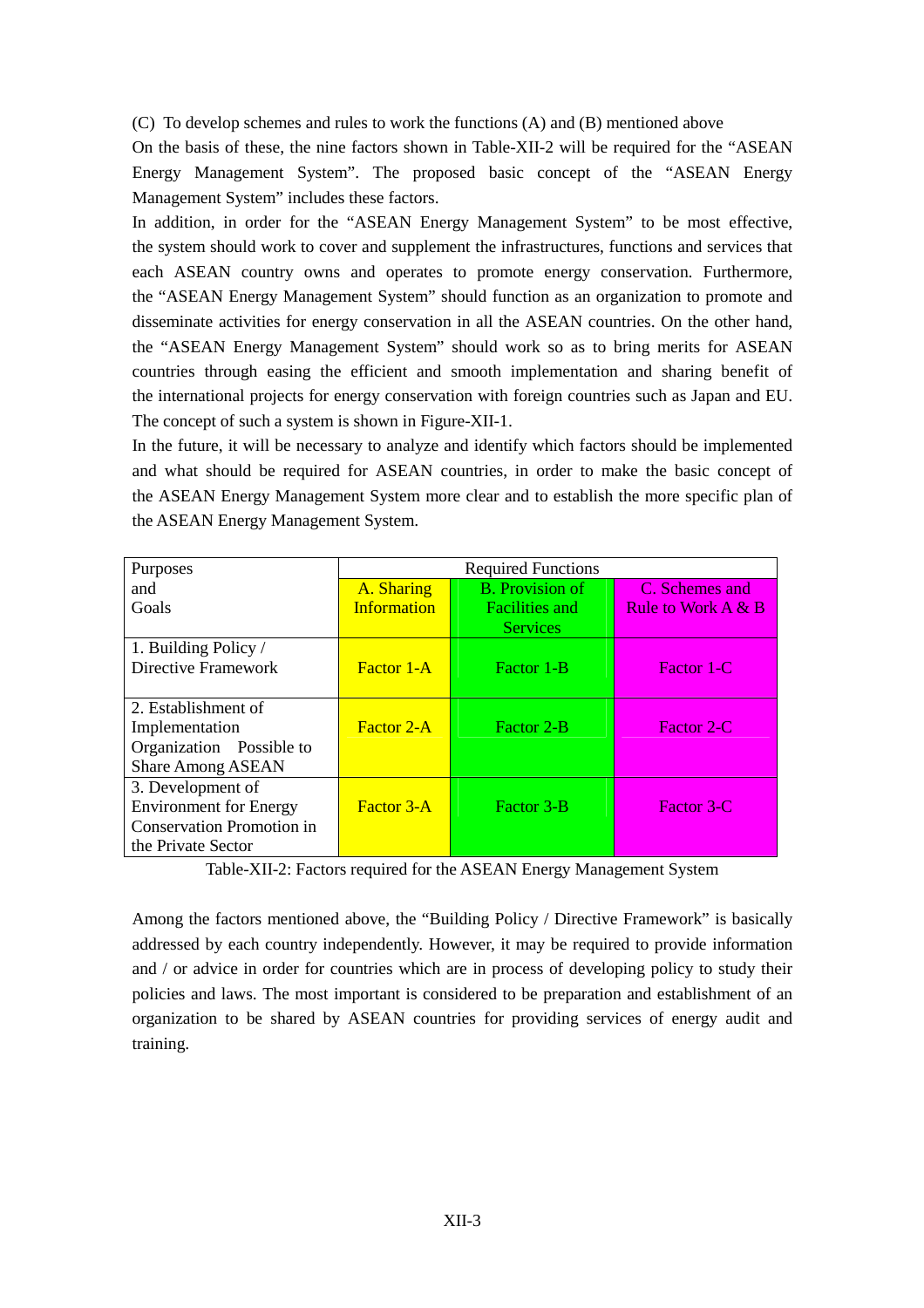Figure-XII-1: Proposed Concepts of the ASEAN Energy Management System



What kind of activities should be included in each factor is proposed as follows.

(Factor 1-A) : Sharing information to build policy / directive framework

1-A-1 Information on policies and laws in each country

(Factor 2-A) : Sharing information to establish implementation organizations possible to share by

ASEAN countries

2-A-1 Establishment of implementation organizations in each country

(Factor 3-A) : Sharing information to develop the environment to promote energy conservation

in the private sector

3-A-1 Technical directories for industries and buildings

(Preparing through the implementation of projects for major industries and buildings)

3-A-2 Database/Benchmark/Guideline for major industries and buildings

(Preparing through the implementation of projects for major industries and buildings)

- 3-A-3 Successful excellent cases of energy management
- 3-A-4 Procedure for energy management in enterprises
- 3-A-5 Information on suppliers of technology and equipment for energy conservation (Including ESCO (Energy Service Company) and so on)

(Factor 1-B) : Provision of services to build policy / directive framework

1-B-1 Provision of advice from experienced countries

1-B-2 Policy cooperation within the ASEAN region

(Factor 2-B): Provision of facilities and services to establish implementation organizations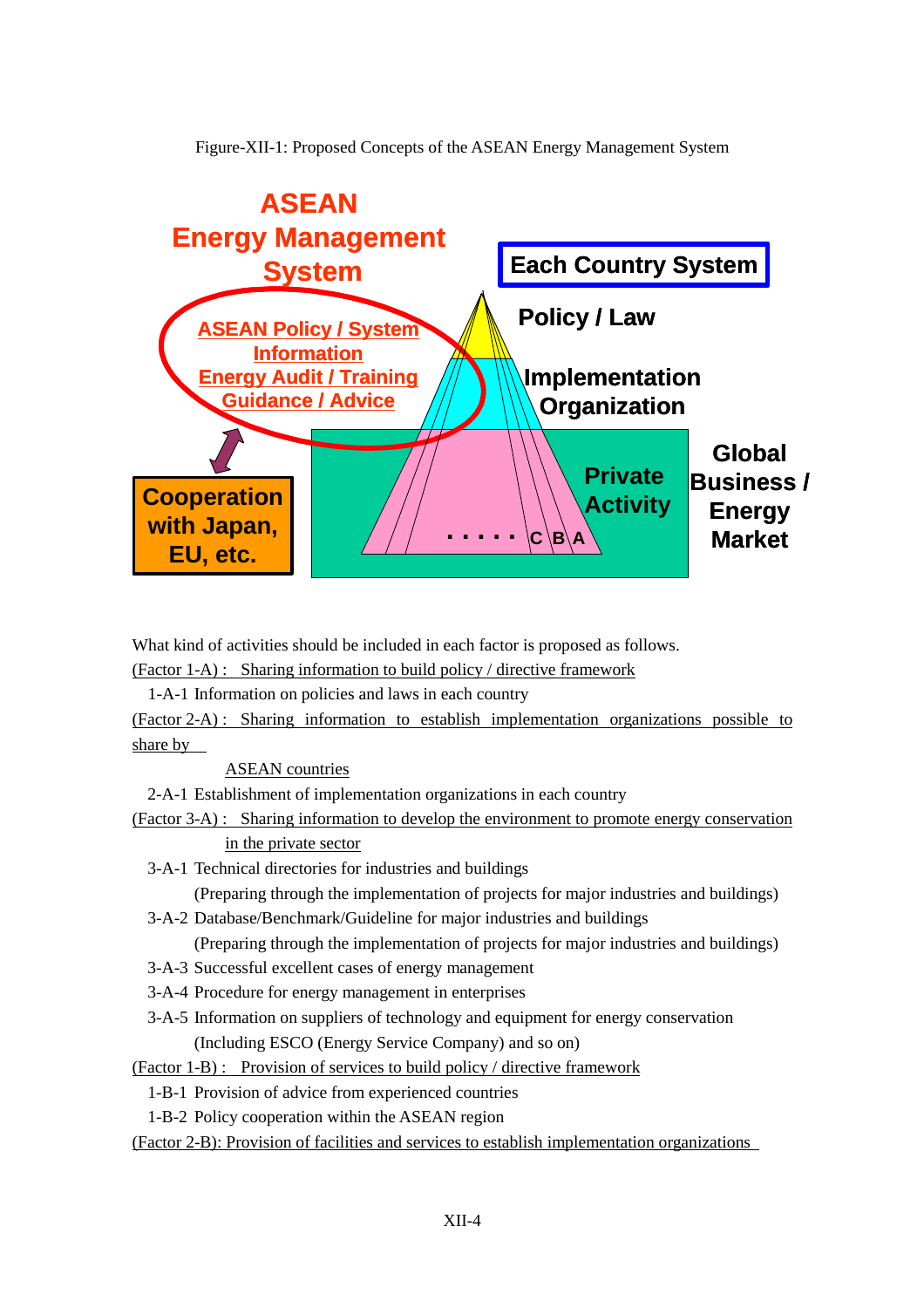#### possible to share by ASEAN countries

- 2-B-1 Energy audit
- 2-B-2 Training

2-B-3 Public relations, enlightenment and education on energy conservation

- (Factor 3-B): Provision of facilities and services to develop the environment to promote energy conservation in the private sector
	- 3-B-1 Provision of technical information
	- 3-B-2 Provision of data and information
	- 3-B-3 Provision of information on activities to promote energy conservation by enterprises
	- 3-B-4 Provision of guidelines for voluntary efforts by enterprises
	- 3-B-5 Provision of information on the activities of other companies required for a company to implement activities including projects for energy conservation
- (Factor 1-C): Building policy / directive framework ; Schemes and rules to work the factors 1-A and 1-B
	- Step-1 Building the system to share and disseminate information Preparation and Dissemination of manual for guidance on voluntary activities by the private sector

Step-2 Study on the possibility of policy cooperation within the ASEAN region

- (Factor 2-C): Establishing implementation organizations possible to share by ASEAN countries ; Schemes and rules to work the factors 2-A and 2-B
	- Step-1 Utilization of the existing implementation organizations Provision of advice and training by organizing Japan-ASEAN expert team Building the system to share and disseminate information
	- Step-2 Utilization through the reinforcement of the existing organizations and / or establishing and operating a new implementation organization for ASEAN Training for trainers and lecturers by the Japan-ASEAN expert team
	- (\*)

Currently, relating to the above activities, the feasibility study is separately conducted to establish the ASEAN Energy Manager Accreditation System (AEMAS) with the cooperation of EU. It should be assumed that AEMAS would effectively function in conjunction with this project as one program of the ASEAN Energy Management System if it is realized in the future.

ASEAN Center for Energy should coordinate the two projects in order to avoid any overlapping and conflict.

(Factor 3-C) : Developing the environment to promote energy conservation in the private sector ;

Schemes and rules to work the factors 3-A and 3-B

- Step-1 Building the system to share and disseminate information Preparation and Dissemination of manual for guidance on voluntary activities by the private sector
- Step-2 Provision of advice and training by Japan-ASEAN expert team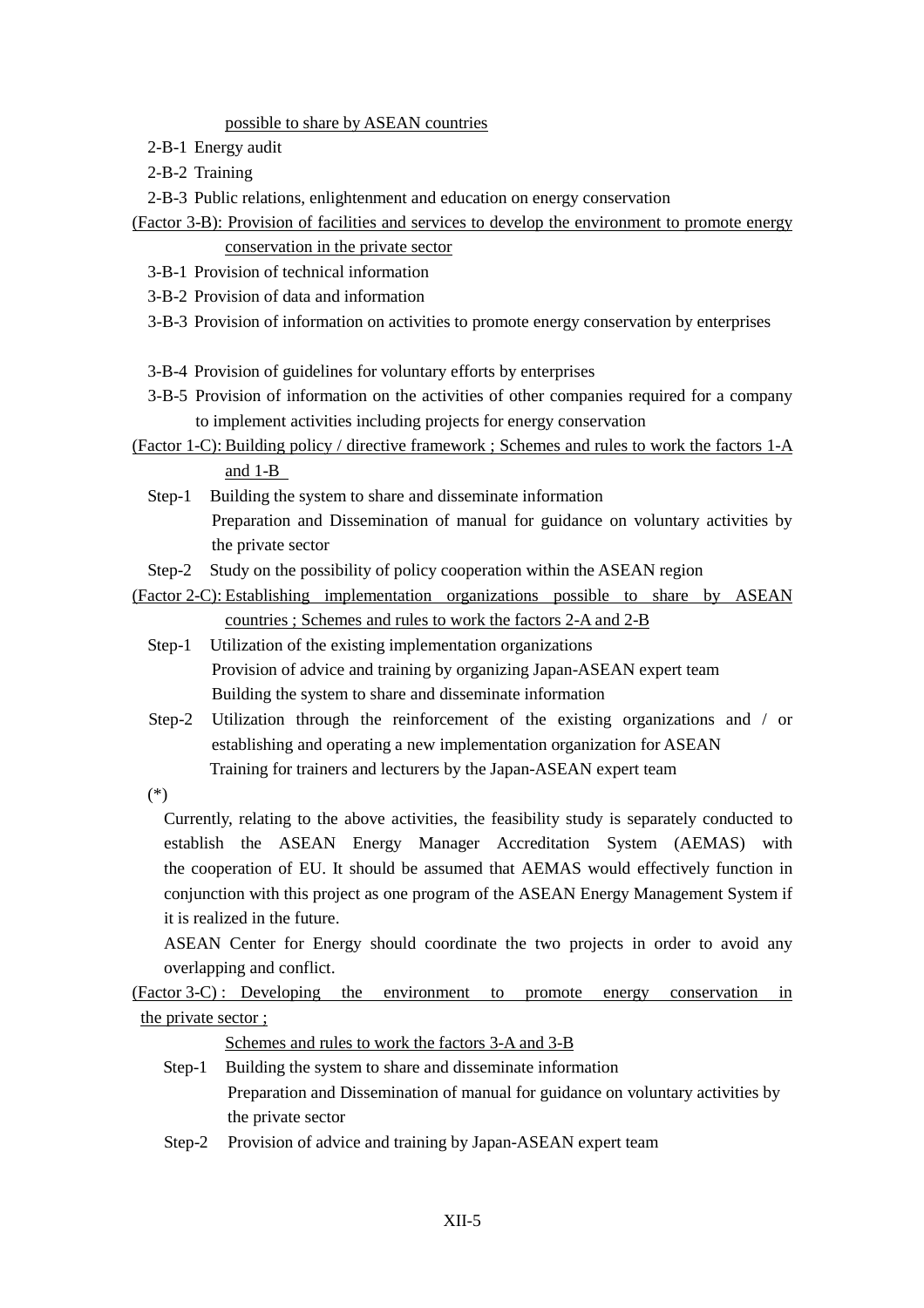3. Results of Discussion on Future Basic Plan of the ASEAN Energy Management **System** 

The proposed basic concept of the ASEAN Energy Management System and factors to establish the system were are discussed. Based on the above discussion, the future direction and the proposed plan for 2005 – 2006 were also discussed and basically agreed by the focal points. The activities for 2005 – 2006 will be implemented in accordance with the plan.

The target of the next fiscal year is to study and establish the specific plan of "ASEAN Energy Management System"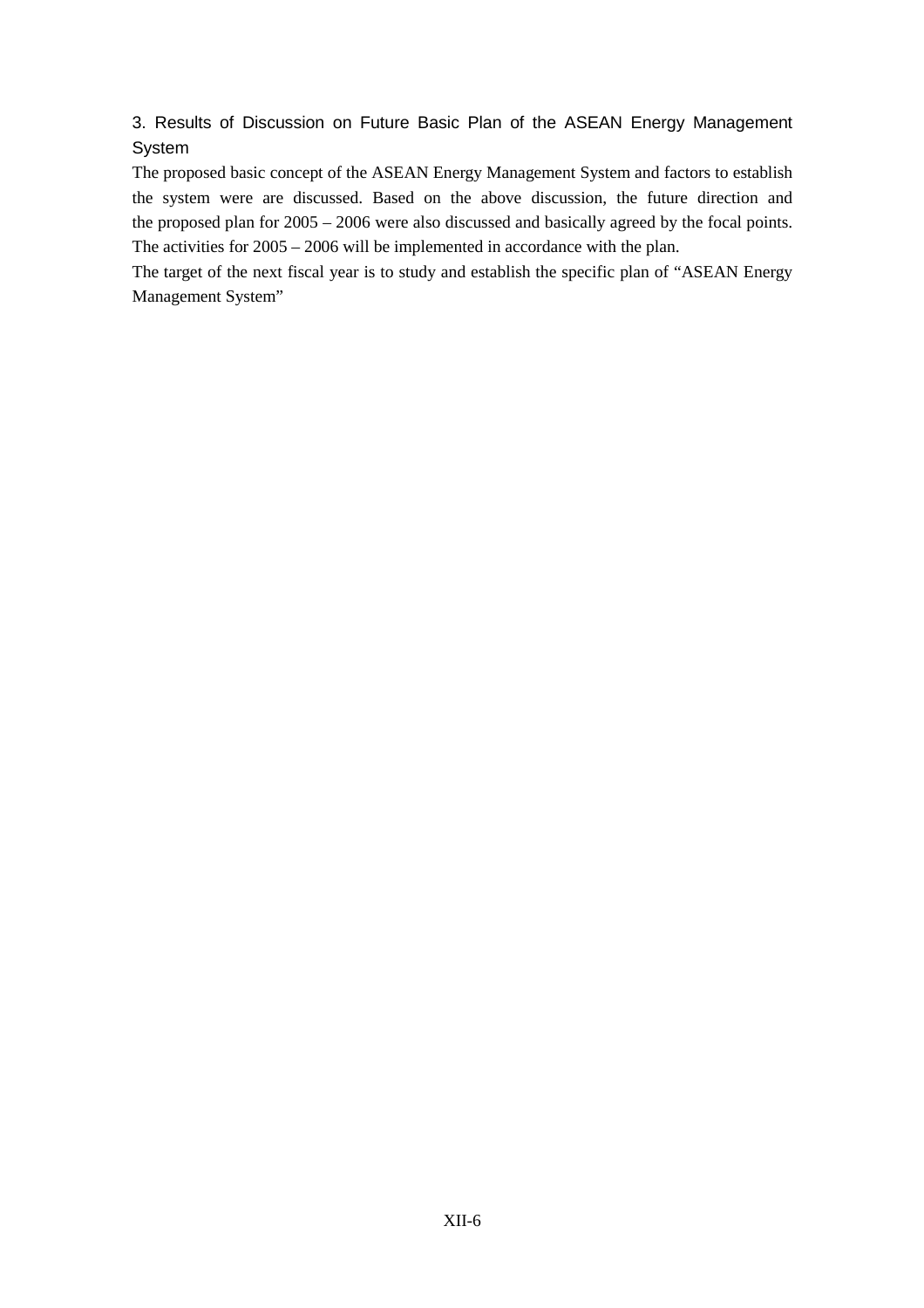## ⅩⅣ **: Materials for Reference**

- **Reference** – **1 : Questionnaire**
- **Reference** – **2 : Materials Used in Local Workshops (Presented by ECCJ)**
- **(1) Results of Survey for Each Country (Preliminary)**
- **(2) Energy Management System in Japan**
- **(3) Principle of Energy Management**

**Reference** – **3 : Materials Used in Summary Workshop** 

- **(1) Proposed Basic Concept of "ASEAN Energy Management System" Presented by ECCJ**
- **(2) Materials Presented by ASEAN Countries**
- **(3) Proposed Basic Implementation Plan for 2005 2006 Presented by ECCJ**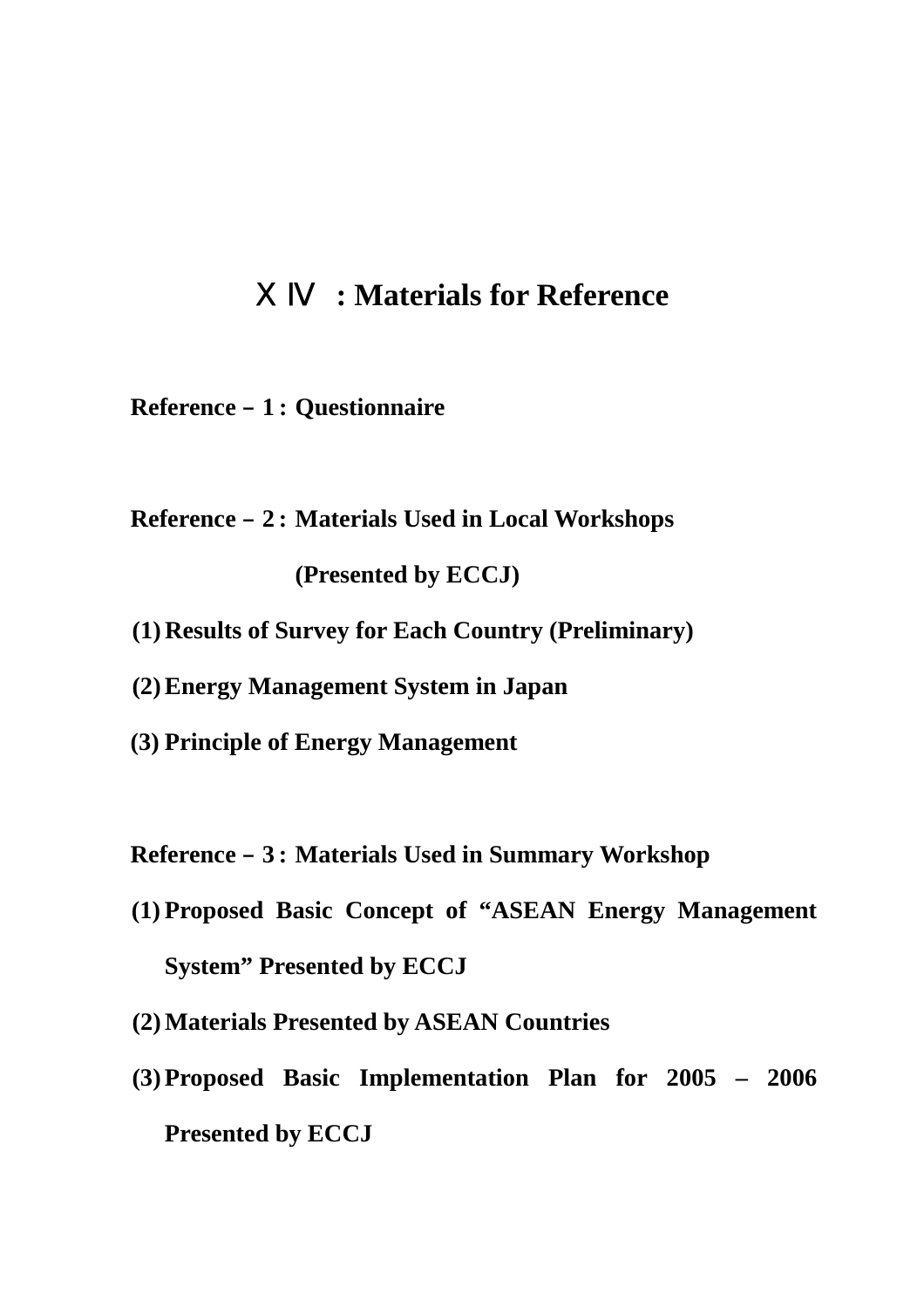**Reference** – **1 : Questionnaire**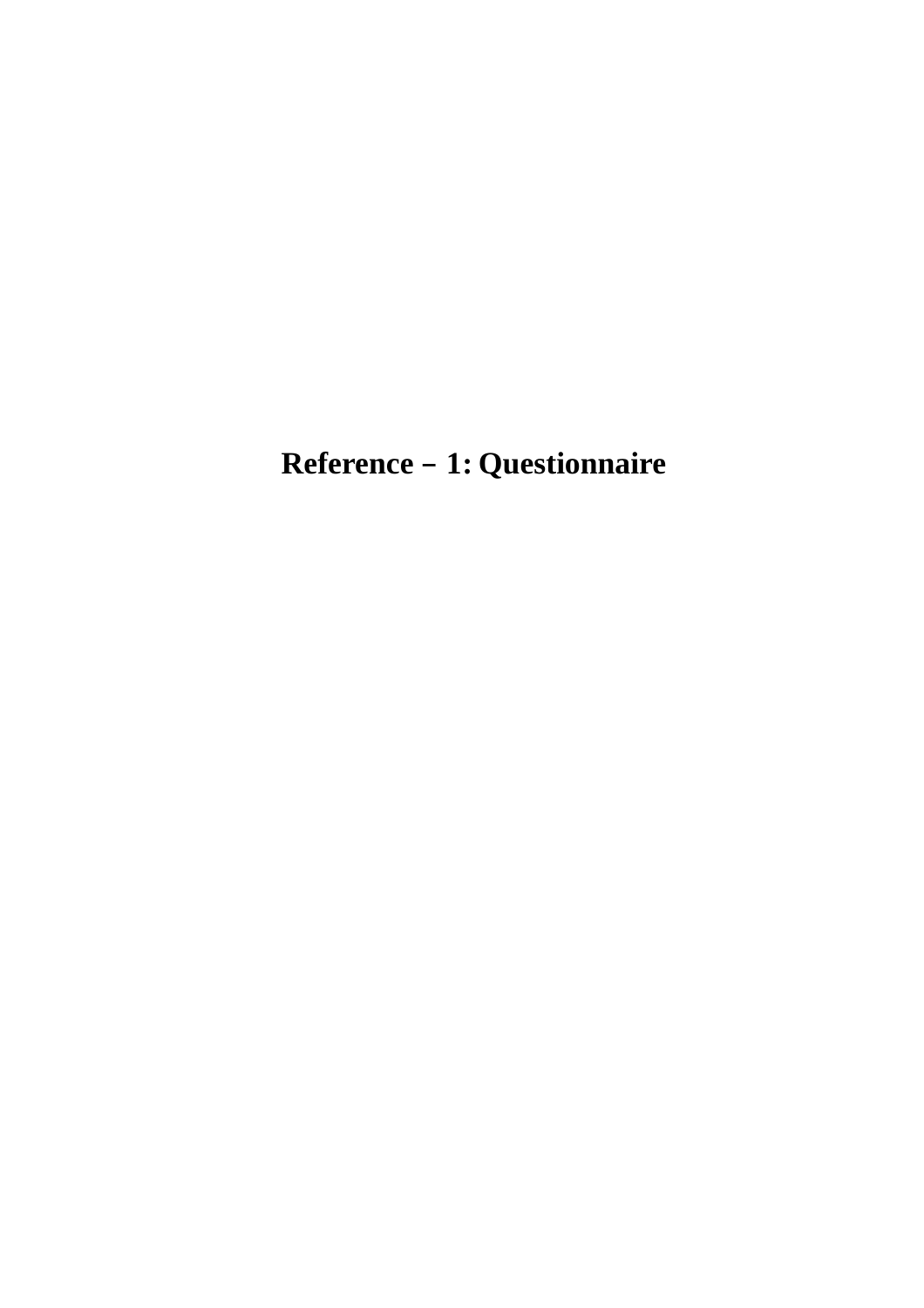# Reference – 2: Materials Used in Local Workshops  **(Presented by ECCJ)**

- **(1) Results of Survey for Each Country (Preliminary)**
- **(2) Energy Management System in Japan**
- **(3) Principle of Energy Management**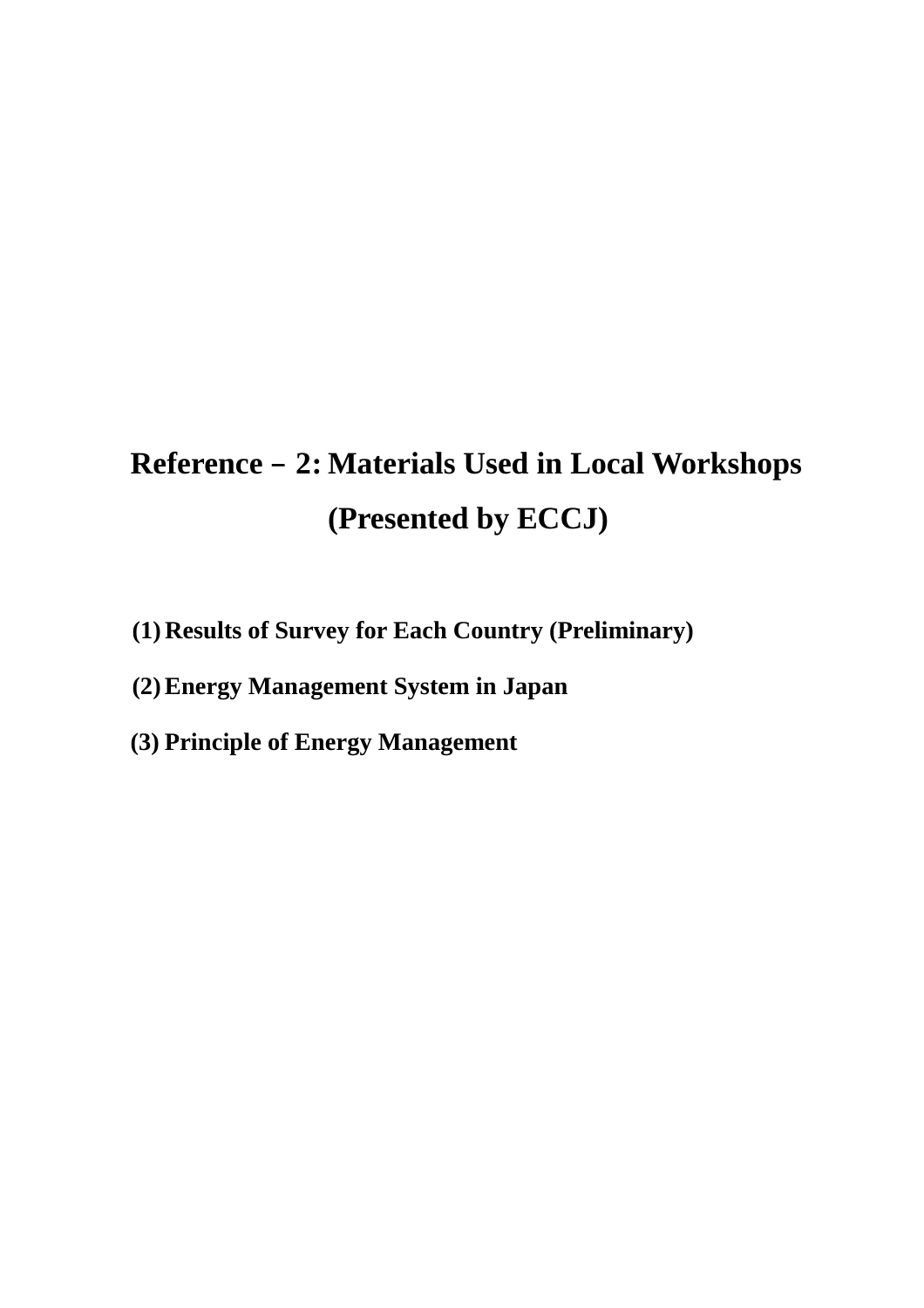## **Reference** – **3 : Materials Used in Summary Workshop**

- **(1) Proposed Basic Concept of "ASEAN Energy Management System" Presented by ECCJ**
- **(2) Materials Presented by ASEAN Countries**
- **(3) Proposed Basic Implementation Plan for 2005 2006 Presented by ECCJ**